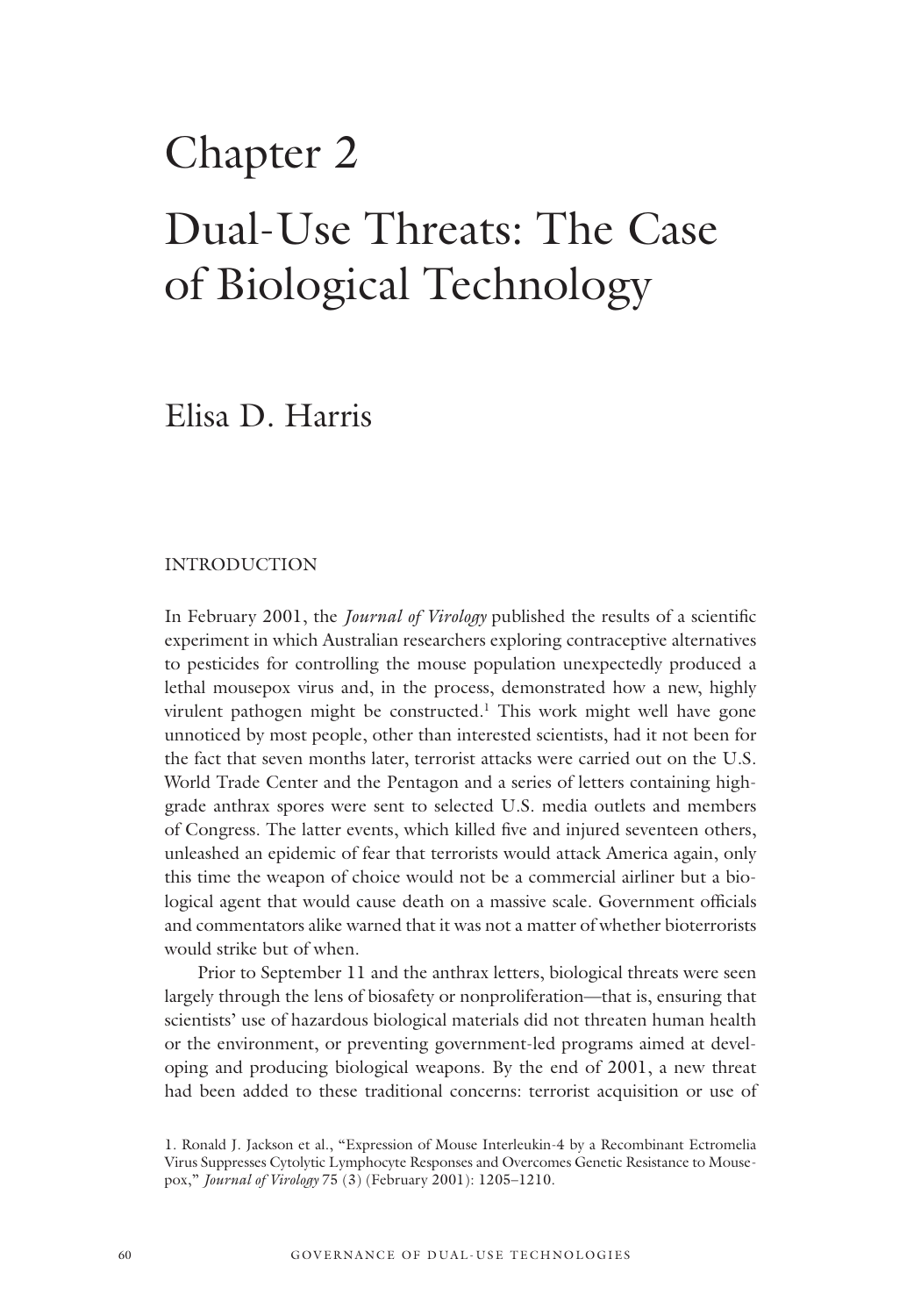biological agents. Efforts to counter the theft, diversion, or malicious use of dangerous pathogens and toxins by terrorists came to be known as biosecurity.<sup>2</sup>

Over the past half century, many different governance measures have been adopted and still others proposed to prevent both accidental and deliberate releases of biological agents and the corresponding damage, human and financial, this would cause. These measures span multiple levels: international, national, local, and individual. They also take many forms: legally binding treaties, United Nations (UN) Security Council resolutions, and intergovernmental decisions; national laws and regulations; like-minded government policies; national and departmental policies; guidelines and standards; and scientific codes. Taken together, they help to form what some have called a "web of prevention."<sup>3</sup> But, like any web, there are gaps.

This chapter begins with a brief discussion of why governance of biological materials, equipment, and information is so inherently difficult. It then considers some of the most important governance measures that have been adopted at the international level, in the United States, and in other countries. These measures are grouped by their primary objectives: preventing the development and possession of biological warfare agents or weapons; controlling access to dual-use biological materials, equipment, or associated information that could be used for hostile purposes; promoting the safe and secure handling of pathogens and toxins inside and outside the laboratory; and ensuring that the risks from the most consequential types of biological research are properly identified, assessed, and mitigated before the work is carried out. The chapter then looks at two other types of governance measures that have been prominent in the dual-use biological technology debate, and concludes with a discussion of the key challenges confronting further efforts to mitigate dual-use risks in this area.

#### GOVERNANCE OF BIOLOGICAL TECHNOLOGY

As other studies have pointed out, governance of biological technology is inherently difficult.<sup>4</sup> First, most biological agents, such as bacteria and viruses, are living organisms that replicate, so policies that focus on inventory controls and accountability, especially monitoring the quantity of materials being stored, are problematic, as small seed stocks can later be used to produce large amounts of biological agent. Most biological agents can also be found in nature—in diseased soil or animals in the case of pathogens and in other living organisms in the case of toxins. While technical proficiency is required to obtain biological

3. Brian Rappert and Caitriona McLeish, *A Web of Prevention: Biological Weapons, Life Sciences and the Governance of Research* (London: Earthscan, 2007).

4. See, for example, Tucker, "Preventing the Misuse of Pathogens."

<sup>2.</sup> Jonathan Tucker, "Preventing the Misuse of Pathogens: The Need for Global Biosecurity Standards," *Arms Control Today* 33 (5) (June 2003), http://www.armscontrol.org/act/2003\_06/ tucker\_june03.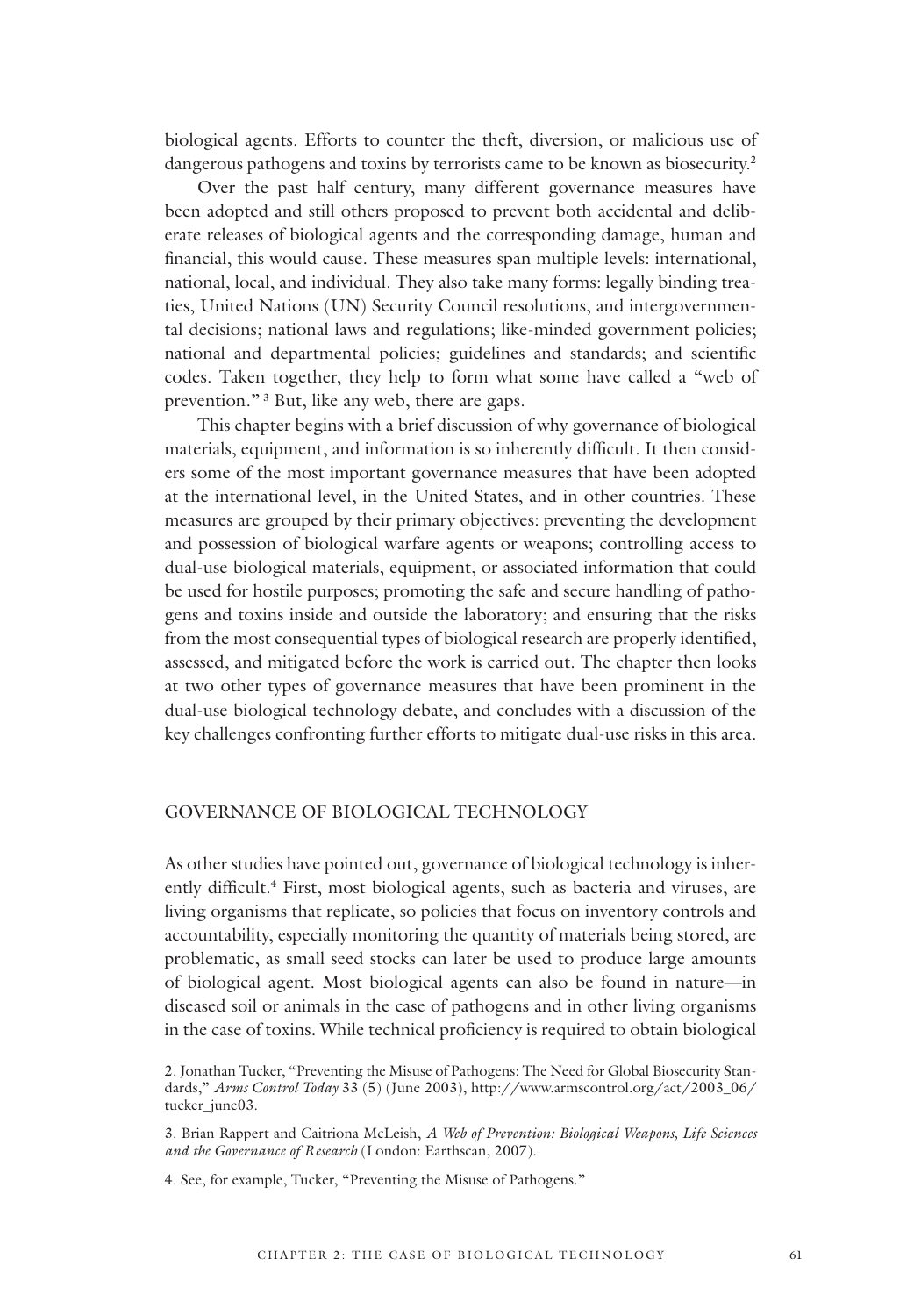materials from these natural sources, the fact that it can be done means that policies aimed at controlling access to dangerous pathogens or toxins can also be evaded.

Second, advances in science and technology are increasing the number of biological agents of potential concern, expanding the types of equipment relevant to their development and production, and broadening the range of facilities in which work with biological agents is occurring. During the Cold War, fewer than two dozen biological agents were developed and accepted into national biological weapons programs. However, advances in genetic sequencing and in synthetic biology are now making it possible to create an almost unlimited number of modified organisms, some of which may be more dangerous than existing biological agents, harder to detect, or capable of evading existing therapeutics.

Until a decade ago, efforts to control the acquisition of equipment that could be used to make biological agents focused on items such as high containment facilities, fermenters, specialized separators and filtration equipment, and aerosol test chambers, most of which were available in a relatively small number of countries. Today, modified organisms are being created more quickly and cheaply using sophisticated gene synthesis machines and reagents that are widely available. This work is being carried out in many countries and in diverse settings—in academic institutions, in industry and other private sector facilities, in government laboratories, and, in some cases, at sites where amateur scientists work without any institutional affiliation.

Third, governance of biological technology must also grapple with intangible technology—specifically, information or knowledge. This includes, for example, technical data necessary for the development or production of biological agents; it also includes the DNA sequence databases and design software available on the Internet that are central to the synthesis of modified or novel agents. And it includes the methods and results of research that are disseminated in multiple ways—in conversations among scientists, in email exchanges, in posters or presentations at scientific conferences, and in peer-reviewed publications.

Finally, each of these items—the biological materials, equipment, and related information—is used for legitimate purposes but can also cause harm, either accidentally or deliberately. Pathogens being studied for human or animal vaccines can escape from laboratories and sicken those they were designed to protect. Equipment used to understand the underlying biological properties of existing pathogens can also be directed toward enhancing the transmissibility or virulence of those pathogens for hostile applications. Information on the synthesis of an extinct pathogen like the 1918 Spanish flu virus can be used to bolster disease surveillance as well as to resurrect and disseminate this once-lethal threat. These characteristics have had a profound impact on efforts at every level to govern dual-use biological technology.

#### CURRENT STATE OF INTERNATIONAL GOVERNANCE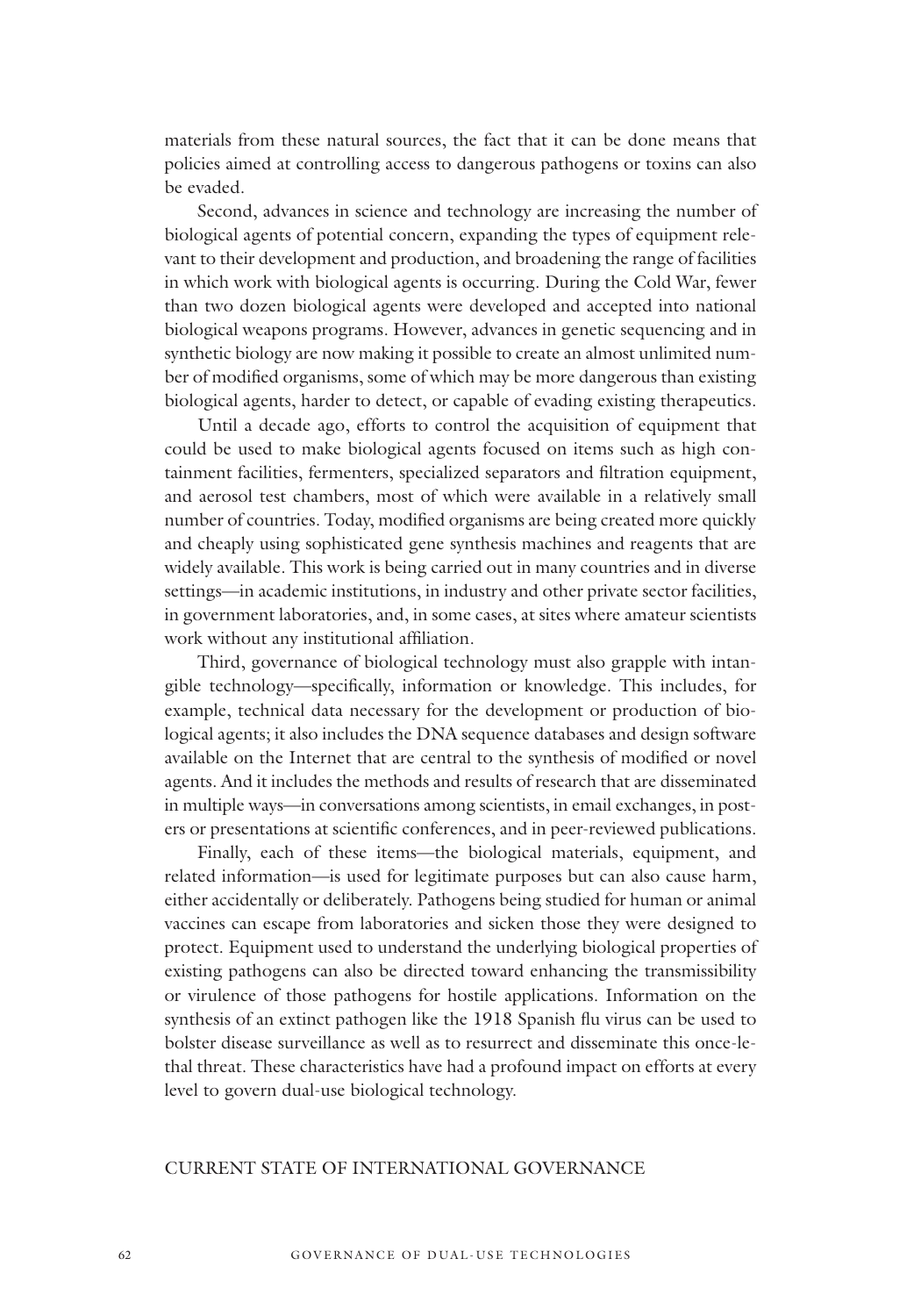Many efforts have been undertaken at the international level to try to manage biological threats (see Table 1). These include treaty restrictions on the development and possession of biological weapons; multilateral initiatives aimed at preventing dual-use biological material, equipment, and information from being acquired for hostile purposes; and international guidelines and policies to ensure that pathogens and toxins are handled safely and securely.

#### *Treaty Restrictions on Biological Weapons Development and Possession*

During the 1960s, controversy over the use of herbicides and riot control agents by U.S. forces in Vietnam helped stimulate international interest in banning chemical and biological weapons. This ultimately led in 1972 to the conclusion of the Biological Weapons Convention (BWC), the first international treaty outlawing an entire class of weapons of mass destruction. From the outset, the BWC's terms acknowledged the dual-use nature of biological agents: instead of prohibiting biological *weapons* specifically, it committed parties never to "develop, produce, stockpile, or otherwise acquire or retain: microbial or other biological agents, or toxins. . . of types and in quantities *that have no justification for prophylactic, protective or other peaceful purposes*," as well as "weapons, equipment or means of delivery designed to use such agents or toxins *for hostile purposes*."5 This language also ensured that the BWC's fundamental prohibitions would apply to all future scientific and technological developments in the life sciences and related fields, including in the nascent field of biotechnology. BWC parties have reaffirmed this view regarding the scope of application of the BWC at each successive review conference since the convention entered into force in 1975.

In addition to prohibiting the development and possession of biological weapons, the BWC also obligates its parties not to transfer to others and not to assist any state in producing or acquiring biological agents or toxins (as well as weapons, equipment, or delivery means) for other than peaceful purposes. At the same time, the convention commits its parties to facilitate the fullest possible exchange of materials, equipment, and information for using biological agents and toxins for peaceful purposes and to avoid hampering international cooperation in such activities. This tension between the nonproliferation and assistance provisions of the BWC has been a major source of controversy between developed and developing countries since the earliest days of the convention.

The biggest weakness of the BWC, however, is the absence of meaningful mechanisms for ensuring that countries comply with their obligations. The implications of this failure became apparent in the late 1980s as reports began to emerge from Soviet biological weapons scientists who had defected to the West. These scientists revealed that Moscow had not only maintained its biological weapons program after the conclusion of the BWC but had expanded it

<sup>5. &</sup>quot;Convention on the Prohibition of the Development, Production and Stockpiling of Bacteriological (Biological) and Toxin Weapons and on Their Destruction" (1972), http://www.opbw. org/convention/documents/btwctext.pdf; emphasis added.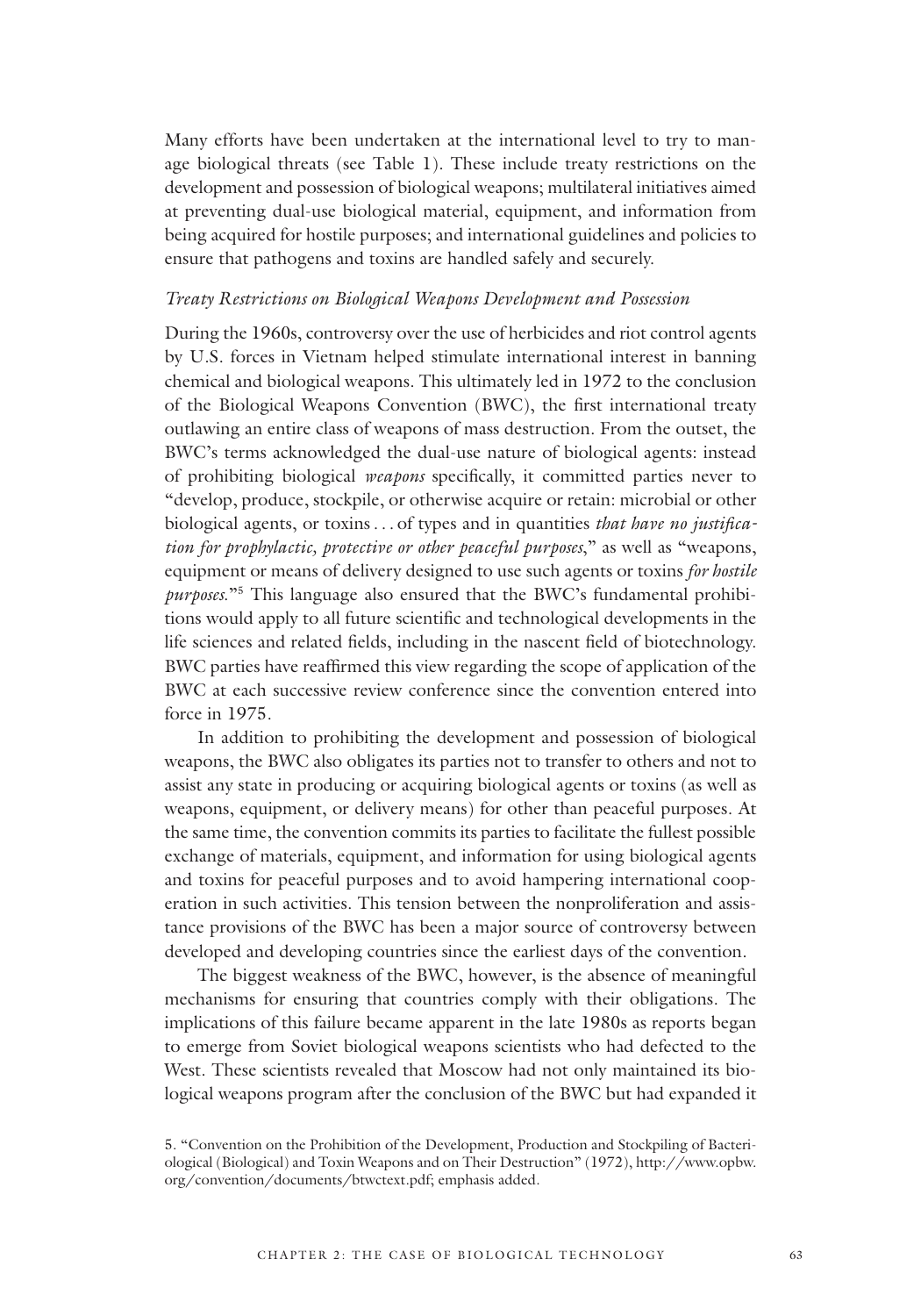| Legally binding; implementation of biologi-<br>commitment; delay in meeting initial goals<br>Multilateral organization, limited member-<br>lines to assist members; recommendations<br>Global health authority; focus on guide-<br>Legally binding; no verification; tension<br>between nonproliferation and assistance<br>Multilateral initiative; political not legal<br>Informal body; political commitment<br>No guidelines for research oversight<br>ship; recommendations nonbinding<br>Russia ousted in 2014 after Crimea<br>Legally binding; no provisions for<br>cal commitments unclear<br>implementation<br>nonbinding<br>Comments<br>provisions<br>Harmonize national controls on biological mate-<br>Table 1: International Governance of Biological Technology<br>Added implementation of UNSCR 1540, patho-<br>toxins; safe use of recombinant DNA technology<br>Enact and enforce controls on biological materi-<br>als, equipment, information to prevent terrorist<br>Prevent unintentional exposure to pathogens/<br>terrorist acquisition of WMD/materials/info<br>Commit \$20 billion over 10 years to prevent<br>173 parties, 9 signatories   Ban biological agents, toxins for other than<br>Promote responsible life sciences research<br>Share information on WMD terrorism<br>Promote safety of rDNA work<br>Provide biosecurity guidelines<br>Prevent intentional misuse<br>rials and equipment<br>peaceful purposes<br>acquisition<br>from FSU<br>Purpose<br>42 countries plus Euro-<br>Current Participants<br>pean Commission<br>194 countries<br>193 countries<br>193 countries<br>34 countries<br>28 countries<br>Biological Weapons Convention 1975<br>2004<br>Date<br>1983<br>1986<br>2004<br>1992<br>2002<br>2010<br>2001<br>2001<br>2011<br>WHO Responsible Life Sciences<br>the Spread of Weapons and Ma-<br>G8 Global Partnership against<br>OECD Biosecurity Guidance<br>terials of Mass Destruction<br>WHO Biosecurity Manual<br>OECD rDNA Handbook<br>WHO Biosafety Manual<br>Research Guidance<br>Australia Group<br><b>UNSCR 1540</b><br><b>UNSCR1373</b><br>Measure |
|-----------------------------------------------------------------------------------------------------------------------------------------------------------------------------------------------------------------------------------------------------------------------------------------------------------------------------------------------------------------------------------------------------------------------------------------------------------------------------------------------------------------------------------------------------------------------------------------------------------------------------------------------------------------------------------------------------------------------------------------------------------------------------------------------------------------------------------------------------------------------------------------------------------------------------------------------------------------------------------------------------------------------------------------------------------------------------------------------------------------------------------------------------------------------------------------------------------------------------------------------------------------------------------------------------------------------------------------------------------------------------------------------------------------------------------------------------------------------------------------------------------------------------------------------------------------------------------------------------------------------------------------------------------------------------------------------------------------------------------------------------------------------------------------------------------------------------------------------------------------------------------------------------------------------------------------------------------------------------------------------------------------------------------------------------------------------------------------------------------------|
|-----------------------------------------------------------------------------------------------------------------------------------------------------------------------------------------------------------------------------------------------------------------------------------------------------------------------------------------------------------------------------------------------------------------------------------------------------------------------------------------------------------------------------------------------------------------------------------------------------------------------------------------------------------------------------------------------------------------------------------------------------------------------------------------------------------------------------------------------------------------------------------------------------------------------------------------------------------------------------------------------------------------------------------------------------------------------------------------------------------------------------------------------------------------------------------------------------------------------------------------------------------------------------------------------------------------------------------------------------------------------------------------------------------------------------------------------------------------------------------------------------------------------------------------------------------------------------------------------------------------------------------------------------------------------------------------------------------------------------------------------------------------------------------------------------------------------------------------------------------------------------------------------------------------------------------------------------------------------------------------------------------------------------------------------------------------------------------------------------------------|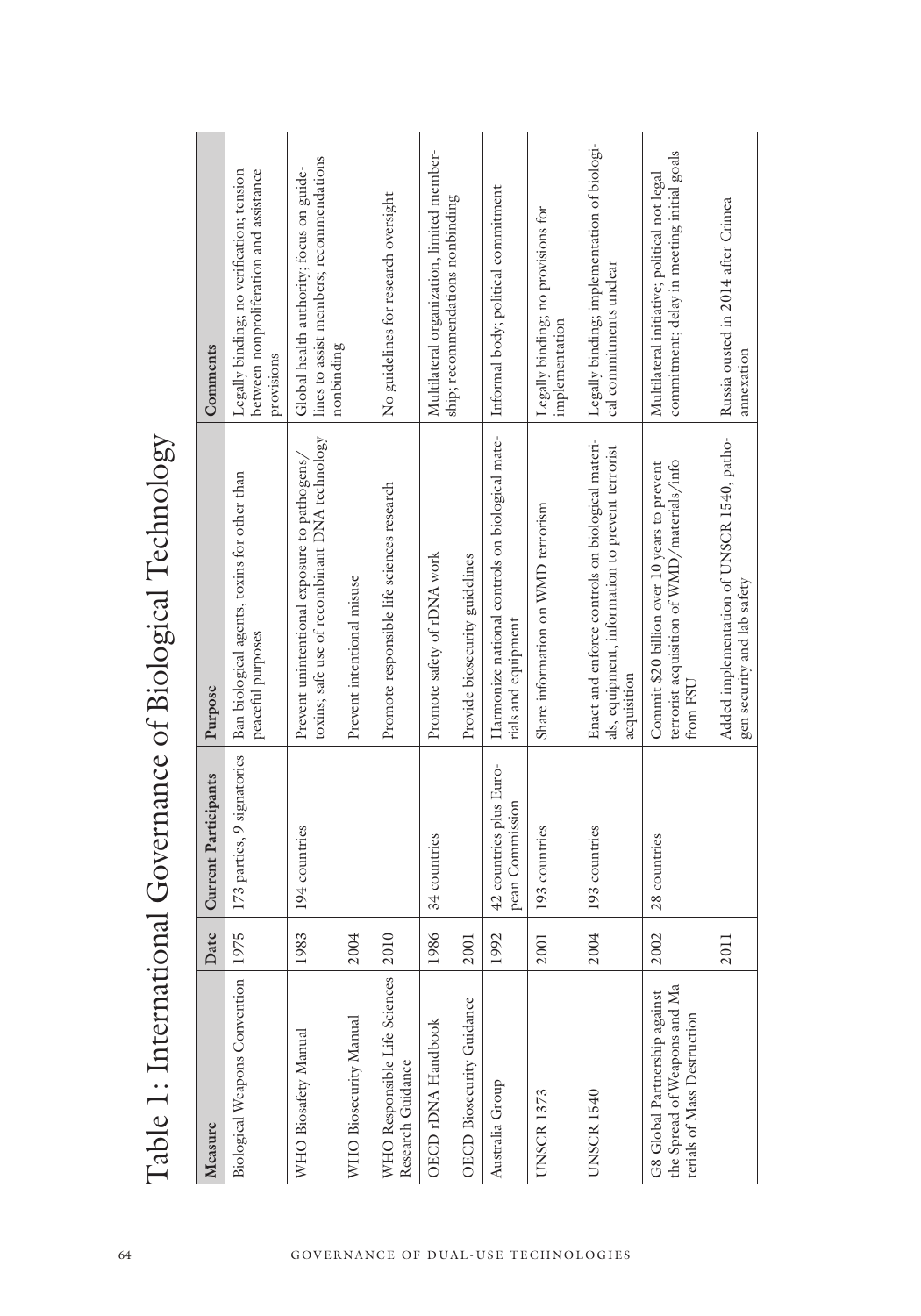| Measure                                            |      | ate   Current Participants               | Purpose                                                                                                                            | Comments                                                           |
|----------------------------------------------------|------|------------------------------------------|------------------------------------------------------------------------------------------------------------------------------------|--------------------------------------------------------------------|
| Proliferation Security Initiative                  |      | $\vert 2003 \vert$ $\vert 103$ countries | Interdict shipment of WMD and related materials   Multilateral initiative; no implementing<br>to states/nonstate actors of concern | body; political not legal commitment                               |
| <b>INTERPOL Bioterrorism</b><br>Prevention Program |      | 2006 190 member states                   | prevent terrorist acquisition of biological agents;<br>Strengthen criminal and administrative laws to                              | International police organization; recom-<br>mendations nonbinding |
|                                                    | 2014 |                                          | Promote security/safety of biological materials<br>and emerging technology                                                         |                                                                    |
| Screening of Gene Sequence<br>Orders               |      | an suppliers                             | 2009   Major U.S. and Europe-   Screen sequence orders to prevent customers<br>from creating dangerous biological agents           | Voluntary supplier initiative                                      |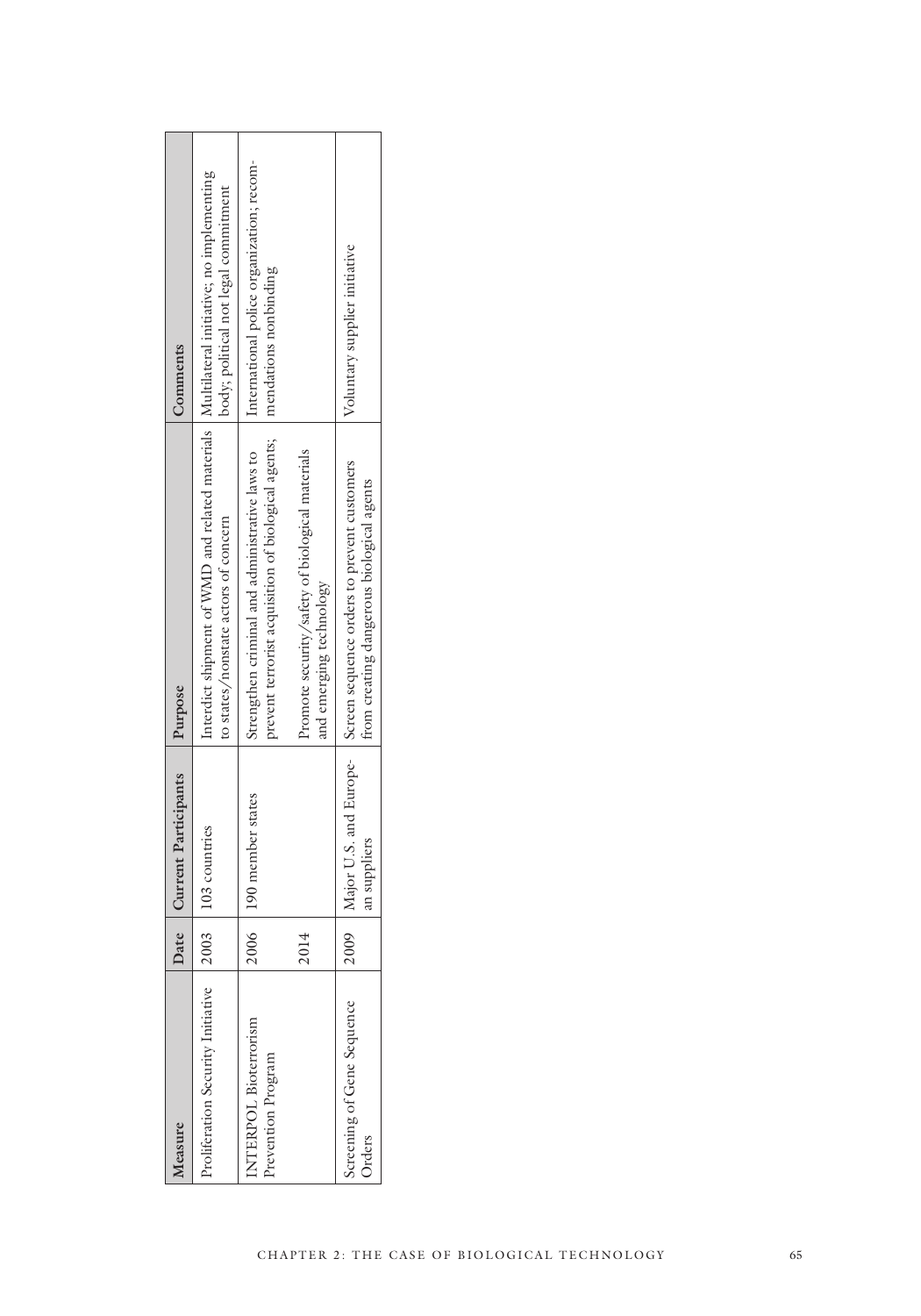into the largest and most sophisticated program in the world. At its peak, the Soviet program involved some 65,000 scientists, technicians, and other workers hidden in dozens of facilities operated by the KGB, the Soviet Academy of Sciences, the Soviet Academy of Medical Sciences, and the Ministries of Defense, Agriculture, Health, and Chemical Industry. Much of this illegal biological weapons program was hidden in plain sight in facilities conducting research and development (R&D) for pharmaceutical, industrial, and other civilian purposes. The real mission of the facilities operated by Biopreparat, as the civilian side of the Soviet biological weapons program was called, was R&D on human pathogens, particularly the development of antibiotic- and vaccine-resistant biological agents.<sup>6</sup>

The Soviet Union was not, however, the only country believed to have a biological weapons program. In the late 1980s, U.S. officials began to speak publicly about a broader proliferation problem, claiming that the number of countries with biological weapons programs had increased from four to ten in the years since the BWC had been completed. In addition to the Soviet Union, the other countries that were identified as having biological weapons programs were China, Egypt, Iran, Iraq, Libya, North Korea, South Africa, Syria, and Taiwan, almost all of which had either signed or ratified the convention.7 Biological weapons proliferation became an even more salient issue in the run-up to the 1991 Gulf War because of fears that Saddam Hussein would authorize the use of biological (or chemical) weapons against the coalition of military forces that had been assembled to oust Iraqi troops from Kuwait. Although this did not come to pass, UN inspectors confirmed in the years after the war that Iraq had developed and produced biological weapons during the 1980s and that biological materials and equipment from Western companies had facilitated the Iraqi program.

In the face of mounting concerns about the proliferation of biological weapons, BWC parties agreed in 1991 to study potential verification measures for the convention and in 1994 created an ad hoc group with a carefully defined mandate: to consider appropriate measures, including *possible* verification measures, to be included *as appropriate* in a legally binding protocol to strengthen the BWC. The debate over the mandate foreshadowed the positions taken by the parties in the protocol negotiations: the European Union (EU) and moderate nonaligned countries supported a variety of data declaration and on-site inspection requirements; China and the radical nonaligned countries pressed for commitments on technical assistance for developing countries and the elimination of export controls; and Russia tried to narrow the scope of the BWC's prohibitions and thus widen the definition of permitted activities. The U.S.

<sup>6.</sup> For the most authoritative study on the Soviet program, see Milton Leitenberg and Raymond A. Zilinskas, *The Soviet Biological Weapons Program: A History* (Cambridge, Mass.: Harvard University Press, 2012).

<sup>7.</sup> See Milton Leitenberg, *Assessing the Biological Weapons and Bioterrorism Threat* (Carlisle, Pa: U.S. Army War College, 2005).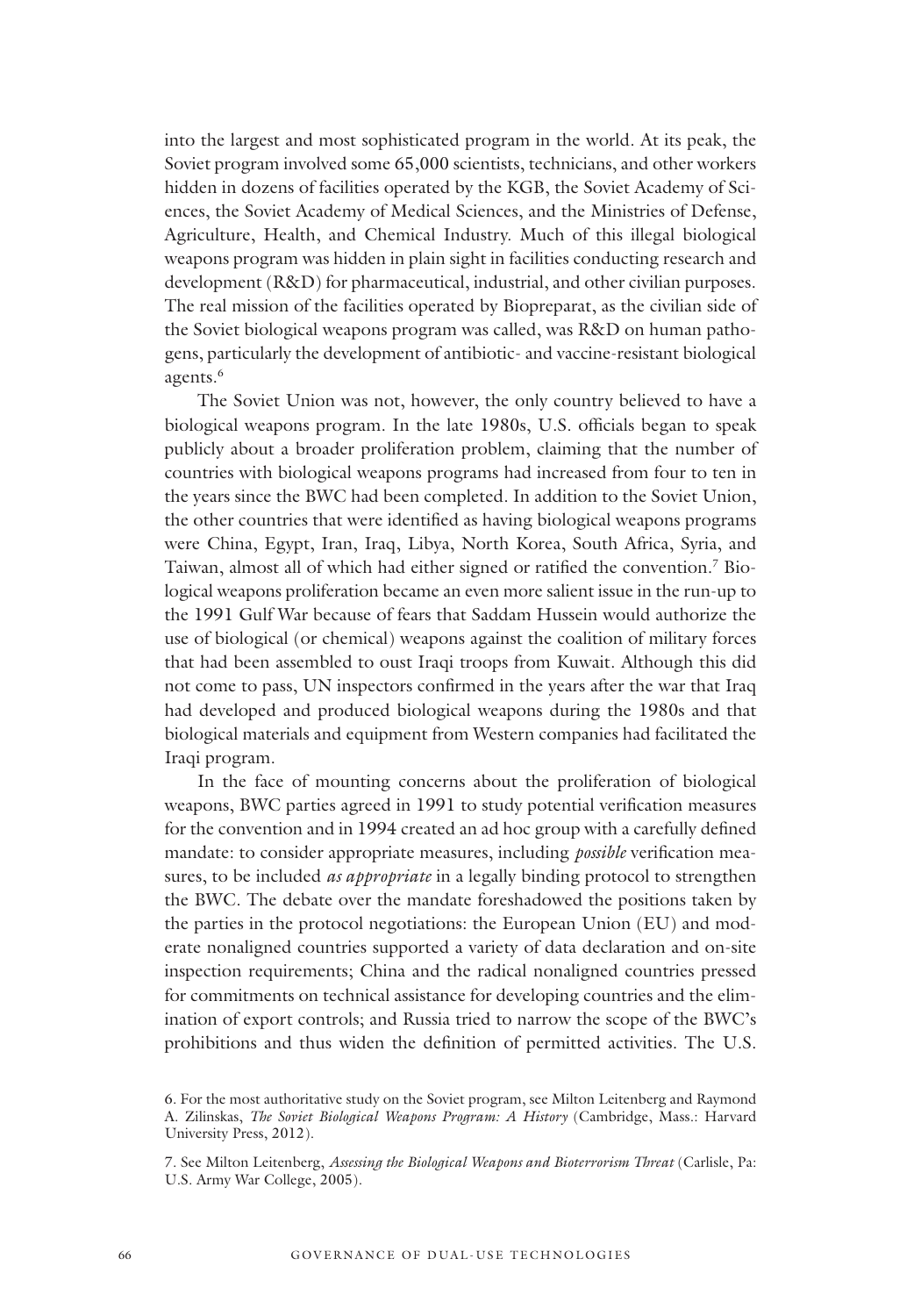government was divided: the White House was supportive of legally binding transparency measures to increase the risk and cost of cheating, whereas government departments were determined to limit the protocol's impact on sensitive biodefense and threat assessment activities and on the U.S. biotechnology and pharmaceutical industries. In July 2001, the new George W. Bush administration, whose officials had an antipathy to arms control in general and to BWC verification in particular, officially rejected the draft protocol that had been negotiated.

Following the September 11 attacks and the anthrax letters, the United States proposed, as an alternative to continuing the protocol negotiations, that state parties hold short intersessional meetings each year to exchange information on biosecurity and global health security issues, including controls on dangerous pathogens, laboratory biosafety and biosecurity, and disease surveillance. Discussions on these and related issues have continued for more than a decade, with few tangible results. Currently 173 states are party to the BWC (i.e., have both signed and ratified the convention). Nine, including Egypt and Syria, are signatories only, and fifteen, including Israel, have neither signed nor ratified the convention.

#### *Multilateral Efforts to Control Access to Biological Material, Equipment, and Information*

Since the early 1990s, a variety of international initiatives have been undertaken to try to prevent dual-use biological material, equipment, and information from being acquired for hostile purposes. Some of these initiatives have been truly international in scope, though most have been what more accurately could be called "multilateral," since they have involved smaller groups of like-minded countries.

The first of these initiatives was the harmonization of national controls on biological-related exports by the Australia Group (AG), an informal export control coordinating body that was organized by the Australian government after Iraq's use of chemical weapons in the Iran-Iraq War. In December 1992, the twenty-two members of the AG agreed to control the export of fifty-three human and animal pathogens, ten toxins, and seven types of equipment that could be diverted to the production of biological weapons.<sup>8</sup> Since that time, the AG's membership has expanded to forty-two countries (plus the European Commission), its control list for human and animal pathogens has increased to ninety microorganisms and nineteen toxins, and its equipment list has grown to include nine categories of items. The AG also has added a plant pathogens control list that as of early 2016 comprised eighteen microorganisms. Genetic elements and genetically modified organisms that contain nucleic acid sequences associated with the pathogenicity of any of the listed agents are included under the AG controls. Items not specifically on the AG control lists but for which

8. U.S. Arms Control and Disarmament Agency, *The Australia Group*, Occasional Paper (Washington, D.C.: U.S. Arms Control and Disarmament Agency, May 1993).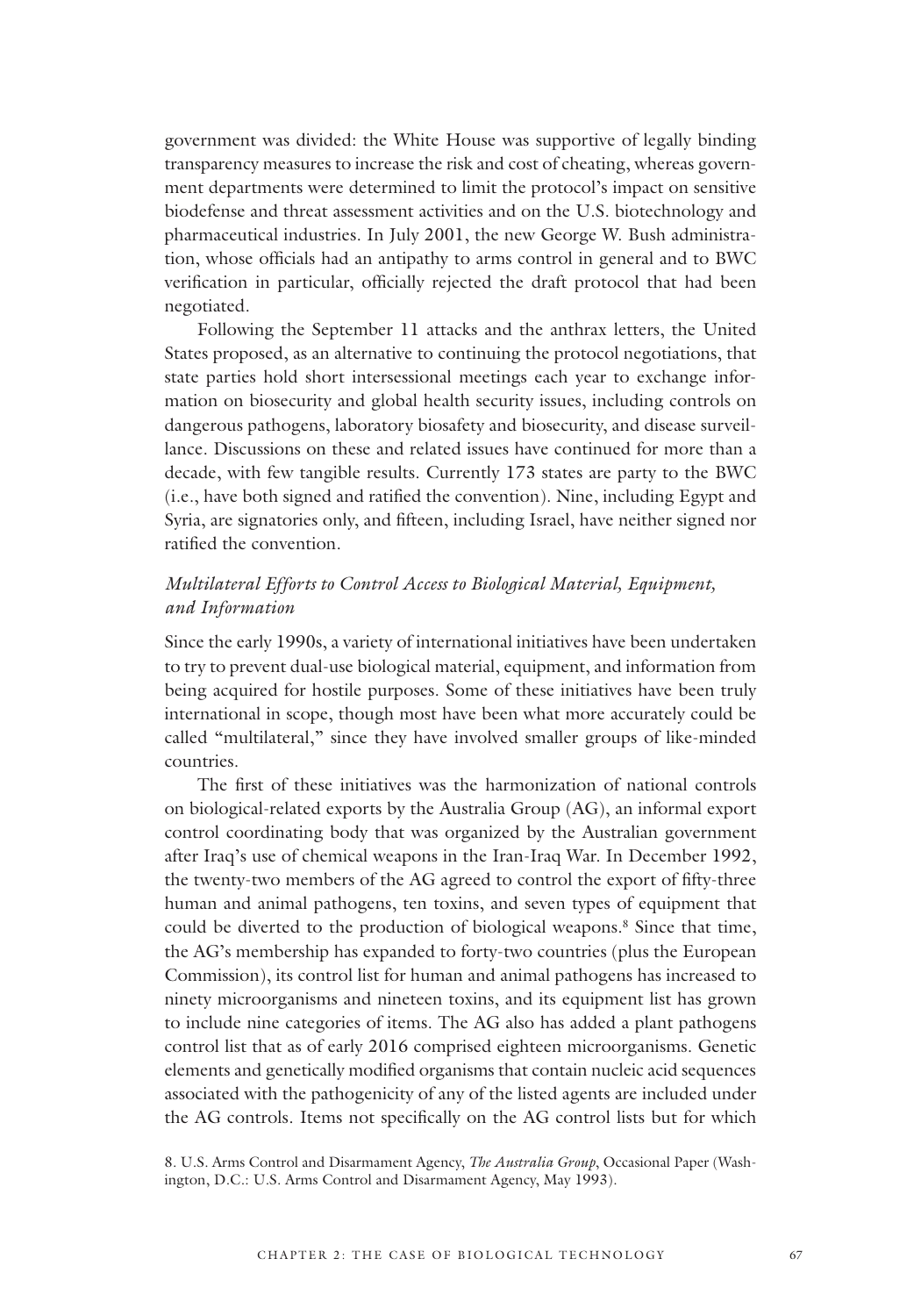there is information that they may be used for biological weapons purposes also are to be controlled by member states. In addition to implementing these "catch-all" controls, AG members also have agreed that if one member denies a specific export license, the others will consult with that member before deciding whether to approve the same transaction.<sup>9</sup>

After September 11 and the anthrax letters, international as well as multilateral efforts to prevent the spread of biological weapons capabilities focused largely on terrorists and other nonstate actors. Following the 2001 attacks, the UN Security Council unanimously adopted UN Security Council Resolution (UNSCR) 1373, which, among other things, obligated all UN member states to enhance information sharing on illegal transfers of biological and other potentially deadly materials that could be used by terrorists groups. No modalities were provided, however, for implementing this commitment. Three years later, the Security Council unanimously adopted UNSCR 1540, committing all UN member states to enact and enforce laws and other measures against the spread of biological and other weapons of mass destruction and delivery means, including controls on related materials, equipment, and technology, to terrorists or other nonstate actors. Under this resolution, UN members are required to report to a dedicated UN committee on the measures they have taken or intend to take to implement these obligations. As of December 2014, 173 member states had submitted implementation reports; however, most of the measures reported were in the nuclear or chemical fields.<sup>10</sup>

Another initiative targeted against terrorist acquisition of biological and other weapons is the G8 Global Partnership against the Spread of Weapons and Materials of Mass Destruction. Under this program, which was created in June 2002, the G8 industrialized countries (Canada, France, Germany, Italy, Japan, Russia, the United Kingdom, and the United States) committed to raise up to \$20 billion over ten years to fund activities aimed at preventing terrorists or the states that support them from gaining access to weapons, material, and information that could be used in biological or other weapons of mass destruction. Much of the Global Partnership's initial work was focused on the former Soviet Union, where it funded over four thousand research projects and related activities aimed at redirecting former Soviet scientists, including biological weapons

<sup>9.</sup> Although the AG's focus remains national chemical and biological weapons programs, in 2014 it acknowledged the risk of diversion to nonstate actors, agreeing that members should consider the possibility of terrorist acquisition prior to approving the export of any AG-controlled item. See "The Australia Group," 2007, http://www.australiagroup.net/en/index.html.

<sup>10.</sup> For the most recent implementation report, see Oh Joon, "Letter Dated 31 December 2014 from the Chair of the Security Council Committee Established Pursuant to Resolution 1540 (2004) Addressed to the President of the Security Council," S/2014/958, United Nations Security Council, December 31, 2014, http://www.un.org/en/ga/search/view\_doc.asp?symbol=S/2014/958.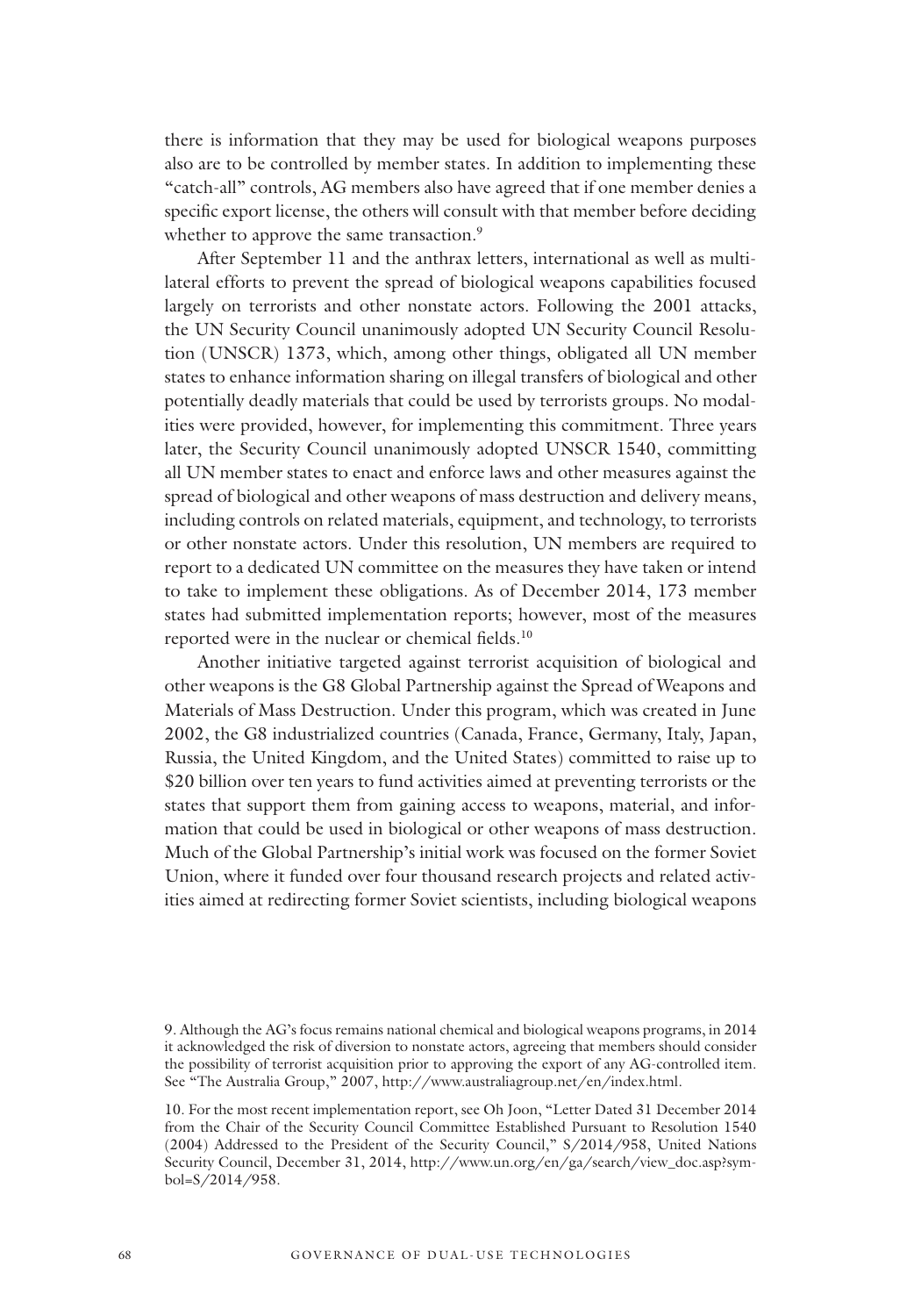scientists, toward sustainable civilian activities.<sup>11</sup> In May 2011, partly because of delays in meeting its original financial goal, the G8 decided to extend the Global Partnership beyond its original ten-year mandate. The G8 also agreed to expand membership in the initiative and to broaden efforts in certain priority areas, including redirecting former biological and other weapons scientists, assisting in implementation of UNSCR 1540, and working to secure dangerous pathogens and improve laboratory biosafety. Although Russia was ousted from the G8 following its annexation of Crimea in 2014, the twenty-eight remaining members of the Global Partnership appear committed to pursuing this broader agenda.<sup>12</sup>

In the years immediately after September 11, the United States and ten other countries also launched the Proliferation Security Initiative (PSI), which seeks to stop shipments of weapons of mass destruction, their delivery means, and related dual-use material to both state and nonstate actors of proliferation concern. Although countries like China, Iran, and North Korea view the PSI as a violation of international law protecting freedom of the seas, 103 countries, including Russia, the Republic of Korea, and many major international shipping nations, have endorsed the PSI and committed to abide by its founding principles: not to transfer proliferation-related items to countries of concern; to cooperate in searches of suspected cargoes on their own vessels or aircraft or on other vessels passing through their territory; and to share information quickly on suspicious activities that might require interdiction. Participants are expected to put in place the necessary legal authorities and operational capabilities to meet these commitments. Although the PSI has no implementing body, twenty-one of the most active PSI members exchange information and coordinate activities through an operational experts group. In May 2013, on the tenth anniversary of the founding of the initiative, seventy-two PSI participants held a high-level political meeting where they pledged to hold PSI interdiction exercises on a more regular basis, promote treaties criminalizing the illegal trade in weapons of mass destruction (WMD)–related items; cooperate in enhancing interdiction capabilities; and expand the PSI's global outreach to other countries.13 Information is not available, however, about the PSI's effect on the illegal trade in biological or other weapons-related materials.

13. Arms Control Association, "The Proliferation Security Initiative (PSI) at a Glance," updated June 2013, http://www.armscontrol.org/factsheets/PSI.

<sup>11.</sup> G8 Global Partnership, "Assessment and Options for Future Programming: G8 Summit, May 26–27, 2011, Deauville, France," Partnership for Global Security, http://www. partnershipforglobalsecurity-archive.org/Official%20Documents/G-8%20Global%20Partnership/620201181141AM.html.

<sup>12.</sup> Bonnie D. Jenkins, "The Future Role of the G-8 Global Partnership: Combatting Weapons of Mass Destruction," Policy Analysis Brief, Stanley Foundation, June 2010; "The United States Chairmanship of the Global Partnership in 2012," U.S. Department of State, n.d., http://www.state.gov/t/isn/gp2013/; and United Kingdom, "2010 to 2015 Government Policy: Weapons Proliferation," May 8, 2015, https://www.gov.uk/government/ publications/2010-to-2015-government-policy-weapons-proliferation/2010-to-2015-government-policy-weapons-proliferation#appendix-5-global-partnership.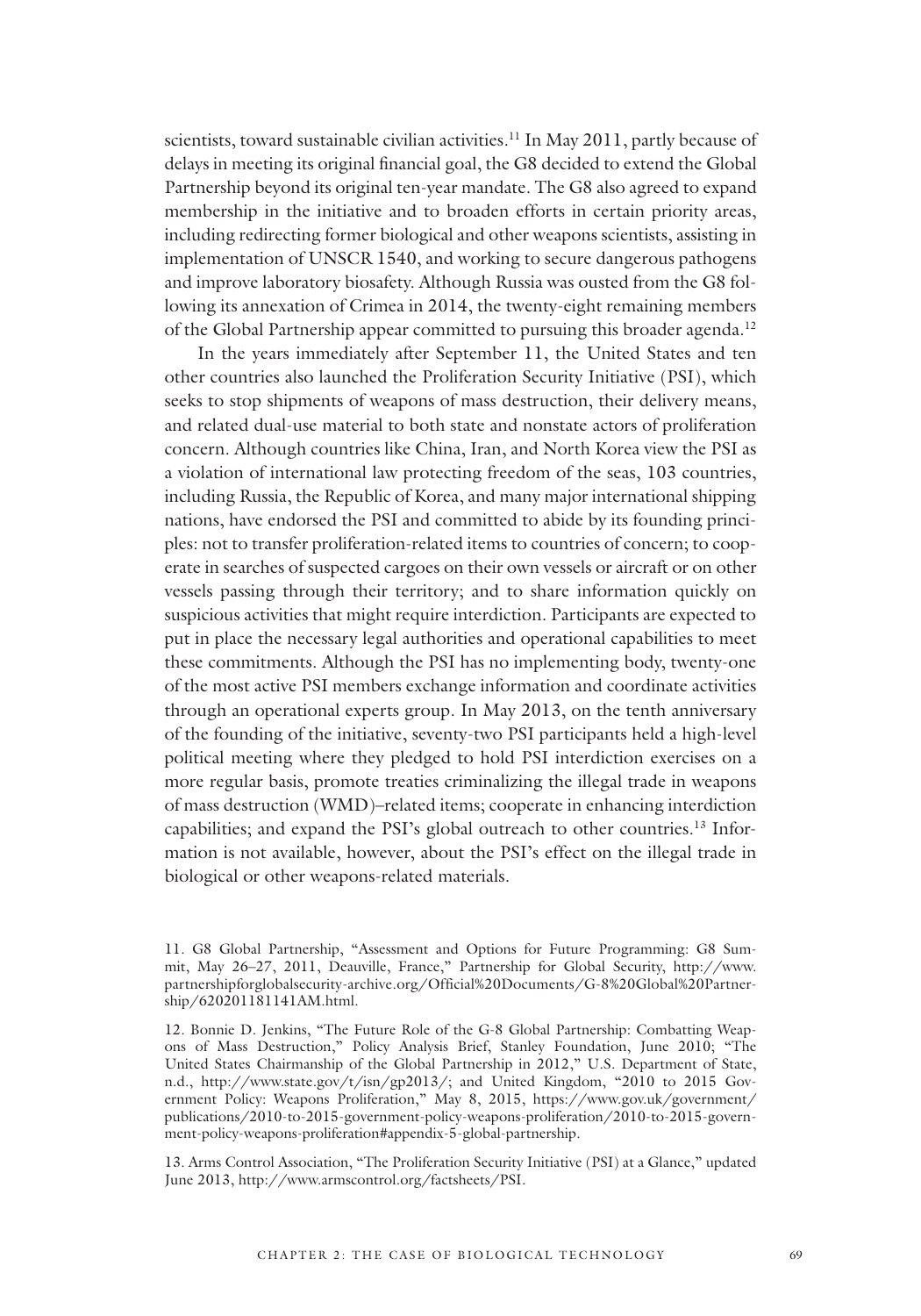INTERPOL, the 190-member-country international police organization, also became active on bioterrorism after the September 11 terrorist attacks and anthrax letters. INTERPOL's initial work focused largely on assisting member states to prepare for and respond to a possible bioterrorist attack. In 2006, however, under the auspices of its Bioterrorism Prevention Program, the organization launched a new project aimed at helping countries assess, strengthen, and enforce their criminal and administrative laws in order to prohibit the acquisition, transfer, and use of biological materials for hostile purposes. Little is known, however, about the impact of this effort or of a more recent INTERPOL project known as Operation S3OMMET. Under this 2014 initiative, INTERPOL announced it would work with relevant regional and international partners to raise awareness among law enforcement and public health officials, biosafety officers, and research scientists in key regions on how to improve the safety and security of dual-use biological materials and related emerging technologies so as to prevent unauthorized access to them by those who would do harm.14

Governments have not been the only actors pursuing initiatives to address bioterrorism concerns. In the mid-2000s, a number of gene synthesis companies in the United States and Europe voluntarily began to screen customer orders to ensure that the sequences they supplied could not be used to make high-risk pathogens. But the industry did not adopt a uniform approach, and some companies declined to screen at all. To help develop a more harmonized approach, various gene synthesis companies began to form international consortiums to promote greater attention to biosecurity, including the screening of orders. In 2009, the International Association Synthetic Biology, a group of largely German commercial suppliers, developed a proposal for screening sequence and customer orders. A few months later, five of the world's leading gene synthesis companies formed a competing group, the International Gene Synthesis Consortium, to develop their own screening proposal. In the end, both industry groups, which together represented most of the global gene synthesis industry, agreed to screen all synthetic gene orders they received not only for sequences of known high-risk pathogens but also for reasonably similar sequences that could be used to create novel pathogens. They also agreed to screen all customers who placed orders, to maintain sequence and customer records, and to report potentially problematic orders to the appropriate authorities.15 Some suppliers wanted to go even further, arguing that their voluntary

<sup>14.</sup> For information on INTERPOL's bioterrorism activities, see "CBRNE," INTERPOL, n.d., http://www.interpol.int/Crime-areas/Terrorism/CBRNE/Biological-threats.

<sup>15.</sup> Jonathan B. Tucker, "Double Edged DNA: Preventing the Misuse of Gene Synthesis," *Issues in Science and Technology* XXVI (3) (Spring 2010): 23–32, http://issues.org/26-3/tucker-2/.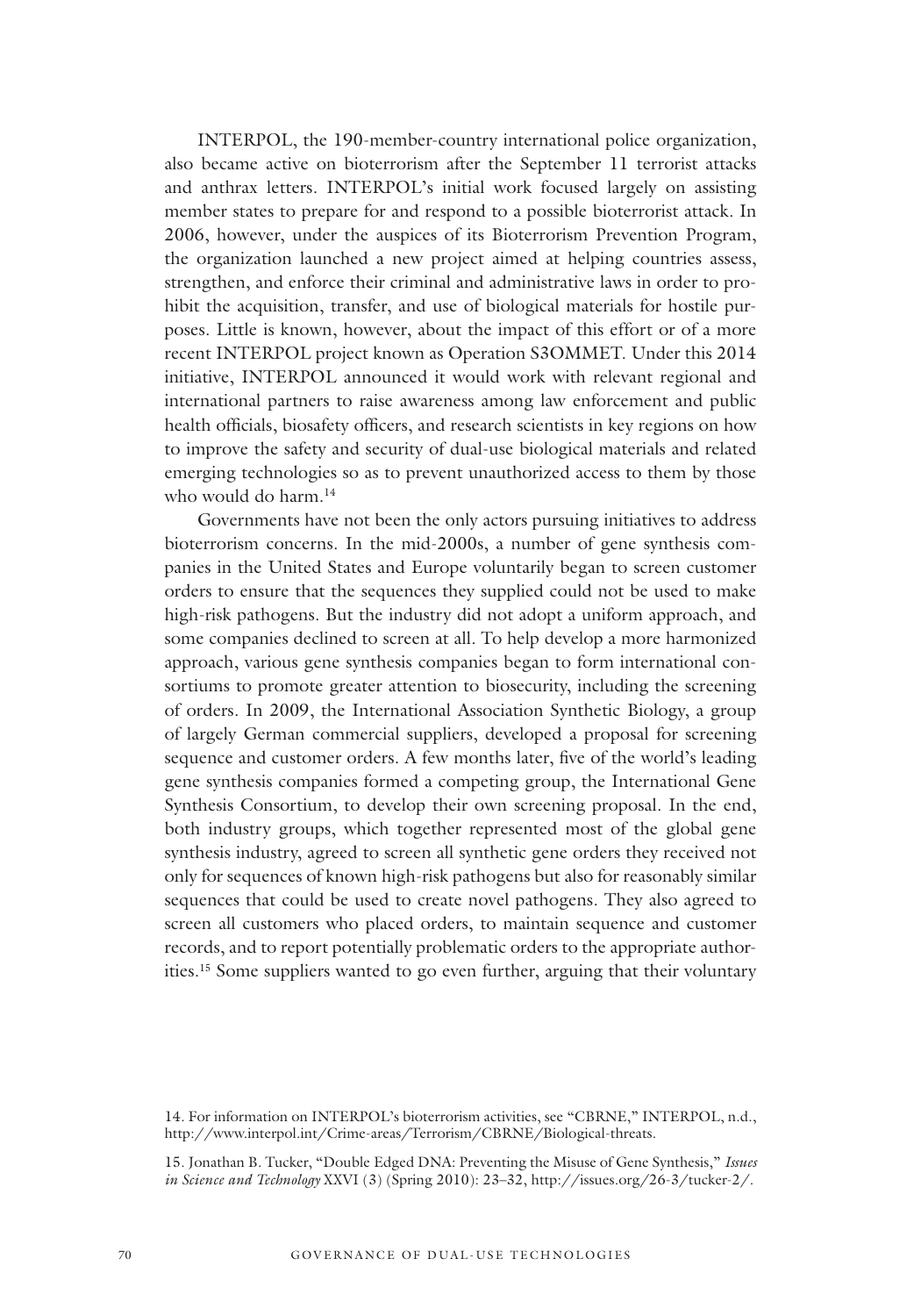approach should be replaced by mandatory screening requirements in Europe and the United States, backed by strong enforcement action, but this has not been done.16

#### *International Measures Governing the Handling and Use of Biological Agents*

One of the earliest international initiatives focused on the handling of dual-use biological materials was the publication of a laboratory biosafety manual by the World Health Organization (WHO) in 1983. This manual provided guidance for WHO member states on physical containment principles, technologies, and practices to prevent *unintentional* exposure to or release of biological materials. Following September 11 and the anthrax letters, WHO began to address the issue of *intentional* biological threats, releasing in 2006 a separate volume on laboratory biosecurity, including guidance for the protection, control, and accountability of biological materials.17 As the word implies, the guidance in these documents was not binding on WHO member states.

In parallel with its work on laboratory biosafety and biosecurity, WHO also began to examine the risks and opportunities of advances in the life sciences for global health security under a broader project on responsible life sciences research. In a report published in 2010, WHO recommended investing in three pillars that promote public health—research excellence, ethics, and laboratory biosafety and biosecurity—and provided a self-assessment questionnaire for public health officials, laboratory managers, and scientists to use to evaluate their strengths and weaknesses in these areas. This approach was premised on the belief that one of the most effective ways of preparing for deliberately caused disease is to strengthen public health measures for natural and accidental disease outbreaks. It also reflected the view that individual countries were in the best position to determine how to promote the safety and security of their biological research activities. The latter was a departure for the organization, which had previously issued international guidelines on both biosafety and biosecurity for member states.<sup>18</sup>

Like WHO, the Organisation for Economic Co-operation and Development (OECD) also has played a role in encouraging international harmonization of guidelines and regulations related to the handling of biological materials. In 1986, for example, the OECD issued a handbook on *Recombinant DNA Safety* 

<sup>16.</sup> Jeremy Minshull and Ralf Wagner, "Preventing the Misuse of Gene Synthesis," letter to the editor, *Nature Biotechnology* 27 (9) (September 2009): 800–801.

<sup>17.</sup> For the biosafety manual, see World Health Organization, *Laboratory Biosafety Manual*, 3rd ed. (Geneva: WHO, 2004), http://www.who.int/csr/resources/publications/biosafety/ WHO\_CDS\_CSR\_LYO\_2004\_11/en/. For the biosecurity guidance, see World Health Organization, *Laboratory Biosecurity Guidance* (Geneva: WHO, 2006), http://www.who.int/csr/ resources/publications/biosafety/WHO\_CDS\_EPR\_2006\_6.pdf.

<sup>18.</sup> World Health Organization, *Responsible Life Sciences Research for Global Health Security: A Guidance Document* (Geneva: WHO, 2010), http://www.who.int/csr/resources/publications/ HSE\_GAR\_BDP\_2010\_2/en/.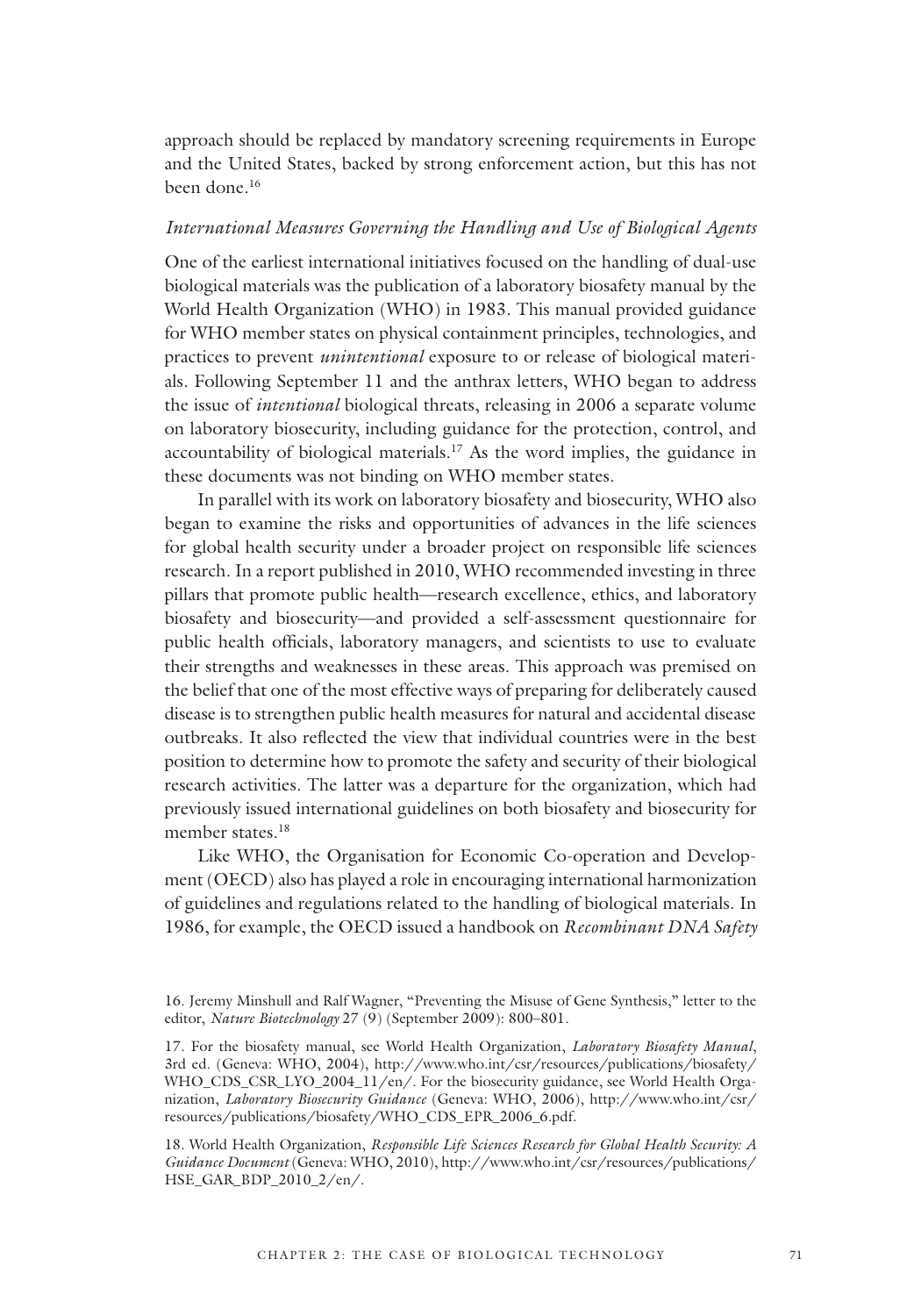*Considerations* for industrial, agricultural, and environmental applications.<sup>19</sup> In 2001, the OECD began to link various government, industry, and academic facilities that store, test, or use biological materials into a global exchange network of what it called biological resource centers (BRCs). To facilitate the sharing of biological agents among its members, the OECD also developed and issued biosecurity guidelines to prevent unauthorized access to the culture collections and other biological resources of the BRCs, including procedures for risk assessment and management, personnel security and training, and material controls. As with many of the other multilateral initiatives, the OECD's efforts apply only to its members—thirty-four as of early  $2016$ —and are nonbinding.<sup>20</sup>

#### CURRENT STATE OF GOVERNANCE IN THE UNITED STATES

In the United States, a wide range of laws, regulations, policies, and guidelines have been adopted in an effort to prevent biological materials, equipment, or information from causing harm. For many years, most of these measures focused on ensuring domestic implementation of the BWC's prohibitions on biological weapons development and possession, trying to prevent the spread of biological weapons to other countries, or promoting the safe handling and use of biological materials. After September 11 and the anthrax letters, many of these measures were broadened to address concerns that terrorists or other nonstate actors might seek to acquire or use biological weapons (see Table 2). An unprecedented debate also began among U.S. scientists, government officials, security experts, and other stakeholders over how to prevent the accidental or deliberate misuse of advances in life sciences research—a debate that continues to this day (see Table 3).

#### *U.S. Restrictions on Biological Weapons Development and Possession*

Although the United States played a major role in the conclusion of the BWC, it did not adopt domestic legislation outlawing the development and possession of biological weapons until nearly a decade and a half after the BWC entered into force. Under the Biological Weapons Anti-Terrorism Act of 1989, it became a crime to *knowingly* develop, produce, possess, or transfer biological agents, toxins, or delivery systems *for use as a weapon* or to assist another country or organization to do so. The act provided for criminal penalties against those who

<sup>19.</sup> Organisation for Economic Co-operation and Development, *Recombinant DNA Safety Considerations* (Paris: OECD, 1986), http://www.oecd.org/sti/biotech/40986855.pdf.

<sup>20.</sup> Organisation for Economic Co-operation and Development, *OECD Best Practice Guidelines on Biosecurity for BRCs* (Paris: OECD, 2007), http://www.oecd.org/sti/biotech/38778261. pdf.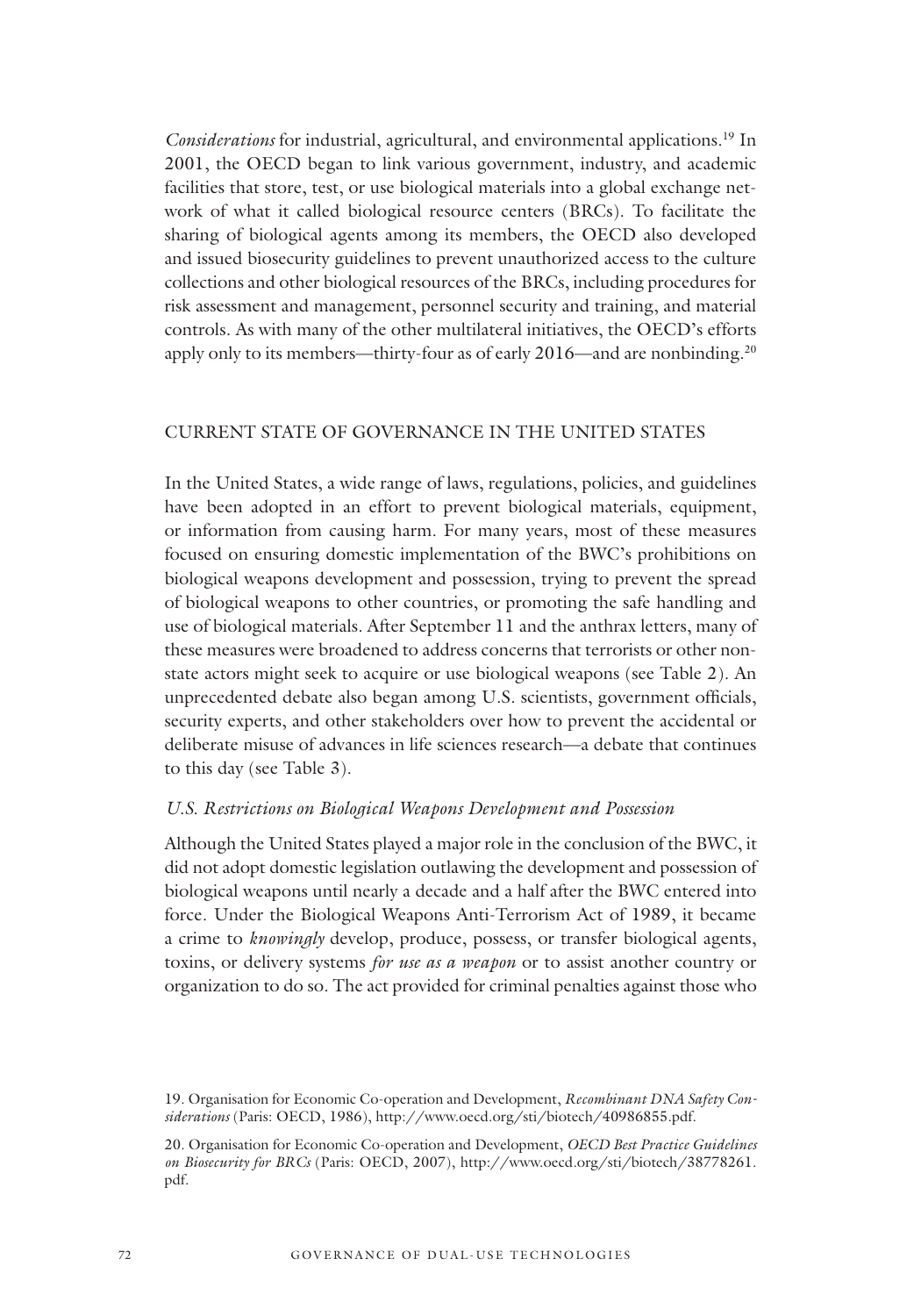Table 2: U.S. Governance of Biological Weapons Development Table 2: U.S. Governance of Biological Weapons Development and Biological Materials Access and Use and Biological Materials Access and Use

| Measure                | Date | Title                                                                                          | Purpose                                                                                                     | Comments                                                                                                                   |
|------------------------|------|------------------------------------------------------------------------------------------------|-------------------------------------------------------------------------------------------------------------|----------------------------------------------------------------------------------------------------------------------------|
| Federal Guidance       | 1976 | Involving Recombinant DNA<br>NIH Guidelines for Research<br>Molecules                          | Outline lab practices, equipment, facilities for<br>safety of rDNA research                                 | Voluntary; applied only to rDNA research at insti-<br>tutions with NIH rDNA funding                                        |
| Statute                | 1976 | Arms Export Control Act                                                                        | Control military biological exports                                                                         | Legally binding; State Dept. license required                                                                              |
| Statute                | 1979 | Administration Act<br>Export                                                                   | Control export of dual-use biological agents                                                                | Legally binding; Commerce Dept. license required<br>except for Australia Group/similar countries                           |
| Federal Guidance 1984  |      | and Biomedical Laboratories<br>Manual                                                          | HHS Biosafety in Microbiological Outline lab practices, equipment, facilities for<br>laboratory biosafety   | Voluntary                                                                                                                  |
|                        | 2009 |                                                                                                | Added security, personnel and other aspects of<br>laboratory biosecurity                                    | Select agent facilities and federal contractors/<br>grantees required to follow                                            |
| Statute                | 1989 | Biological Weapons Anti-<br>Terrorism Act                                                      | Prohibit "knowing" development and possession<br>of agents, toxins, delivery systems for use as a<br>weapon | States 14 years after ratification; included criminal<br>Legally binding; implemented BWC in United<br>penalties           |
| Executive Actions 1990 |      | Enhanced Proliferation Control<br>EO 12735.<br>Initiative                                      | Expand controls on bioweapons-related exports                                                               | that could facilitate weapons development or use<br>Included dual-use equipment and other exports                          |
| Statute                | 1991 | tion Act (Nunn-Lugar Coopera-<br>tive Threat Reduction Program<br>Soviet Nuclear Threat Reduc- | nuclear, chemical, and biological capabilities<br>Prevent proliferation by eliminating Soviet               | Dismantled weapons facilities, redirected scien-<br>tists, secured pathogens, strengthened facility<br>satety and security |
|                        | 2007 |                                                                                                | Prevent terrorist acquisition NBC capabilities                                                              | Geography and scope expanded to include coun-<br>tries outside former SU, biosafety & biosecurity                          |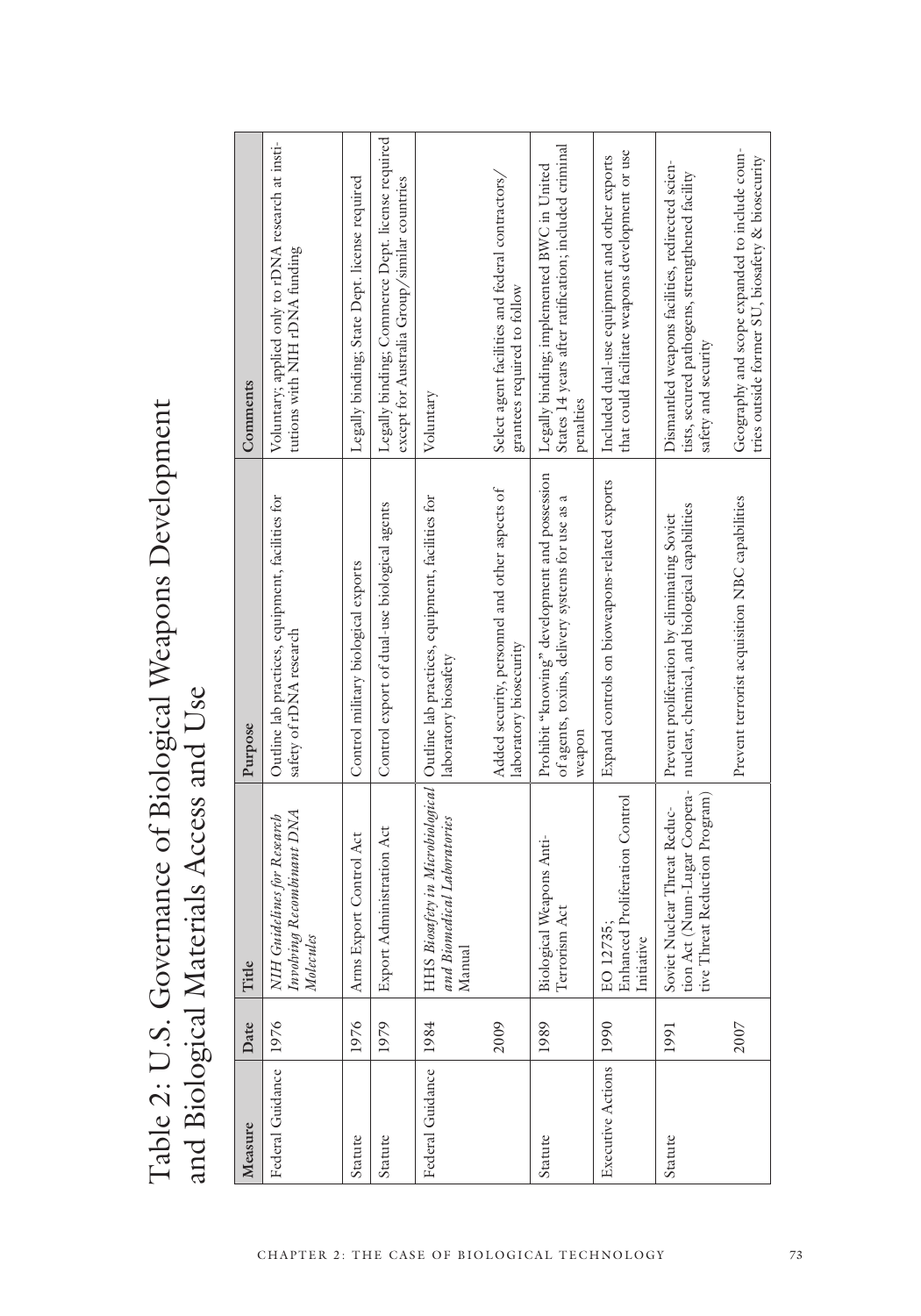| Measure              | Date | Title                                                                             | Purpose                                                                                                                                                                | Comments                                                                                                                                                                                |
|----------------------|------|-----------------------------------------------------------------------------------|------------------------------------------------------------------------------------------------------------------------------------------------------------------------|-----------------------------------------------------------------------------------------------------------------------------------------------------------------------------------------|
| Army Guidance        | 1993 | <b>Biological Defense Safety</b><br>Program                                       | Prescribe safety requirements for biological agent<br>RDT&E                                                                                                            | Applied to Army, contractors, subcontractors                                                                                                                                            |
| Statute              | 1996 | Antiterrorism and Effective<br>Death Penalty Act                                  | conspiracies"; add genetically engineered items;<br>Expand BWC Act to "attempts, threats or<br>control transfers of human pathogens                                    | Legally binding; regulations required: select agent<br>list of human pathogens by CDC/HHS; disclo-<br>sure of agent transfers; registration of transfer-<br>ring/receiving facilities   |
| Statute              | 2001 | <b>ATRIOT Act</b><br>USA <sub>1</sub>                                             | systems not for peaceful purposes and possession<br>Prohibit biological agents, toxin, or delivery<br>by "restricted persons"                                          | Legally binding; shifted burden from government<br>to suspect to prove intent                                                                                                           |
| Department<br>Policy | 2001 | Directive 2060<br>DOD                                                             | Establish process for reviewing biological research<br>for BWC compliance                                                                                              | No special attention to dual-use research                                                                                                                                               |
|                      | 2005 | Management Directive<br>DHS <sub>1</sub><br>6300                                  | Establish process for reviewing biological research<br>and other activities for BWC and regulatory<br>compliance                                                       | Special scrutiny of certain dual-use research to<br>ensure BWC compliance                                                                                                               |
| Statute              | 2002 | Bioterrorism Preparedness and<br>Health Security and<br>Response Act<br>Public    | facilities that possess/use select agents, personnel<br>checks, facility inspections; regulate select agent<br>Strengthen select agent controls by adding:<br>research | Legally binding; parallel requirements for animal<br>only of proposals subject to NIH approval; com-<br>and plant agents by USDA; research oversight<br>pliance problems in early years |
| Army Guidance        | 2008 | Biological Surety                                                                 | Increase safety and security of work with biolog-<br>ical agents                                                                                                       | begun after 9/11 but not implemented for 7 years<br>Applied to Army, contractors, subcontractors;                                                                                       |
| Federal Guidance     | 2010 | Screening Framework Guidance<br>for Providers of Synthetic<br>Double-Stranded DNA | Advise commercial gene synthesis suppliers on<br>screening sequence and customer orders                                                                                | Voluntary; limited to select agents; weaker than<br>industry-initiated screening protocols                                                                                              |
| Regulations          | 2012 | Revised Select Agent<br>Regulations                                               | greatest threats; strengthen personnel reliability,<br>Strengthen pathogen controls by focusing on<br>physical security                                                | added 3 viruses; designated 11 as Tier 1 (greatest<br>Legally binding; removed 22 agents/toxins;<br>risk); no official information on compliance                                        |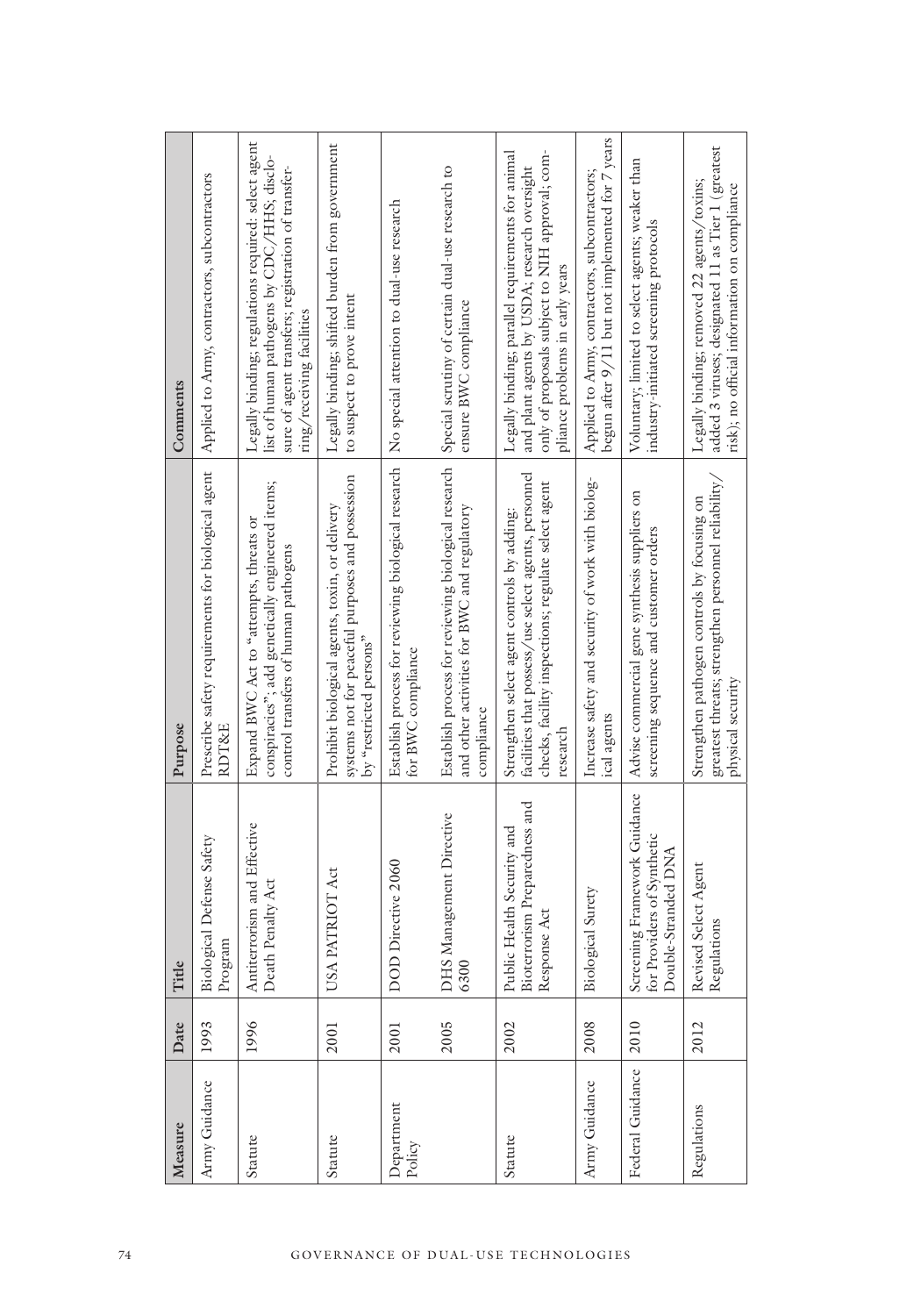| )<br>d                                 |  |
|----------------------------------------|--|
| とくさんこう                                 |  |
|                                        |  |
|                                        |  |
|                                        |  |
| ļ                                      |  |
|                                        |  |
|                                        |  |
|                                        |  |
|                                        |  |
|                                        |  |
|                                        |  |
| avernance of Kiological<br>;<br>;<br>; |  |
|                                        |  |
|                                        |  |
|                                        |  |
| $\frac{1}{2}$                          |  |
|                                        |  |
|                                        |  |
|                                        |  |
|                                        |  |
|                                        |  |
|                                        |  |
|                                        |  |
|                                        |  |
|                                        |  |
|                                        |  |
|                                        |  |
| くしょく                                   |  |
| $\mathbf{r}$                           |  |
|                                        |  |
|                                        |  |
|                                        |  |
|                                        |  |
| 。)<br>> 、                              |  |
|                                        |  |
| $\frac{1}{2}$                          |  |
|                                        |  |
| j                                      |  |
|                                        |  |

| Measure                   | Date | Fil                                                                                           | Purpose                                                                                                                                           | Comments                                                                                                                                                                                    |
|---------------------------|------|-----------------------------------------------------------------------------------------------|---------------------------------------------------------------------------------------------------------------------------------------------------|---------------------------------------------------------------------------------------------------------------------------------------------------------------------------------------------|
| Federal Guidance          | 1976 | Involving Recombinant DNA<br>NIH Guidelines for Research<br>Molecules                         | Ensure review and approval of rDNA research                                                                                                       | IRBs quickly replace RAC oversight; post-9/11<br>survey shows scores of institutions in noncom-<br>Voluntary; applied only to rDNA research at<br>institutions with NIH rDNA funding; IBCs, |
|                           | 2010 | NIH Guidelines for Research In-<br>volving Recombinant or Synthetic<br>Nucleic Acid Molecules | Expanded to synthetic nucleic acid molecules to<br>address biosecurity concerns                                                                   | phance                                                                                                                                                                                      |
| Statute                   | 2002 | Bioterrorism Preparedness and<br>Public Health Security and<br>Response Act                   | Regulate select agent research                                                                                                                    | approval; compliance problems in early years<br>limited number of proposals subject to NIH<br>Legally binding; research oversight only of                                                   |
| CDC Guidance              | 2007 | Dual-Use Research of Concern<br>Oversight and Clearance of                                    | Review intramural research using proposed<br>NSABB framework for DURC                                                                             | Voluntary; predates 2012 U.S. government-<br>researchers; criterion subjective and vague<br>wide policy; left DURC determination to                                                         |
| <b>NIH Guidance</b>       | 2008 | NIH Dual-Use Screening<br>Program                                                             | Review intramural research using proposed<br>NSABB framework for DURC                                                                             | wide policy; left DURC determination to re-<br>Voluntary; predates 2012 U.S. government-<br>searchers; criterion subjective and vague                                                       |
| U.S. Government<br>Policy | 2012 | U.S. Government Policy for<br>Oversight of Life Sciences Dual<br>Use Research of Concern      | conducted or funded by U.S. Government for<br>Review unclassified life sciences research<br>DURC                                                  | proposal; applies only to research with 15 select<br>agents; excluded privately funded and classified<br>research; used subjective NSABB criterion<br>Announced 5 years after NSABB DURC    |
| <b>HHS</b> Guidance       | 2013 | <b>HHS</b> Framework for Funding<br>Decisions about HPAI H5N1<br>Research                     | viewing for DURC, scientific benefit, safety and<br>Strengthen oversight of H5N1 proposals by re-<br>security risks; later extended to H7N9 virus | Complicated, lengthy process with multiple<br>review levels                                                                                                                                 |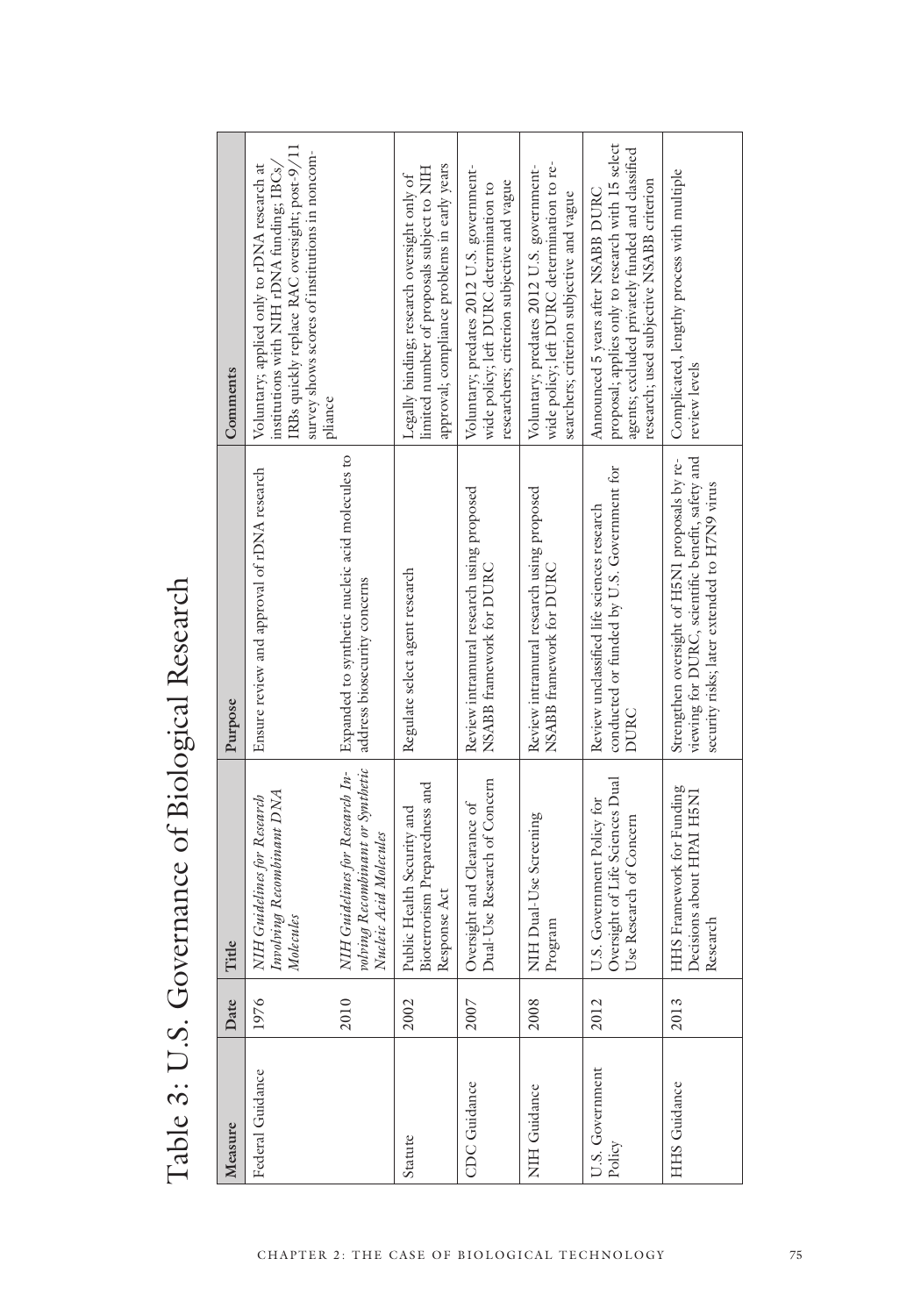| Comments | accompanied by pause in funding new studies,<br>pathogens-influenza, SARS, MERS viruses;<br>Focus on research with highly transmissible<br>call for voluntary pause on ongoing work | proposal; applies only to research with 15 select<br>agents; excludes research at facilities not receiv-<br>research and classified research; uses subjective<br>ing U.S. government funding for life sciences<br>NSABB criterion; makes PI responsible for<br>Announced 7 years after NSABB DURC<br>initiating DURC review |  |
|----------|-------------------------------------------------------------------------------------------------------------------------------------------------------------------------------------|-----------------------------------------------------------------------------------------------------------------------------------------------------------------------------------------------------------------------------------------------------------------------------------------------------------------------------|--|
| Purpose  | Develop new U.S. government policy for con-<br>duct and funding of GOF research                                                                                                     | institution receives U.S. government life scienc-<br>unclassified life sciences research for DURC if<br>Outline institutional responsibility to review<br>es research funding                                                                                                                                               |  |
| Title    | Deliberative Process for Gain of<br><b>Function Research</b>                                                                                                                        | U.S. Government Policy for<br>Institutional Oversight of Life<br>Sciences Dual Use Research of<br>Concern                                                                                                                                                                                                                   |  |
| Date     | 2014                                                                                                                                                                                | 2014                                                                                                                                                                                                                                                                                                                        |  |
| Measure  | U.S. Government<br>Policy                                                                                                                                                           | U.S. Government<br>Policy                                                                                                                                                                                                                                                                                                   |  |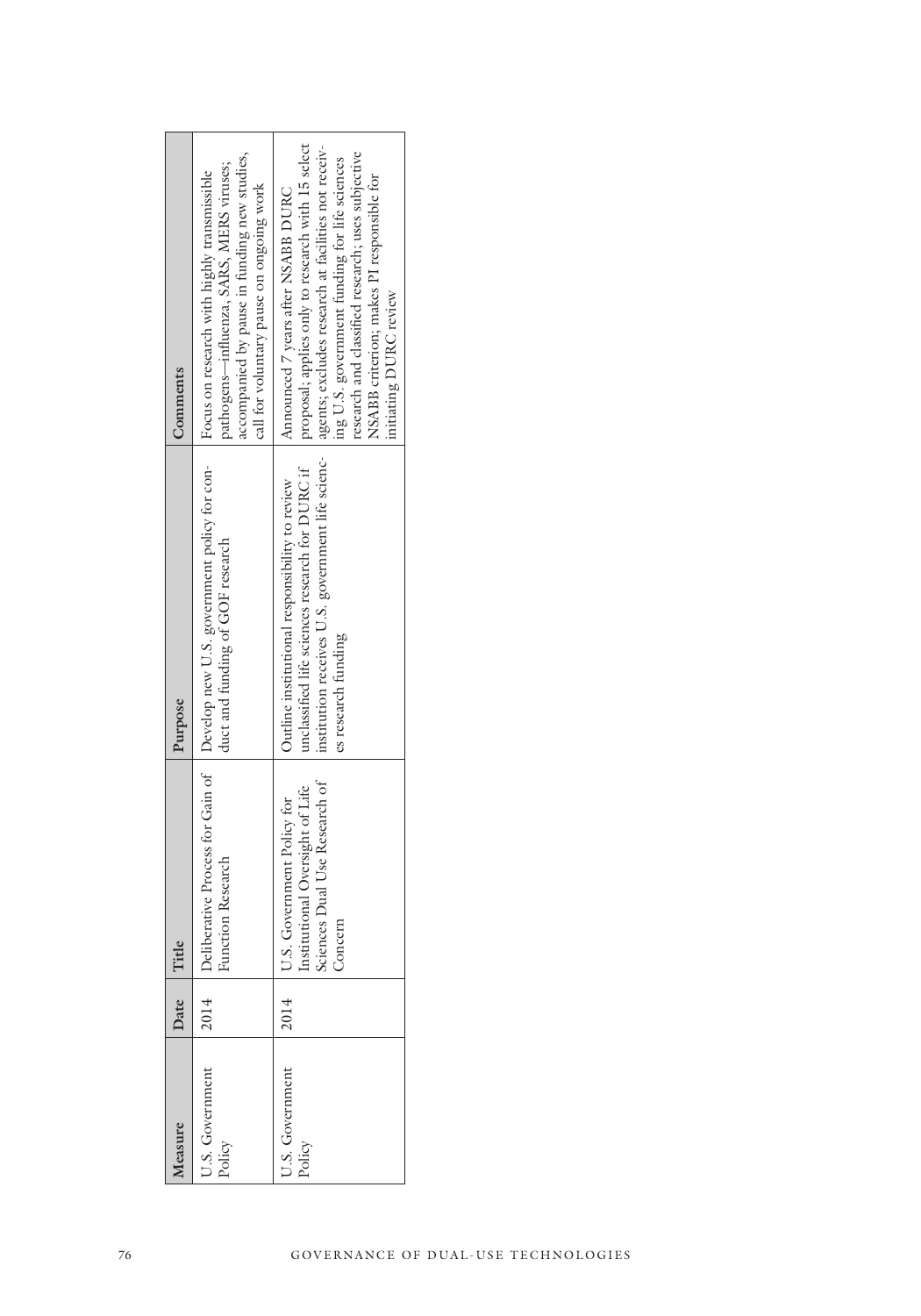engage in prohibited activity but puts the burden of proof on the government to demonstrate hostile intent.<sup>21</sup>

In April 1996, following the Oklahoma City bombings and the acquisition of plague cultures through the mail by a member of the neo-Nazi organization Aryan Nation, the U.S. Congress expanded the scope of activities subject to criminal penalties under the 1989 law from *knowingly* developing, producing, possessing, or transferring biological agents for use as a weapon to *attempts, threats, or conspiracies* to do so. The April 1996 Antiterrorism and Effective Death Penalty Act, which was the source of this broader criminalization provision, also expanded the definition of a biological agent to include genetically engineered products or components thereof.<sup>22</sup>

After September 11 and the anthrax letters, the United States modified these provisions on criminalization still further, making it a crime under the October 2001 USA PATRIOT Act for anyone to knowingly possess any biological agent, toxin, or delivery system *not reasonably justified for prophylactic, protective, bona fide research, or other peaceful purposes*. Of note, the bill shifted the burden of proof—instead of the government having to prove hostile intent, suspects now had to demonstrate that their activities were for peaceful purposes. The bill also criminalized the possession, transportation, or receipt of particularly dangerous pathogens, known as select agents, by certain restricted persons, including illegal aliens, individuals from terrorist-list countries, fugitives from justice, and individuals who are under indictment or have been imprisoned for more than one year.<sup>23</sup> The Federal Bureau of Investigation's (FBI) Weapons of Mass Destruction Directorate, a law enforcement unit dedicated to preventing terrorism and proliferation involving biological and other weapons of mass destruction, was given responsibility for enforcement.<sup>24</sup>

<sup>21.</sup> *Biological Weapons Anti-terrorism Act of 1989*, Pub. L. 101–298, 104 Stat. 201 (1990). For a discussion of the legislation, see Ronald Atlas, Kenneth I. Berns, Gail Cassell, and Janet Shoemaker, "Preventing the Misuse of Microorganisms: The Role of the American Society for Microbiology in Protecting against Biological Weapons," *Critical Reviews in Microbiology* 24 (3) (February 1998): 273–280.

<sup>22.</sup> *Antiterrorism and Effective Death Penalty Act of 1996*, Pub. L. 104–132, 110 Stat. 1214 (1996), sec. 511. The CDC role in implementing this legislation builds upon the responsibility given to CDC in 1971 to help ensure the safety of interstate shipments of infectious substances. See Gerald Epstein, "Controlling Biological Warfare Threats: Resolving Potential Tensions among the Research Community, Industry and the National Security Community," *Critical Reviews in Microbiology* 27 (4) (2001): 323.

<sup>23.</sup> *Uniting and Strengthening America by Providing Appropriate Tools Required to Intercept and Obstruct Terrorism (USA PATRIOT ACT) Act of 2001*, Pub. L. 107–56 (2001), sec. 817.

<sup>24.</sup> *Ten Years after 9/11 and the Anthrax Attacks: Protecting against Biological Threats: Hearing before the Committee on Homeland Security and Governmental Affairs, United States Senate, One Hundred Twelfth Congress, First Session*, 112th Cong. (2011) (statement of Vahid Majidi, Assistant Director, Weapons of Mass Destruction Directorate, Federal Bureau of Investigation), http://www.hsgac.senate.gov/hearings/ten-years-after-9/11-and-the-anthrax-attacks-protecting-against-biological-threats.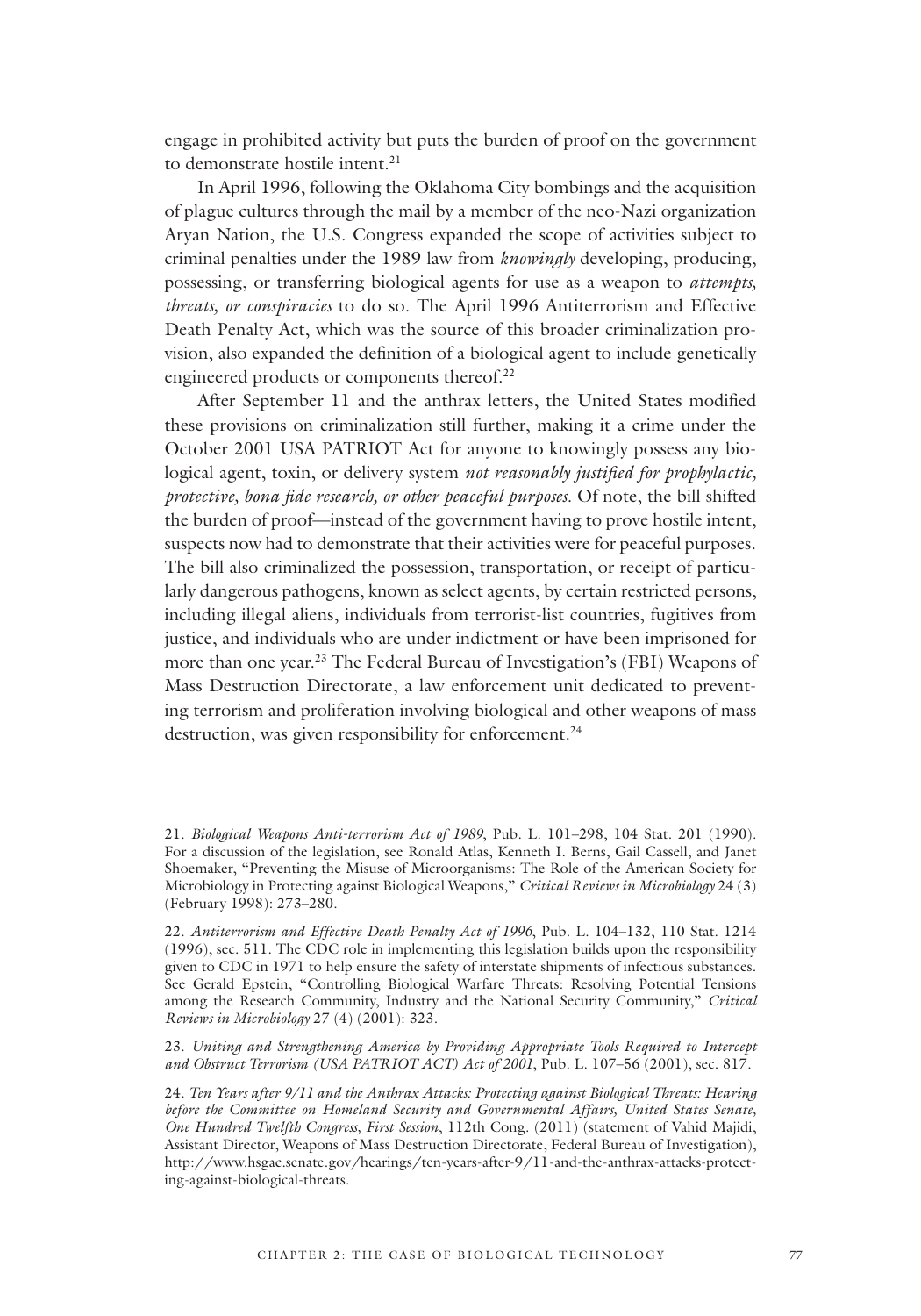As U.S. government biodefense research expanded following September 11, U.S. government agencies also put in place formal review processes to ensure that their biological research activities complied with the BWC. Since 2001, for example, the Department of Defense (DOD) has required all biological-based activities, which include both classified and unclassified biodefense research, conducted at DOD facilities or funded by DOD to be reported annually to the department and reviewed by its BWC Compliance Review Group. Dual-use research does not, however, receive special attention in the DOD BWC compliance review process.25

In 2005, the Department of Homeland Security (DHS) issued its own compliance review policy for DHS biological research, development, and acquisition activities, including biodefense research. The DHS policy covers both treaty compliance and compliance with U.S. regulatory requirements, including those involving biosafety and the security of select agents. In contrast to DOD, DHS explicitly scrutinizes certain categories of dual-use biological research to ensure that it complies with U.S. BWC obligations. Under the DHS approach, all relevant projects must be submitted to the DHS Compliance Assurance Program office, which is responsible for reviewing and assessing the projects prior to their consideration by the department's Compliance Review Group (CRG). The CRG, which is chaired by the deputy secretary of DHS, must approve all such projects before they can proceed.<sup>26</sup>

### *U.S. Measures to Control Access to Biological Materials, Equipment, and Information*

For many years, the United States has undertaken a number of initiatives to try to prevent countries of proliferation concern from acquiring material, equipment, and information that could be used to develop and produce biological weapons. Under the authority of the Export Administration Act (EAA), the Commerce Department began in the 1980s to require a license for the export of several categories of biological agents, including genetically modified agents. Following revelations that U.S. and other Western companies had supplied dual-use chemical and biological materials and equipment to Iraq's weapons programs, the United States expanded its dual-use export controls under Executive Order 12735 and the Enhanced Proliferation Control Initiative. Among other things, these 1990 measures extended U.S. export controls to dual-use chemical and biological equipment and technology as well as to any other proposed export that might be related to the acquisition or use of chemical or biological weapons. Today the biological provisions of the Commerce Control List include human, plant, and animal pathogens and toxins controlled by the

<sup>25.</sup> Although the DOD BWC compliance policy dates to 1992, a more structured process does not appear to have been adopted until 2001. Center for Arms Control and Non-proliferation, *Ensuring Compliance with the Biological Weapons Convention, Meeting Report* (Washington, D.C.: Center for Arms Control and Non-proliferation, July 2009).

<sup>26.</sup> Ibid.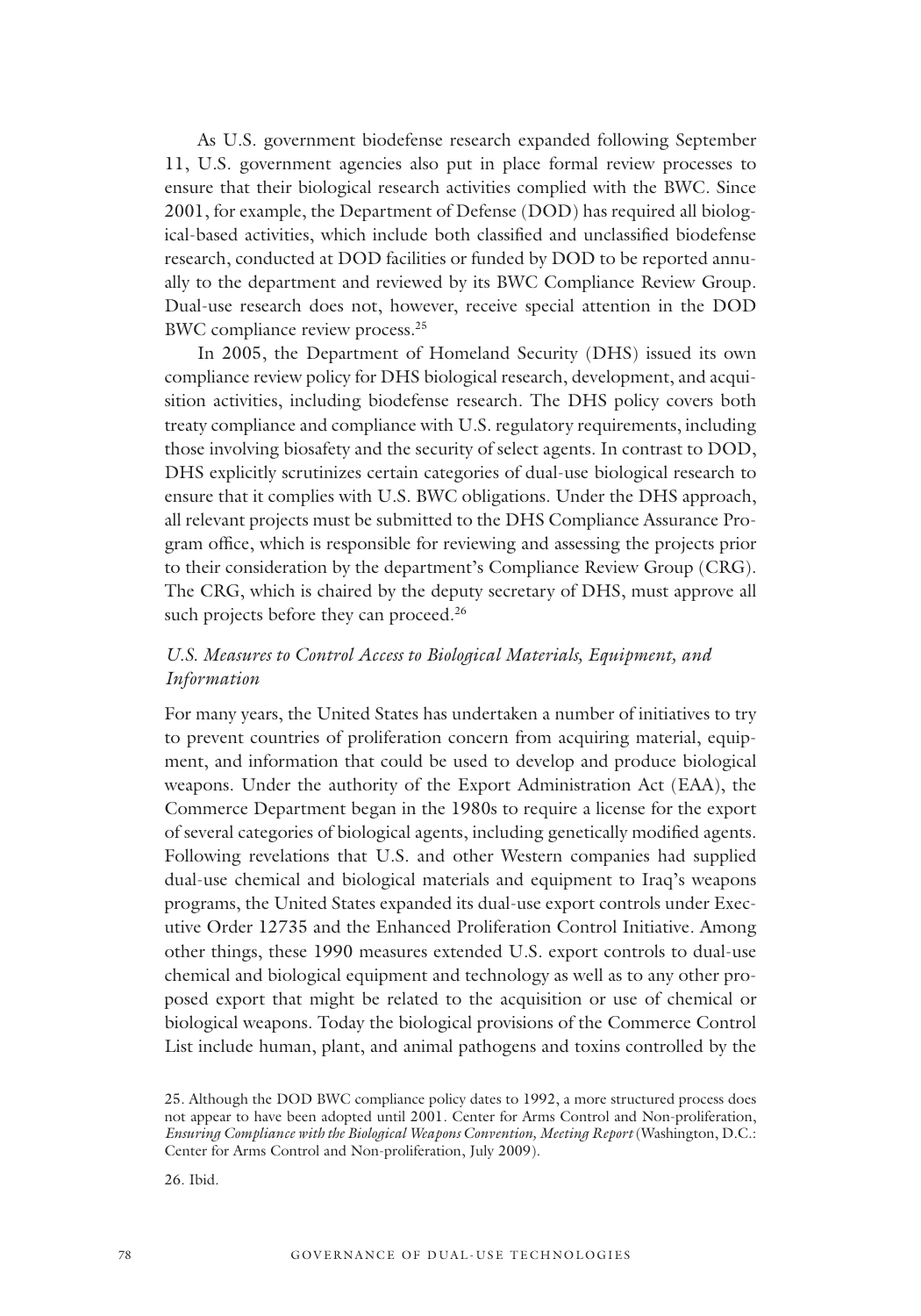AG, select agent pathogens, and genetic elements for those controlled agents and toxins. Consistent with the AG, the United States also controls the export of nine types of dual-use equipment that could be used to handle biological agents. Members of the AG and other countries that have entered into agreements to control dual-use biological material and equipment are exempt from the EAA's licensing requirement.<sup>27</sup>

Under the Arms Export Control Act, the State Department has similar authority to control military biological exports. Biological agents and biologically derived substances specifically developed, configured, adapted, or modified for the purpose of increasing their capability to produce casualties in human beings or livestock, to degrade equipment, or to damage crops are controlled as "significant military equipment" on the United States Munitions List and require a license for export. Both the State and Commerce Departments also control the transfer of specific technical information necessary for the development, production, or use of biological weapons to foreign nationals in the United States under a category called "deemed exports."

In the early 1990s, following the collapse of the Soviet Union, the United States sought to prevent the proliferation of former Soviet nuclear, chemical, and biological weapons capabilities to other countries through the Nunn-Lugar Cooperative Threat Reduction (CTR) program. Threat reduction activities related to biological weapons have continued since that time and, after September 11 and the anthrax letters, expanded from Russia and other former Soviet republics to the Middle East, Southeast Asia, and Africa. This multiagency U.S. effort involving the Defense, State, Energy, and Homeland Security Departments has dismantled former biological weapons facilities, redirected former weapons scientists from illicit to legitimate activities, secured collections of dangerous pathogens, carried out biosafety and biosecurity upgrades at research laboratories, and provided biosafety and biosecurity training to scientists and other laboratory personnel. Many of these projects have been spearheaded by DOD, where biological threat reduction has grown from less than 10 percent of the threat reduction budget in the 1990s to more than 60 percent today. This growth is a reflection of the expansion of the CTR program's biological mission, from preventing the spread of biological weapons capabilities from the former Soviet Union to promoting biological nonproliferation, biosafety, and biosecurity around the globe.<sup>28</sup> Much of the proliferation threat from the former Soviet biological weapons program has been eliminated; however, resid-

<sup>27.</sup> White House, Office of the Press Secretary, "Executive Order 12735: Chemical and Biological Weapons Proliferation," November 16, 1990; and White House, Office of the Press Secretary, "Fact Sheet on Enhanced Proliferation Control Initiative," December 13, 1990. For current information on U.S. dual-use biological export controls, see Department of Commerce, Bureau of Industry and Security, "Chemical and Biological Controls," updated January 2014, http://www.bis.doc.gov/index.php/policy-guidance/country-guidance/sanctioned-destinations/16-policy-guidance/product-guidance/122-chemical-and-biological-controls.

<sup>28.</sup> Mary Beth Nikitin and Amy Wolff, *The Evolution of Cooperative Threat Reduction: Issues for Congress*, CRS Report for Congress, R43143 (Washington, D.C.: Congressional Research Service, June 2014), https://www.fas.org/sgp/crs/nuke/R43143.pdf.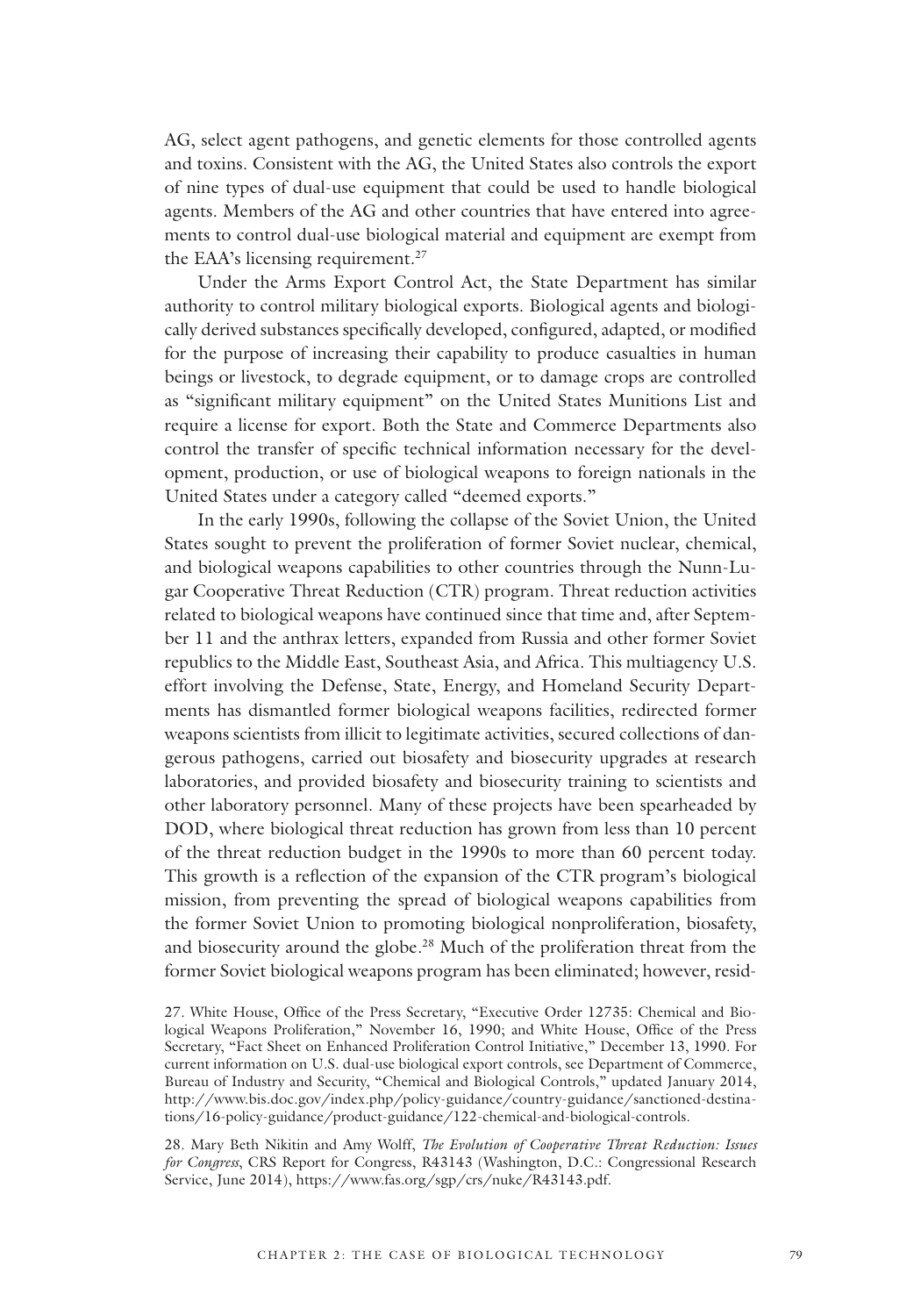ual concerns remain about Russia's handful of still-secret military biological facilities and about the future of its nonmilitary biological facilities since Russia ended its participation in the CTR program in 2014.<sup>29</sup>

U.S. efforts to control access to dual-use biological materials, equipment, and information have not, however, been motivated only by proliferation concerns. Fears of bioterrorism also have led to efforts to tighten controls on domestic access to biological weapons–related items. Perhaps the most important of these is the select agent program, which was established by the April 1996 antiterrorism law to strengthen the security of biological agents that could pose a severe threat to human health. Regulations to implement the new law were published by the Centers for Disease Control and Prevention (CDC) in October 1996 and took effect in April 1997 and included:

- a select agent list of approximately forty human pathogens and toxins, including genetic elements and genetically modified organisms associated with those agents;
- a registration requirement for any facility that seeks to *transfer* or *receive* select agents, including certification to the CDC that the facility and its laboratories meet the requisite biosafety standards; and
- a disclosure obligation, including information from both the transferring and receiving facility on the type and amount of agent requested and the proposed use.<sup>30</sup>

After September 11 and the anthrax letters, the U.S. Congress extended these controls over facilities that *transfer* or *receive* select agents to cover facilities that *possess* and *use* them as well, and added new personnel reliability and security requirements. Under the May 2002 Public Health Security and Bioterrorism Preparedness and Response Act, anyone who was to have access to select agents was now required to register with the Department of Health and Human Services (HHS) and undergo a Justice Department background check, known as a security risk assessment. The act also directed HHS to maintain a national database of registered facilities, persons, and the select agents they possess or are transferring and to conduct inspections of relevant facilities. Civil and criminal penalties can be imposed on facilities for failing to register or for transferring select agents to an unregistered facility. The May 2002 bioterrorism law also required the secretary of agriculture to establish parallel registration,

<sup>29.</sup> Richard Weitz, "Russian-US Cooperative Threat Reduction beyond Nunn-Lugar and Ukraine," Arms Control Association, July 2, 2014, https://www.armscontrol.org/ act/2014\_0708/Features/Russian-US-Cooperative-Threat-Reduction-Beyond-Nunn-Lugar-and-Ukraine.

<sup>30.</sup> The law exempted clinical specimens (i.e., patient blood or tissue) being transferred for diagnostic and verification purposes and certain toxins and vaccine strains of select agents. Department of Health and Human Services, Centers for Disease Control and Prevention, "42 CFR Part 72: Additional Requirements for Facilities Transferring or Receiving Select Agents," *Federal Register* 61 (207) (October 24, 1996): 55190, https://www.gpo.gov/fdsys/pkg/FR-1996-10- 24/pdf/96-27082.pdf.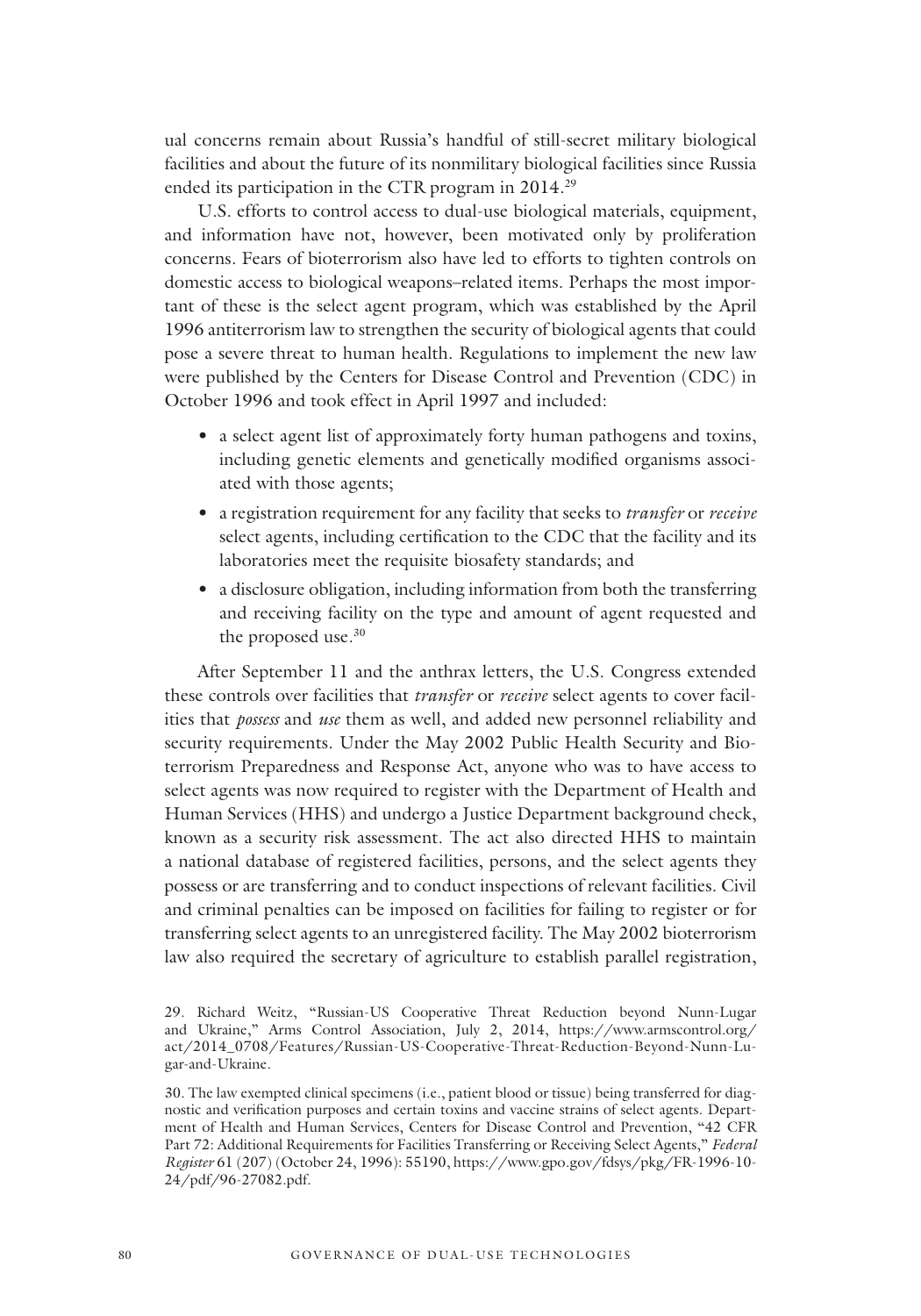security, record keeping, and inspection requirements to enhance the security of biological agents and toxins that could pose a severe threat to plants and animals.31 Final regulations to implement the May 2002 law were published in April 2005.32

These efforts to control access to dangerous pathogens came under harsh scrutiny in late 2008 after the FBI identified Bruce Ivins, a U.S. Army biodefense scientist, as the likely perpetrator behind the 2001 anthrax letters. This led to a variety of proposals for refining the select agent list, strengthening personnel reliability, and enhancing laboratory safety and security. In May 2009, for example, the National Science Advisory Board for Biosecurity (NSABB), which had been created in 2004 to advise the U.S. government on biosecurity issues, proposed reducing or stratifying the select agent list to focus on the agents of greatest concern. The NSABB also recommended more rigorous vetting of foreign nationals with access to such agents.<sup>33</sup> In November 2009, the Working Group on Strengthening the Biosecurity of the United States, which had been established by President George W. Bush to review security at select agent facilities, echoed the call for a reduced or stratified select agent list as well as better coordination of U.S. government inspections and better guidance on inventory management and recordkeeping. The working group also recommended identifying or establishing a federal entity to coordinate biosecurity oversight across all relevant U.S. government agencies.<sup>34</sup>

After entering office, President Barack Obama also created an interagency experts panel to provide advice on the select agent program and laboratory security. In November 2010, the Federal Experts Security Advisory Panel (FESAP) called for the removal of twenty-five agents and toxins from the select agent list and the creation of a separate list of eleven biological agents and toxins that posed the greatest risk, so-called Tier 1 agents. To strengthen personnel reliability, FESAP recommended modifying the security risk assessment process to better assess mental health, as well as providing guidance to facilities for conducting preaccess suitability and ongoing reliability assessments. Finally, to

32. For the HHS regulations, see 42 CFR 73.12. For the USDA regulations, see 9 CFR 121.12 and 7 CFR 331.

33. National Science Advisory Board for Biosecurity, *Enhancing Personnel Reliability among Individuals with Access to Select Agents* (Washington, D.C.: NSABB, May 2009), http://osp. od.nih.gov/sites/default/files/resources/NSABB%20Final%20Report%20on%20PR%205-29- 09.pdf.

34. The Working Group on Strengthening the Biosecurity of the United States was established pursuant to Executive Order 13486, of January 9, 2009. See "Executive Order 13486 of January 9, 2009: Strengthening Laboratory Biosecurity in the United States," *Federal Register* 74 (9) (January 14, 2009): 2289–2291, http://www.gpo.gov/fdsys/pkg/FR-2009-01-14/pdf/ E9-818.pdf. For the working group's report, see *Report of the Working Group on Strengthening the Biosecurity of the United States* (Washington, D.C., 2009), http://www.phe.gov/Preparedness/legal/boards/biosecurity/Documents/biosecreportfinal102309.pdf.

<sup>31.</sup> *Public Health Security and Bioterrorism Preparedness and Response Act of 2002*, Pub. L. 107- 188 (2002). The relevant sections of the conference report, H. Report 107–481, may be found in the *Congressional Record* 148 (66) (May 21, 2002): H2721–2724.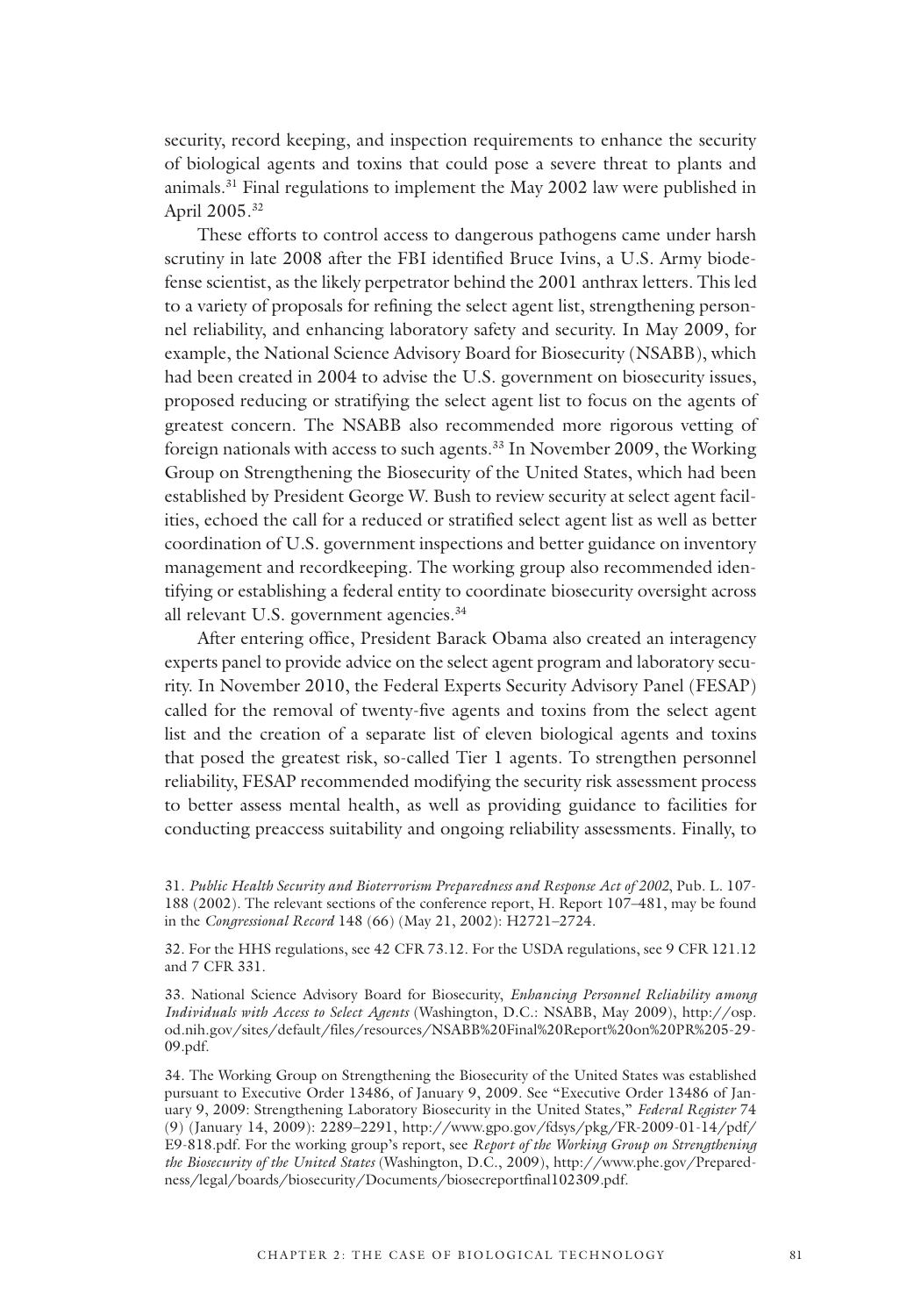enhance physical security, FESAP called for the development of risk assessment guidance and cybersecurity standards.35

In October 2012, HHS and the Department of Agriculture (USDA) issued revised select agent regulations that reflected many of these recommendations. Three new viruses were added to the select agent list, and twenty-two other agents and toxins were removed; eleven of the remaining sixty-three select agents and toxins were designated Tier 1 because they present "the greatest risk of deliberate misuse with the most significant potential for mass casualties or devastating effects to the economy, critical infrastructure, or public confidence."36 The revised select agent rules also established new personnel and physical security requirements for facilities with Tier 1 agents, including requirements for preaccess assessments and on-going monitoring of personnel with access to Tier 1 pathogens and toxins and for bolstering the use of barriers and intrusion detection devices. New guidance documents on personnel reliability and physical security were released along with the revised regulations.<sup>37</sup> One important recommendation that the U.S. government did not implement was for the creation of a federal entity to coordinate biosecurity oversight across government agencies.

In December 2014, FESAP issued new recommendations on laboratory biosafety and biosecurity<sup>38</sup> in response to disclosures the previous summer of three other incidents involving select agents: the accidental exposure of some eighty-four CDC laboratory workers to live anthrax; CDC's shipment of a relatively benign bird flu (H9N2) that had been contaminated with the highly lethal H5N1 influenza virus; and the discovery of vials of smallpox and other infectious agents that had been left in an unsecured storage area in an NIH lab for more than fifty years.<sup>39</sup> To help prevent similar incidents in the future, FESAP recommended that HHS and USDA establish a review body to validate the policies and protocols being used at select agent research facilities to

37. For the full text of the select agent regulations, see ibid., 61084–115.

38. Report of the Federal Experts Security Advisory Panel, December 2014, http://www.phe. gov/s3/Documents/fesap.pdf

<sup>35. &</sup>quot;Executive Order 13546 of July 2, 2010: Optimizing the Security of Biological Select Agents and Toxins in the United States," *Federal Register* 75 (130) (July 8, 2010): 39, 439–442, http:// www.gpo.gov/fdsys/pkg/FR-2010-07-08/pdf/2010-16864.pdf; and Federal Experts Security Advisory Panel, *Recommendations Concerning the Select Agent Program* (revised) (Washington, D.C., June 13, 2011), http://www.phe.gov/Preparedness/legal/boards/fesap/Documents/ fesap-recommendations-101102.PDF. The FESAP report was originally released November 2, 2010.

<sup>36.</sup> Department of Health and Human Services, Centers for Disease Control and Prevention, "42 CFR Part 73: Possession, Use, and Transfer of Select Agents and Toxins; Biennial Review," *Federal Register* 77 (194) (October 5, 2012): 61084, http://www.gpo.gov/fdsys/pkg/FR-2012- 10-05/pdf/2012-24389.pdf.

<sup>39.</sup> Dina Fine Maron, "CDC Botched Handling of Deadly Flu Virus," *Scientific American*, July 11, 2014, http://www.scientificamerican.com/article/cdc-botched-handling-of-deadlyflu-virus/.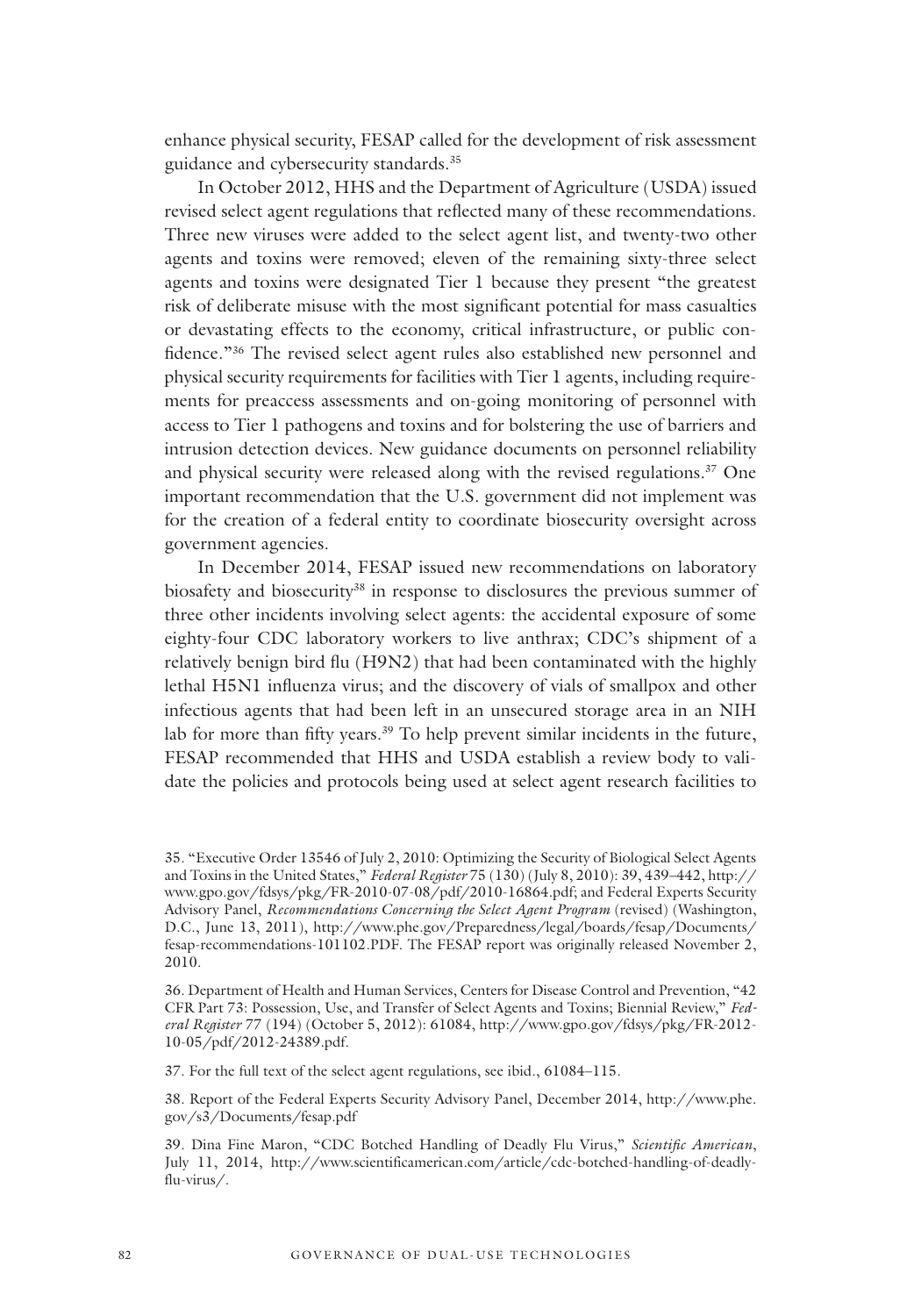inactivate, sterilize, and decontaminate hazardous biological materials. They also called for greater transparency in government reporting about laboratory incidents involving select agents and for a federal review to determine how many U.S. high-containment laboratories are needed for research on select agents.

In 2014, the most recent year for which data are available, 316 facilities and some eleven thousand individuals were approved to work with select agents.<sup>40</sup> But limited information is available from the U.S. government about the compliance of these facilities and individuals with the select agent regulations, as the last U.S. government audits appear to have been done in 2006, when ten out of ten institutions subject to USDA regulations and eleven out of fifteen institutions subject to HHS regulations were found by their respective agencies to be in violation of at least one aspect of the select agent rules.41 A 2015 investigation by a U.S. newspaper found that since 2003, HHS and USDA have cited more than one hundred laboratories for serious safety and security lapses. Of the labs subject to HHS oversight, seventy-nine have been referred for potential enforcement action, including nineteen who have been fined over \$2.4 million. Since 2008, thirty-three labs have agreed to participate in performance improvement programs after repeated failures to correct past biosafety and security problems or to comply with security requirements for working with the most dangerous select agents. For its part, USDA has conducted forty-eight investigations of laboratories subject to its oversight, and has levied fines of about \$117,000.42

Even as controls on select agents were first being implemented, attention began to focus on the risk that advances in gene synthesis technology might make possible the creation of select agents de novo, without naturally occurring nucleic acids or pathogens. In a report in 2006, the NSABB pointed to the global availability of gene synthesis suppliers, equipment, and reagents, as well as the diversity of practitioners, some of whom, such as high school students or engineers, had little exposure to biosafety rules. As noted earlier, although some commercial suppliers of gene sequences had begun to screen

<sup>40.</sup> Lori J. Bane, Associate Director for Policy, CDC Division of Select Agents and Toxins, personal correspondence, November 14, 2014.

<sup>41.</sup> Department of Agriculture, Office of Inspector General Southeast Region, *Audit Report: Animal and Plant Health Inspection Service Evaluation of the Implementation of the Select Agent or Toxin Regulations Phase II*, Report no. 33601-3-AT (Washington, D.C.: Department of Agriculture, January 2006), http://www.usda.gov/oig/webdocs/33601-3-AT.pdf; and Department of Health and Human Services, Office of Inspector General, *Summary Report on Universities' Compliance with Select Agent Regulations*, A-04-05-02006 (Washington, D.C.: Department of Health and Human Services, June 2006), http://oig.hhs.gov/oas/reports/region4/40502006. pdf. A 2014 audit of over 4,000 facilities found 27 instances in which select agents had not been registered properly. But the audit focused only on inventory controls at U.S. government facilities. "FACT SHEET: Biosafety and Biosecurity in the United States," December 16, 2014, http://www.cdc.gov/about/pdf/lab-safety/external-usg-wide-fact-sheet\_bsat-safety-standdown-and-summary-table\_final\_12-16-2014.pdf.

<sup>42.</sup> Alison Young and Nick Penzenstadler, "Inside America's Secretive Biolabs," *USA Today*, May 28, 2015, http://www.usatoday.com/story/news/2015/05/28/biolabs-pathogens-location-incidents/26587505/.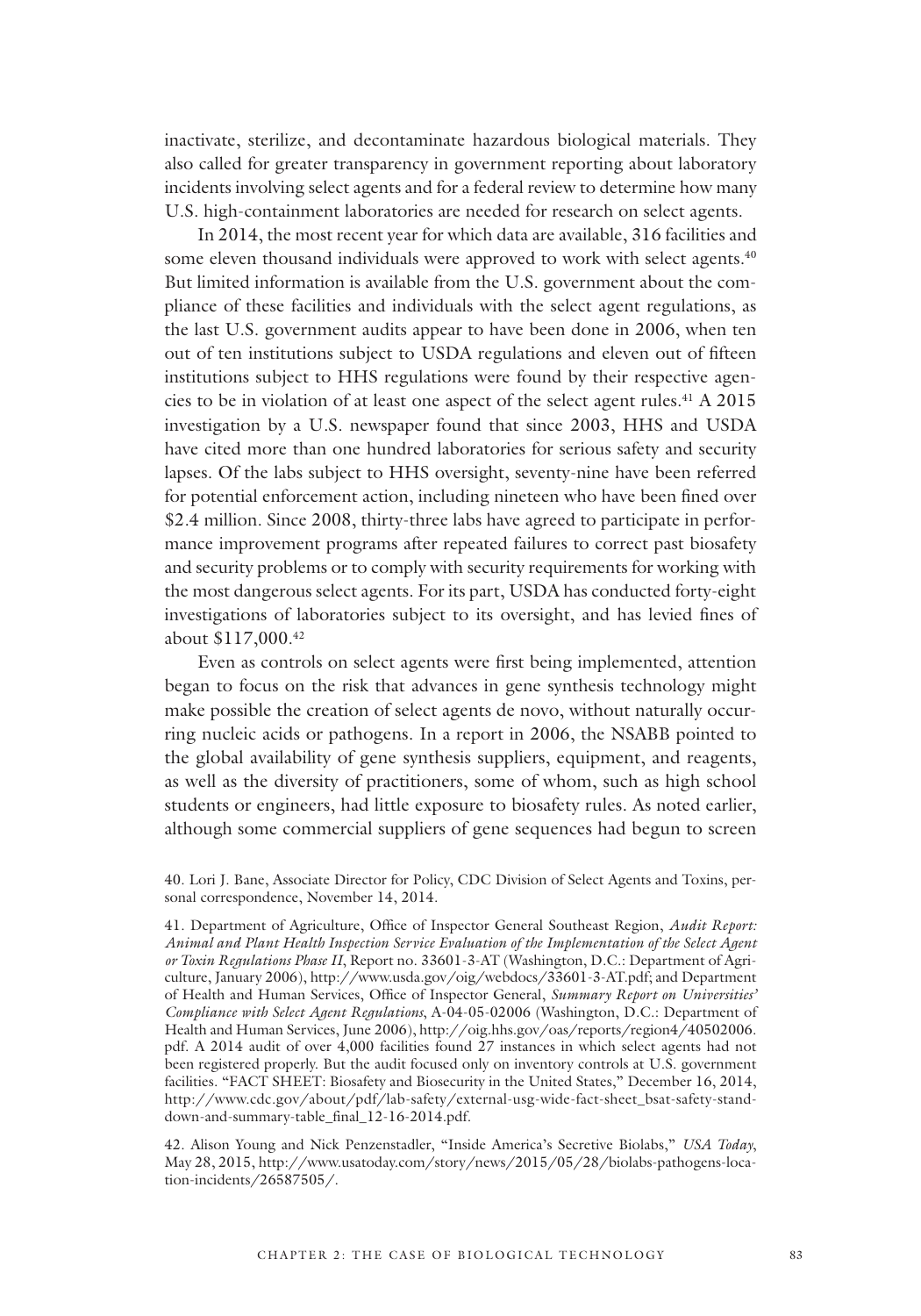customer orders voluntarily, suppliers were uncertain about what actually fell within U.S. select agent laws and regulations. In order to prevent synthetically derived sequences from evading the select agent rules, the NSABB recommended that the U.S. government develop a process for commercial suppliers to use to determine which sequences to screen for—select agent or otherwise—as well as standards and practices for how to screen, including record keeping. The NSABB also called for the development and implementation of universal standards and practices for screening sequences and, longer term, an effort to replace the existing list of specific select agents with a broader sequence-based system focused on the predicted properties of select agents.<sup>43</sup>

In October 2010, nearly four years after the NSABB report and a year after the International Association Synthetic Biology and the International Gene Synthesis Consortium had issued their own proposals for sequence and customer screening, the U.S. government released its guidance for commercial gene synthesis suppliers. This guidance was weaker than the approaches recommended by the NSABB and by the gene synthesis industry because it was both voluntary and focused on screening customer orders only for sequences associated specifically with select agents. In addition to outlining steps for sequence and customer screening, the guidance also addressed record keeping and screening software.44

#### *U.S. Measures Governing the Handling and Use of Biological Agents*

U.S. efforts to govern the handling and use of biological agents date to the mid-1970s, when concerns about the potential risks of the new field of biotechnology led the National Institutes of Health (NIH) to create the Recombinant DNA Advisory Committee (RAC) to develop guidelines for the conduct of recombinant DNA (rDNA) research. The first *NIH Guidelines for Research Involving Recombinant DNA Molecules (NIH Guidelines)* classified agents into four risk groups based on their relative pathogenicity for healthy human adults and outlined the combination of laboratory practices, equipment, and facilities appropriate both for the agent and the proposed experiment. For rDNA research, this was supplemented by the use of biological barriers to limit the infectivity of a vector for specific hosts or to limit its dissemination and survival in the environment. Specific plant and animal pathogens also had special handling conditions. Research facilities were required to establish institutional biosafety committees (IBCs) to ensure that their rDNA work was done in accordance with the *NIH Guidelines*, which applied to all rDNA research conducted at institutions in the United States and abroad that received funds from NIH

<sup>43.</sup> National Science Advisory Board for Biosecurity, *Addressing Biosecurity Concerns Related to the Synthesis of Select Agents* (Washington, D.C.: NSABB, December 2006), http://osp.od.nih. gov/sites/default/files/resources/Final\_NSABB\_Report\_on\_Synthetic\_Genomics.pdf.

<sup>44.</sup> Department of Health and Human Services, *Screening Framework Guidance for Providers of Synthetic Double-Stranded DNA* (Washington, D.C.: Department of Health and Human Services, October 2010), http://www.phe.gov/Preparedness/legal/guidance/syndna/Documents/ syndna-guidance.pdf.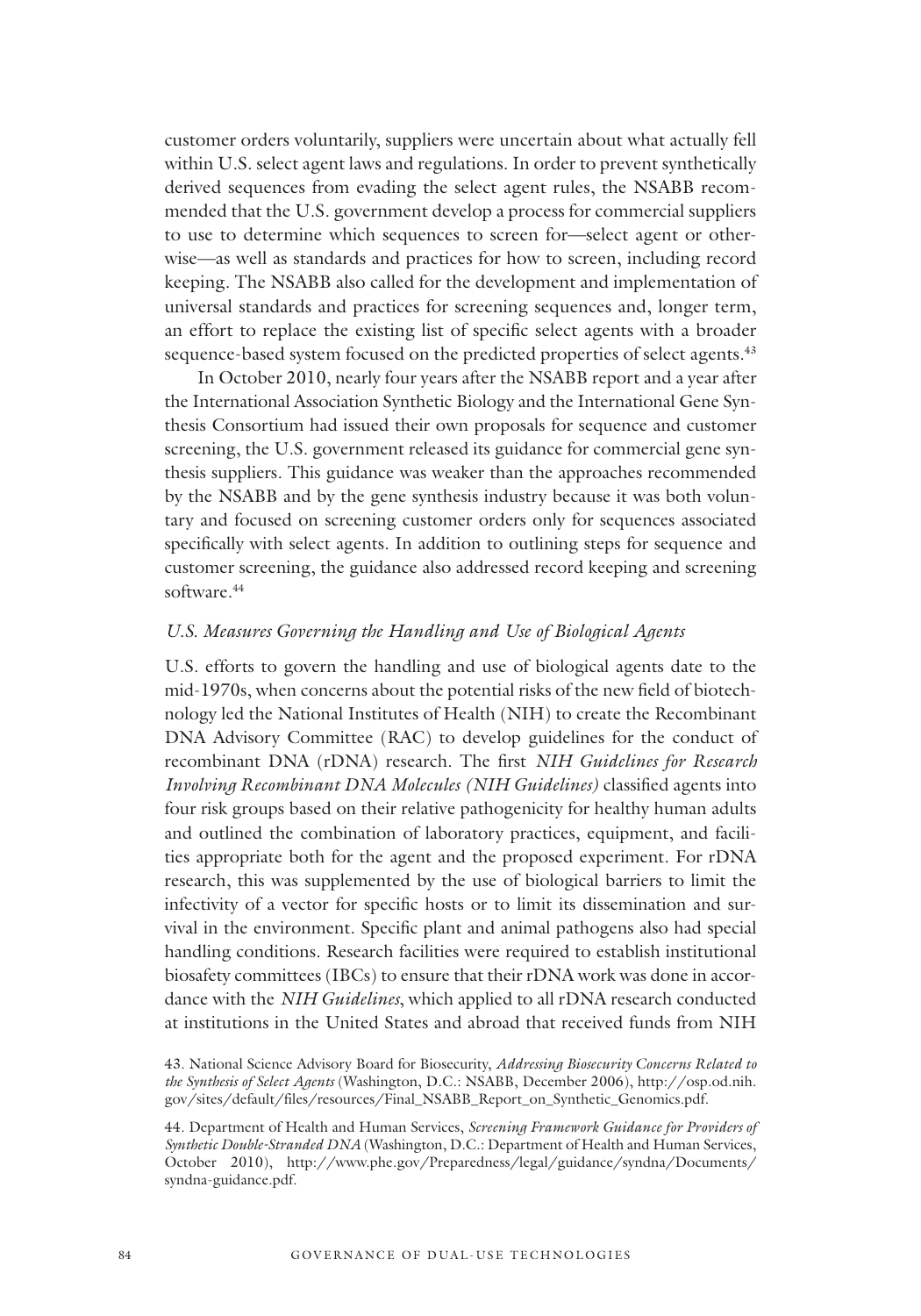for such research. The guidelines were voluntary but included penalties for noncompliance, including the loss of NIH funds for rDNA research.<sup>45</sup>

In 1984, HHS published the first consolidated U.S. safety guidelines for laboratory activities involving biological agents. Like the *NIH Guidelines*, the HHS manual on *Biosafety in Microbiological and Biomedical Laboratories* (BMBL) categorizes agents into four classes or levels depending upon their degree of risk and describes the combination of laboratory practices, equipment, and facilities recommended to work safely with those agents. Following the adoption of the select agent program, the BMBL began to address laboratory biosecurity as well, providing guidance not only on risk assessment methodology but on physical security, personnel management, inventory controls, and other aspects of a laboratory biosecurity plan. As with its approach to biosafety, the BMBL's biosecurity guidance links the protection of biological agents and toxins to their identified risks. Although the BMBL represents voluntary guidelines, U.S. government contractors and grantees as well as facilities registered to work with select agents are required to follow the manual.<sup>46</sup>

Beginning in 1993, the U.S. Army published detailed guidance for Army personnel, contractors, and subcontractors engaged in biological research, development, test, and evaluation (RDT&E) activities under its biological defense program.47 Shortly after the anthrax letters, the Army began to develop a biological surety program to strengthen the safety and security of dangerous pathogens and toxins at its facilities. This "biosurety" program, which was not implemented formally until 2008, was based on those the military already had developed for nuclear and chemical weapons and focused on laboratory safety, physical security, agent accountability, and personnel reliability.48 Later that year, following the anthrax charges against Army biodefense scientist Ivins, the DOD Inter-Service Council for Biosecurity and Biosafety recommended upgrading background-check requirements, increasing supervisor review and control of after-hours access to labs, and improving control over select agent stocks at DOD facilities.<sup>49</sup> A Defense Science Board task force on biosafety and

47. Department of the Army, "Biological Defense Safety Program, Technical Safety Requirements," Army Regulation 385-69, December 31, 1993, at 32 CFR 627.

48. Department of the Army, "Biological Surety," Army Regulation 50–1, July 28, 2008.

49. Government Accountability Office, *High Containment Laboratories: National Strategy for Oversight Is Needed*, GAO-09-574 (Washington, D.C.: GAO, September 2009), http://www. gao.gov/new.items/d09574.pdf.

<sup>45.</sup> Department of Health and Human Services, National Institutes of Health, *NIH Guidelines for Research Involving Recombinant or Synthetic Nucleic Acid Molecules (NIH Guidelines)* (Washington, D.C.: Department of Health and Human Services, November 2013), http://osp.od.nih. gov/sites/default/files/NIH\_Guidelines\_0.pdf.

<sup>46.</sup> Department of Health and Human Services, *Biosafety in Microbiological and Biomedical Laboratories*, 4th ed. (Washington, D.C.: U.S. Government Printing Office, 2009); and Frank Gottron and Dana A. Shea, *Oversight of High-Containment Biological Laboratories: Issues for Congress*, CRS Report for Congress, R40418 (Washington, D.C.: Congressional Research Service, May 2009), 8.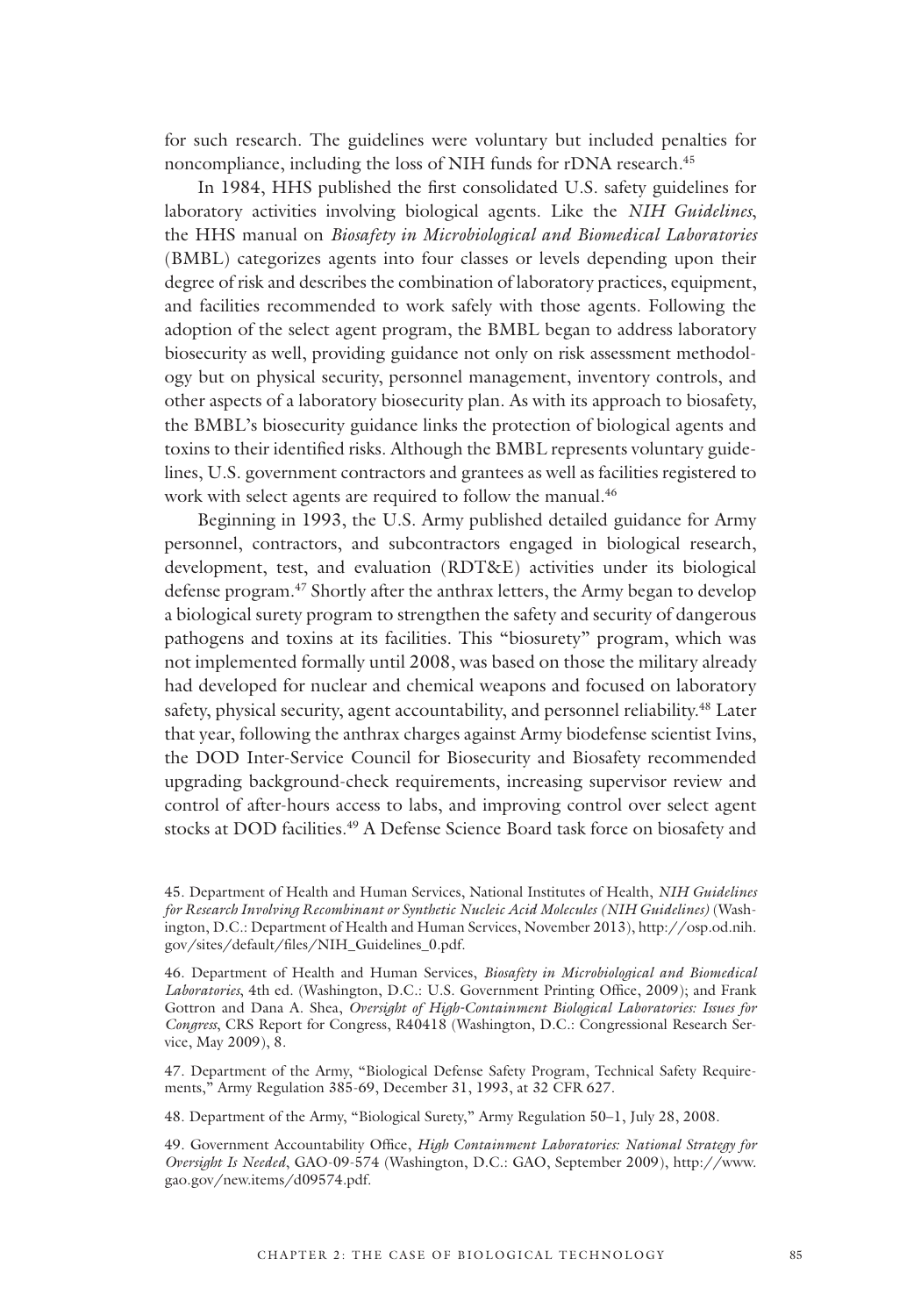biosecurity further recommended improving the video monitoring of DOD labs and better coordination of laboratory inspections.<sup>50</sup>

U.S. government regulations also address other aspects of the handling of biological agents in an effort to prevent harm to human beings, animals, plants, and the environment. For example, under the Toxic Substances Control Act, the Environmental Protection Agency (EPA) regulates commercial research and development with new microorganisms and any other microorganisms the agency determines are for a significant new use.<sup>51</sup> Under USDA regulations, any person wishing to import, move, or release genetically engineered plant pests must either provide notification to or obtain a permit from the USDA.<sup>52</sup>

#### *Research Oversight*

U.S. efforts to oversee consequential biological research have followed two distinct but parallel tracks. The first track involves the *NIH Guidelines*, which in addition to prescribing physical containment requirements for rDNA research also originally prohibited six types of rDNA experiments because of biosafety concerns.53 In the late 1970s, these restrictions in the guidelines began to be loosened as concerns about the risks of biotechnology research diminished. By 1982 the research prohibitions in the original guidelines had been eliminated, and local IBCs and institutional review boards (IRBs; for overseeing human subject research) had replaced the RAC as the primary authority for reviewing and approving most rDNA research.<sup>54</sup> Serious questions, however, began to be raised about compliance with these local review requirements after a 2004 study of U.S.-based IBCs revealed that scores of U.S. biotechnology companies had no IBC registered with NIH and that many of the university and other IBCs that were registered either did not meet or issued blanket approvals rather than review each research project separately.55

By comparison, oversight of the rDNA experiments that remain subject to NIH approval under the *NIH Guidelines* has been made even stronger since

52. 7 CFR 340.3 and 7 CFR 340.4.

53. Donald Fredrickson, *The Recombinant DNA Controversy, a Memoir: Science, Politics, and the Public Interest, 1974–1981* (Washington, D.C.: ASM Press, 2001), 39–40.

54. Epstein, "Controlling Biological Warfare Threats," 338; and Ronald M. Atlas, "Applicability of the NIH Recombinant DNA Advisory Committee Paradigm for Reducing the Threat of Bioterrorism" (draft paper prepared for the Controlling Dangerous Pathogens Project, April 2002), 3–8.

55. Sunshine Project, *Mandate for Failure: The State of Institutional Biosafety Committees in an Age of Biological Weapons Research* (Austin: Sunshine Project, October 2004).

<sup>50.</sup> Department of Defense, Defense Science Board, *Report of the Defense Science Board Task Force on Department of Defense Biological Safety and Security Program* (Washington, D.C.: Department of Defense, May 2009), http://www.acq.osd.mil/dsb/reports/ADA499977.pdf.

<sup>51.</sup> New microorganisms are defined as microorganisms "formed by the deliberate combination of genetic material originally isolated from organisms of different taxonomic genera." 15 USC 2604 and 40 CFR 725.3. See also *Fact Sheet—Microbial Products of Biotechnology: Final Regulations under the Toxic Substances Control Act* (n.d.).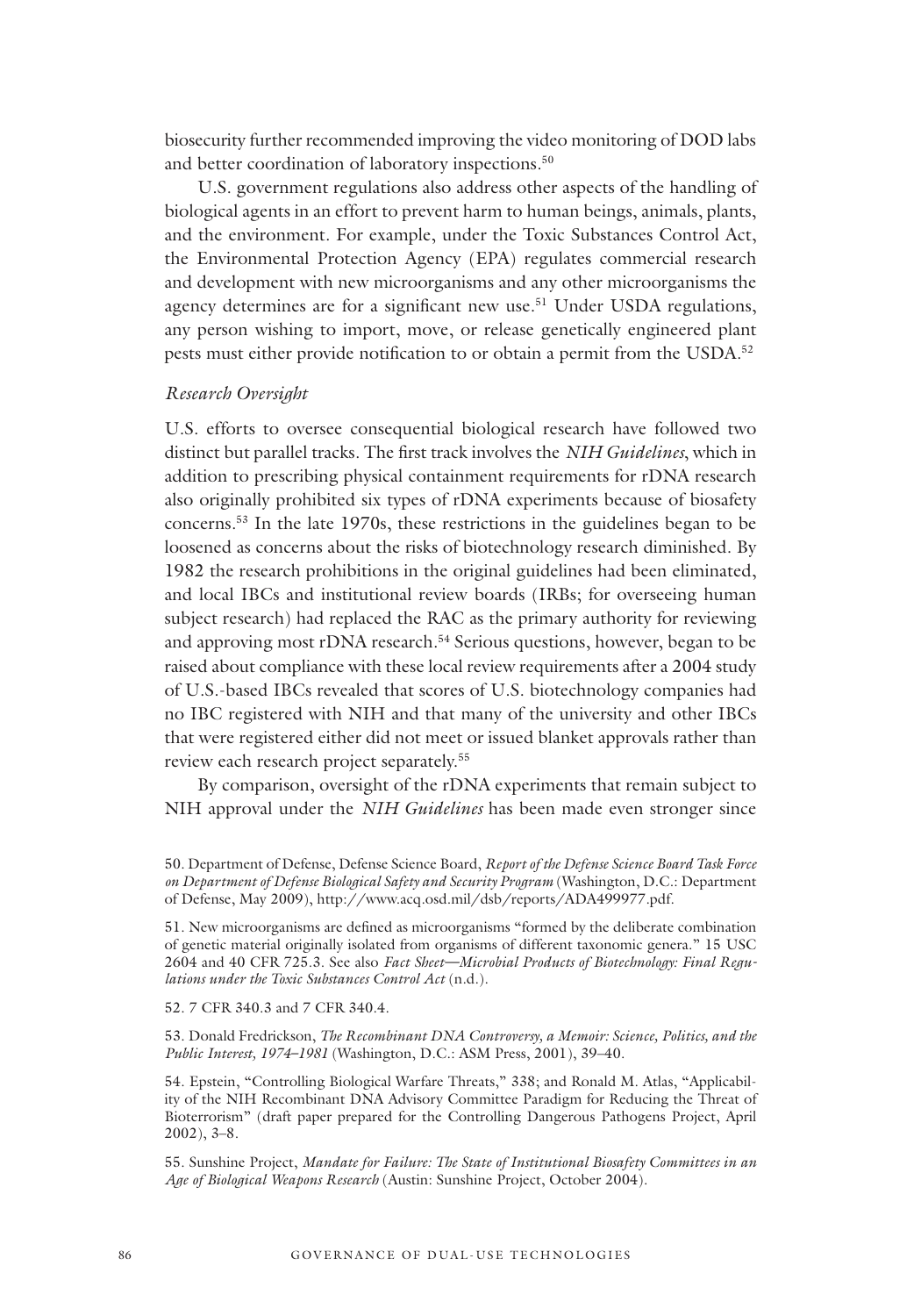2001. Under the May 2002 bioterrorism bill, any rDNA experiment that must be approved by NIH also has to be approved by the secretary of HHS or the administrator of USDA's Animal and Plant Health Inspection Service if it involves agents or toxins on either department's select agent list. From January 2006 to December 2013, ninety-one of these so-called restricted experiments were proposed to HHS, of which thirty-one were approved. The remaining sixty experiments, all of which involved inserting drug-resistance traits into select agents, were not approved because they posed potentially serious risks to public health and safety. In recent years there have been four violations of the legal requirements governing HHS's oversight of restricted experiments, two of which resulted in civil penalties ranging from \$40,000 to \$1 million.56 No comparable data on restricted experiment proposals or violations have been released by USDA.

In April 2010, the NSABB proposed expanding the *NIH Guidelines* to include synthetic biology, which seeks to create novel biological structures with predictable properties and functions, either by reengineering existing organisms or genomes or assembling nonliving biological components in novel ways. Governance of this evolving field, as the NSABB noted in a report at the time, is challenging because of the difficulty of predicting the biological characteristics of the new systems being created; the pace of developments and volume of information being produced; the diversity of disciplines involved, which includes the life sciences, engineering, chemistry, materials science, and computer modeling; and the variety of practitioners, not only university and high school students but also private sector and amateur scientists. Despite these challenges, the NSABB recommended establishing oversight arrangements for research with synthetic nucleic acids, including by explicitly adding synthetic nucleic acids to the *NIH Guidelines*. 57 NIH implemented the NSABB recommendation two years later, expanding the guidelines to include research with synthetic nucleic acid molecules even if rDNA techniques are not used.58

The second track of U.S. efforts to oversee biological research has focused onthe security concerns raised by dual-use research. This began in the summer of 2001 when, spurred in part by the Australian mousepox experiment, the U.S. National Academy of Sciences convened an expert panel chaired by Massachusetts Institute of Technology professor Gerald Fink to examine the risks from dual-use biotechnology research. The Fink Committee, as it came to be called,

<sup>56.</sup> Jacinta Smith, Denise Gangadharan, and Robbin Weyant, "Review of Restricted Experiment Requests, Division of Select Agents and Toxins, Centers for Disease Control and Prevention, 2006–2013," *Health Security* 13 (5) (2015): 307–316.

<sup>57.</sup> National Science Advisory Board for Biosecurity, *Addressing Biosecurity Concerns Related to Synthetic Biology* (Washington, D.C.: NSABB, April 2010), http://osp.od.nih.gov/sites/ default/files/resources/NSABB%20SynBio%20DRAFT%20Report-FINAL%20%282%29\_6-7- 10.pdf.

<sup>58.</sup> For information on the *NIH Guidelines*, see National Institutes of Health, "Biosafety: NIH Guidelines," n.d., http://osp.od.nih.gov/office-biotechnology-activities/biosafety/nih-guidelines.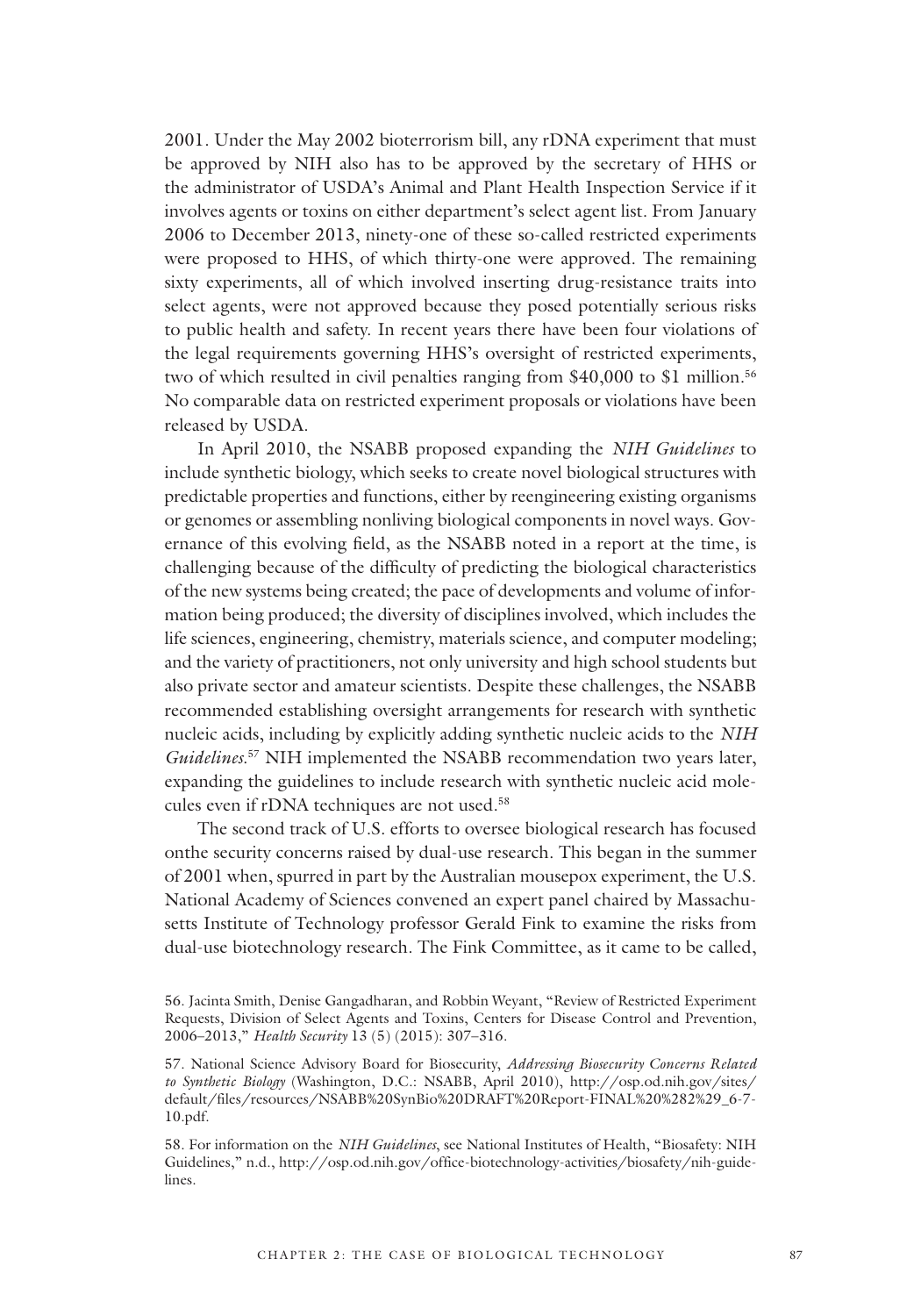issued its aptly titled report, *Biotechnology Research in an Age of Terrorism*, in October 2003. The report emphasized that dual-use biotechnology research has the capacity "to cause disruption or harm, potentially on a catastrophic scale"; it also pointed out that U.S. and international measures governing such research do not address this security threat, in that they focus largely on biosafety and nonproliferation.

To help fill this gap, the Fink Committee proposed adding seven types of what it called "experiments of concern" to the research oversight process already in place under the *NIH Guidelines*. Specifically, it called for local IBC review followed, if necessary, by further review by the RAC or the NIH director, of any experiment that would

- demonstrate how to render a vaccine ineffective;
- confer resistance to antibiotic or antiviral agents;
- enhance the virulence of a pathogen or render a nonpathogen virulent;
- increase the transmissibility of a pathogen;
- alter the host range of a pathogen;
- enable evasion of diagnosis or detection methods; or
- enable weaponization of a biological agent or toxin.

The committee noted that these seven types of experiments represented current dangers but that additional types of experiments would need to be included in the future to address other potential threats. The committee also acknowledged that although oversight would initially apply only to research at facilities that were subject to the NIH guidelines, eventually *all* relevant research, including in private-sector and non-NIH government facilities, should be included in the oversight process. To help address these issues, the Fink Committee proposed the establishment of a national science advisory board for biodefense within HHS.<sup>59</sup> The creation of the NSABB in March 2004 was a direct result of the Fink Committee's recommendations.

In June 2007, after more than three years of deliberations, the NSABB released a proposed framework for oversight of dual-use research. The NSABB proposal differed from the Fink Committee's approach in a number of important respects. First, the NSABB focused on dual-use research of concern (DURC), a subset of dual-use research. Second, rather than have IBCs make the initial determination of whether research was of potential concern, the NSABB proposed that researchers do this themselves. Third, the NSABB proposed a single criterion for researchers to use to determine if their work met the definition of DURC—whether, based on current understanding, the research can be "*reasonably anticipated* to provide knowledge, products, or technologies that *could*

<sup>59.</sup> National Research Council, Committee on Research Standards and Practices to Prevent the Destructive Application of Biotechnology, *Biotechnology Research in an Age of Terrorism*  (Washington, D.C.: National Academies Press, 2003), http://www.nap.edu/openbook.php?record\_id=10827.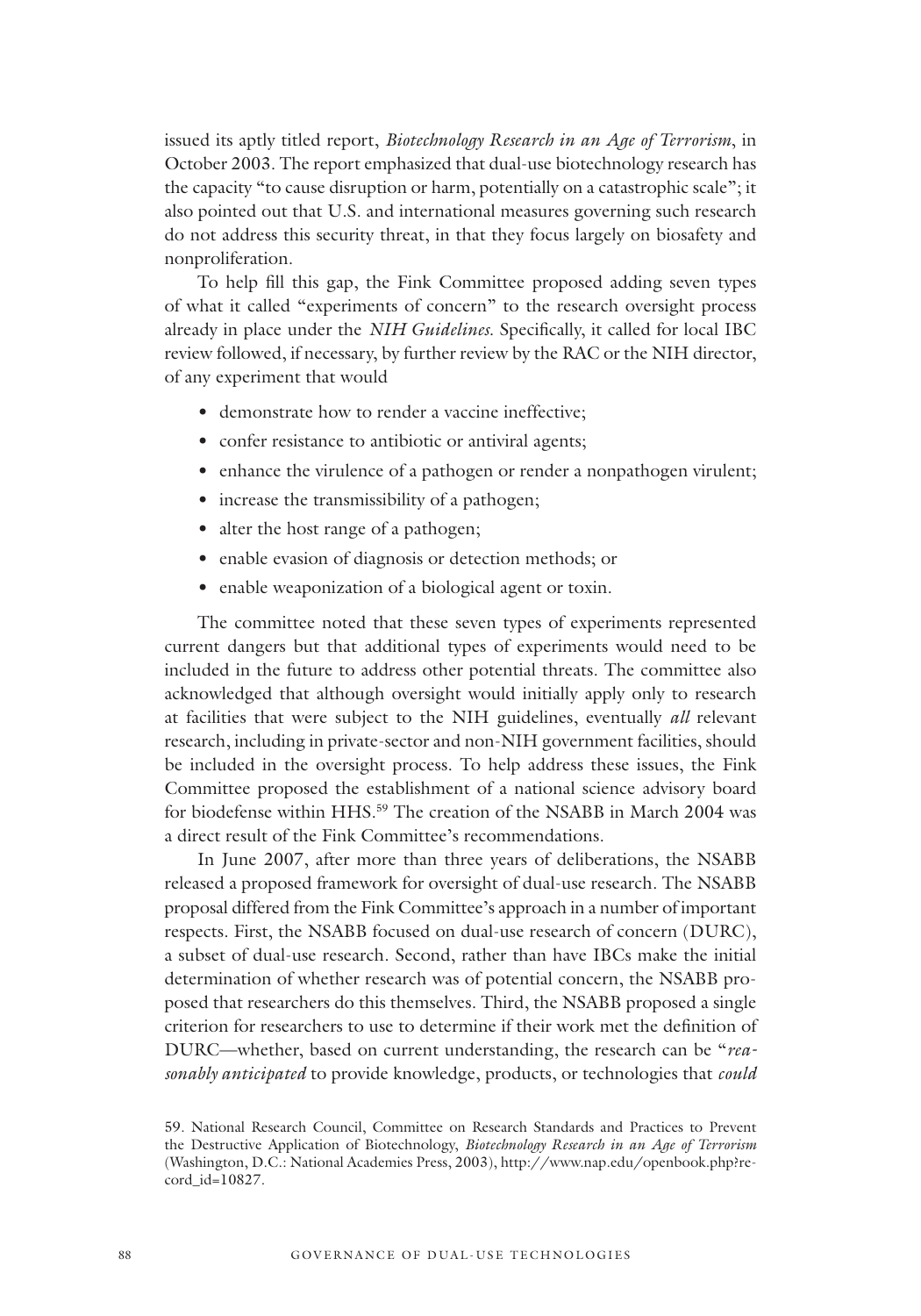be directly misapplied by others to pose a threat to public health and safety, agricultural crops and other plants, animals, the environment, or material."<sup>60</sup> Finally, recognizing that determining the applicability of this criterion would be a "subjective and challenging task," the NSABB outlined seven broad categories of experimental effects (similar to the Fink Committee's experiments of concern) that, if generated by the proposed research, *might* mean that it met the DURC criterion and thus required further institutional review or oversight by an IBC or other expert review committee. <sup>61</sup>

Although the NSABB initially recommended applying its oversight framework to federally funded research only, it later shifted position, arguing in its April 2010 synthetic biology report that dual-use oversight should be uniform and comprehensive, extending beyond the life sciences and academia to include other practitioners, including in the private sector.62 The NSABB was silent, however, on the issue of classified biodefense research, which was explicitly outside the scope of its responsibilities. This was especially unfortunate, given that the biodefense research program then being developed by DHS for its new National Biodefense Analysis and Countermeasures Center fell squarely within the Fink Committee's seven experiments of concern.<sup>63</sup>

Even before the NSABB oversight framework was released publicly in June 2007, CDC put in place a DURC review process for its own research activities, known as *intramural* research, based on the NSABB's recommendations.<sup>64</sup> NIH did the same in 2008.<sup>65</sup> In presentations at a biosafety conference in 2010, NIH researchers reported that a retrospective review of NIH intramural research projects approved between 2004 and 2009 showed that only a small subset of biomedical research raised potential dual-use concerns in their *initial* screening (101 of 3,444 in one study and 12 of 734 in another) and that further expert review determined that only two projects actually met the definition of DURC. The NIH review also concluded that dual-use review was "easily incorporated" into existing IBC review processes and resulted in "no additional cost"

61. Ibid.

62. NSABB, *Addressing Biosecurity Concerns Related to Synthetic Biology*.

63. Milton Leitenberg, James Leonard, and Richard Spertzel, "Biodefense Crossing the Line," *Politics and the Life Sciences* 22 (2) (2003): 2–3, http://www.politicsandthelifesciences.org/ Contents/Contents-2003-9/PLS2003-9-22-02-0002.pdf.

64. Centers for Disease Control and Prevention, *Oversight and Clearance of Dual-Use Research of Concern*, CDC-SM-2007-01 (Atlanta, GA: CDC, March 23, 2007).

<sup>60.</sup> National Science Advisory Board for Biosecurity, *Proposed Framework for the Oversight of Dual Use Life Sciences Research: Strategies for Minimizing the Potential Misuse of Research Information* (Washington, D.C.: NSABB, 2007), http://osp.od.nih.gov/sites/default/files/resources/ Framework%20for%20transmittal%20duplex%209-10-07.pdf; emphasis added.

<sup>65.</sup> Megan C. Morgan, "Evaluation of a First-Tier Screening Program for Dual-Use Research of Concern" (presentation at the 53rd Annual Biological Safety Conference, Denver, October 5, 2010), http://www.absaconference.org/pdf53/Session11-Morgan.pdf.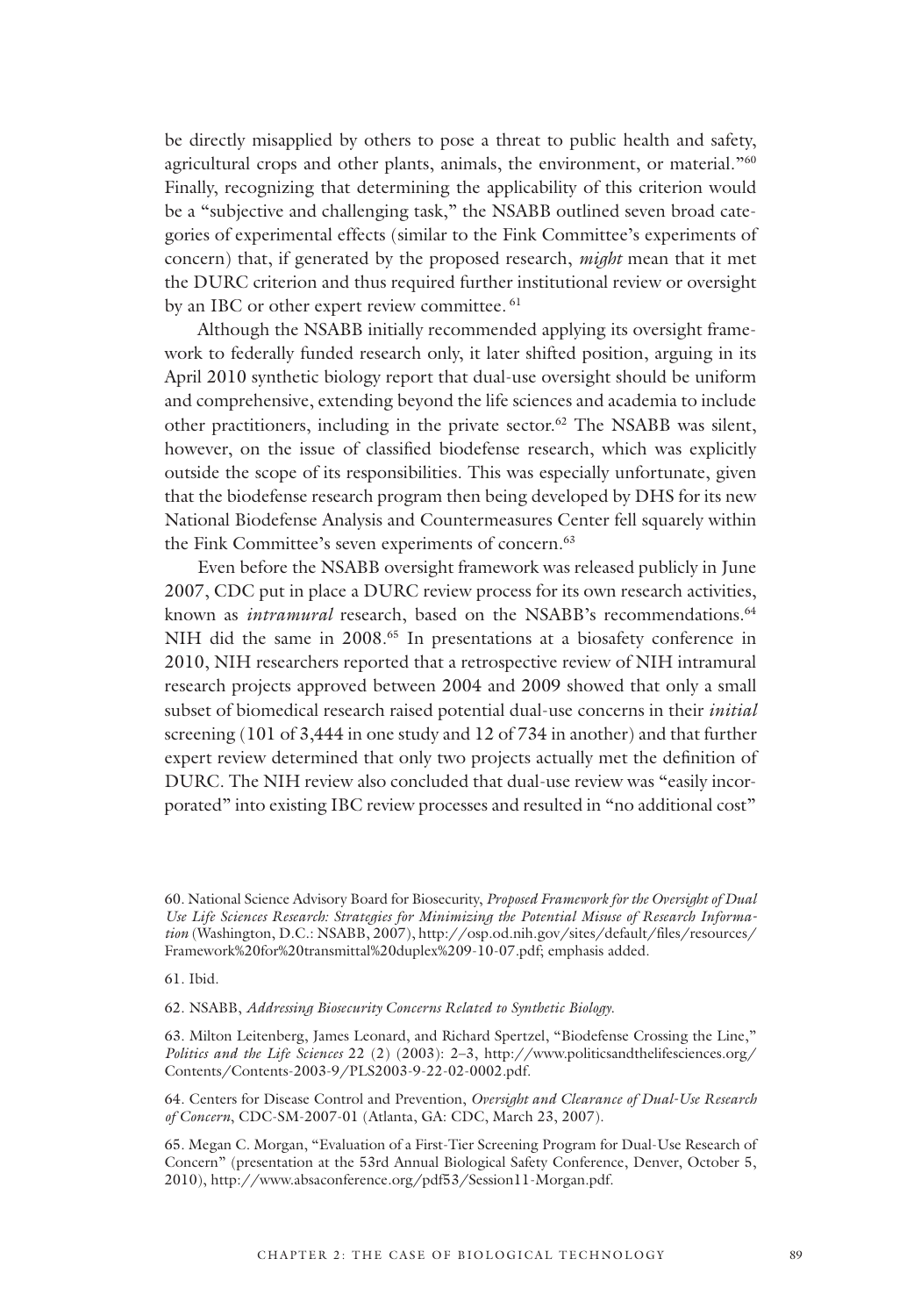and "no adverse effects" on research progress.<sup>66</sup> A CDC review of manuscripts from its intramural research program found that from 2007 to 2010, only eight manuscripts raised DURC questions, out of an annual publication rate of approximately 3,000 articles. After additional review, all eight manuscripts were published substantively "as is."<sup>67</sup> Neither NIH nor CDC has released information since 2010 on the impact of their respective DURC review processes.

Despite CDC and NIH's efforts to review their own intramural research, nearly five years passed before a broader policy for *U.S. government DURC* was announced. The release of this policy in March 2012 was a direct result of controversy over two external or *extramural* research projects on the H5N1 influenza virus, which had been funded by NIH without considering dualuse concerns. The new policy, which applied only to unclassified life sciences research funded or conducted by the U.S. government, drew heavily on both the Fink Committee's original experiments of concern and the NSABB's single, proposed criterion for assessing research. But it also narrowed the NSABB approach by adding a requirement that the research also had to involve one of fifteen specific agents or toxins from the select agent list. Agencies were ordered to review their intramural and extramural research projects to determine whether they involved DURC and, if so, to conduct risk-benefit assessments, develop risk mitigation plans, and provide periodic reports on the projects.<sup>68</sup>

Concern over the H5N1 influenza research projects (one of which had been conducted by Dutch scientists)—including questions about the scientific value of the research, the biosafety conditions under which the projects were undertaken, and the dissemination of the results—continued to draw attention to the adequacy of U.S. oversight policies for dual-use research. But instead of examining the effectiveness of its approach more broadly, the U.S. government reacted in a piecemeal way, outlining first, in February 2013, a complicated and lengthy process by which HHS would make future *funding* decisions on certain highly pathogenic avian influenza (HPAI) research proposals. These studies were called "gain of function" (GOF) research, because they involved modifying already dangerous pathogens in order to increase their transmissi-

<sup>66.</sup> Morgan, "Evaluation of a First-Tier Screening Program for Dual-Use Research of Concern"; and Molly S. Stitt-Fischer, "The National Institutes of Health Dual Use Screening Program: A Proposed Quality Control Model" (presentation at the 53rd Annual Biological Safety Conference, Denver, October 5, 2010), http://www.absaconference.org/pdf53/Session11-Stitt-Fischer.pdf.

<sup>67.</sup> Mary D. Ari, PhD, "CDC's Implementation of Dual-Use Research of Concern (DURC) Oversight" (presentation at the Council of Science Editors Annual Meeting, Seattle, May 20, 2012), http://www.resourcenter.net/images/cse/files/2012/annmtg/handouts/03\_ari\_3.pdf.

<sup>68.</sup> *United States Government Policy for Oversight of Life Sciences Dual Use Research of Concern* (Washington, D.C., March 2012), http://www.phe.gov/s3/dualuse/documents/us-policy-durc-032812.pdf.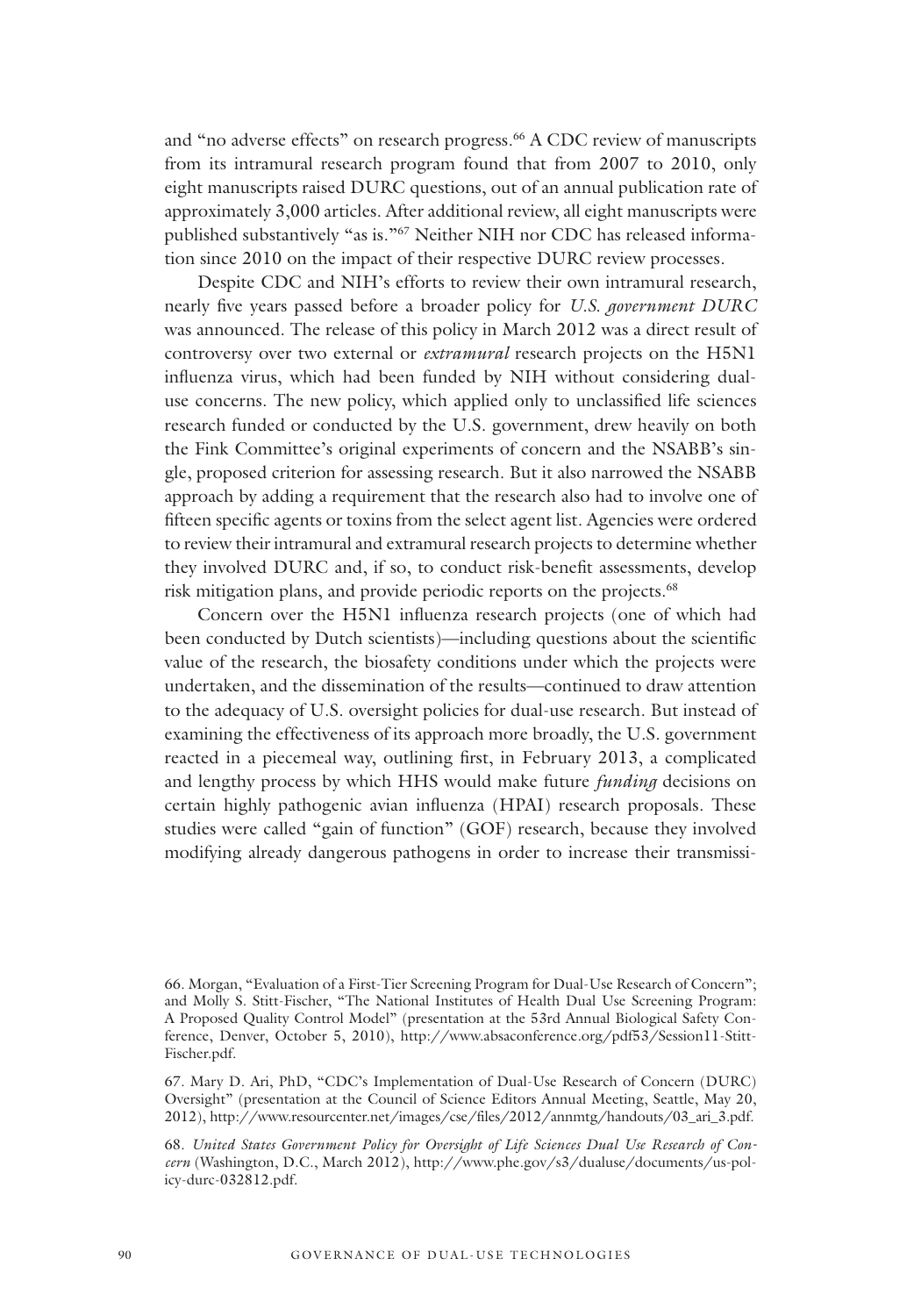bility or pathogenicity or to alter their host range.<sup>69</sup> Six months later, HHS extended the H5N1 funding review process to proposed experiments with the H7N9 influenza virus after twenty-two scientists published letters in *Nature* and *Science* seeking support for conducting GOF experiments with H7N9, which had emerged earlier in the year in China and was believed to pose a potential pandemic risk.70

Despite, or perhaps because of these piecemeal steps, the controversy over GOF research did not end. In early 2014, other work to create new virus strains similar to the 1918 pandemic virus and to enable the H1N1 virus to evade the human immune system produced an outcry among scientists that spread quickly to the mainstream press in the United States and abroad.<sup>71</sup> Concerns about the safety and security of research with highly dangerous pathogens were reinforced at the same time by the reports that had come to light regarding the mishandling of anthrax, the H5N1 influenza virus, and smallpox at government research facilities.

In July 2014, a call to curtail experiments involving the creation of potential pandemic pathogens pending further analysis and the convening of a meeting to discuss such work was issued by eighteen leading scientists and quickly endorsed by nearly three hundred other U.S. and foreign scientists and policy experts. Other scientists more positively disposed toward GOF research also endorsed the meeting idea.<sup>72</sup> In October 2014, the White House Office of Science and Technology Policy responded, announcing that the U.S. government would undertake a deliberative process on GOF experiments with help from the NSABB and the National Research Council of the National Academies in order to develop a new U.S. policy on the conduct and funding of such research. The White House also announced a funding pause on new GOF studies involving influenza, severe acute respiratory syndrome (SARS), and Middle East respira-

70. David Malakoff, "Critics Skeptical as Flu Scientists Argue for Controversial H7N9 Studies," *Science* 341 (6146) (August 9, 2013): 601; and Harold Jaffe, Amy P. Patterson, and Nicole Lurie, "Extra Oversight for H7N9 Experiments," *Science* 341 (6147) (August 16, 2013): 713–714.

71. See, for example, "Scientists Condemn 'Crazy, Dangerous' Creation of Deadly Airborne Flu Virus," *Guardian*, June 11, 2014; and Steve Connor, "Exclusive: Controversial US Scientist Creates Deadly New Flu Strain for Pandemic Research," *Independent*, July 1, 2014.

<sup>69.</sup> Department of Health and Human Services, *A Framework for Guiding U.S. Department of Health and Human Services Funding Decisions about Research Proposals with the Potential for Generating Highly Pathogenic Avian Influenza H5N1 Viruses That Are Transmissible among Mammals by Respiratory Droplets* (Washington, D.C.: HHS, February 2013), http://www.phe. gov/s3/dualuse/Documents/funding-hpai-h5n1.pdf.

<sup>72.&</sup>quot;Cambridge Working Group Consensus Statement on the Creation of Potential Pandemic Pathogens (PPPs)," July 14, 2014, http://www.cambridgeworkinggroup.org/; and "Scientists for Science," *Virology Blog*, July 28, 2014, http://www.virology.ws/2014/07/28/scientists-for-science/.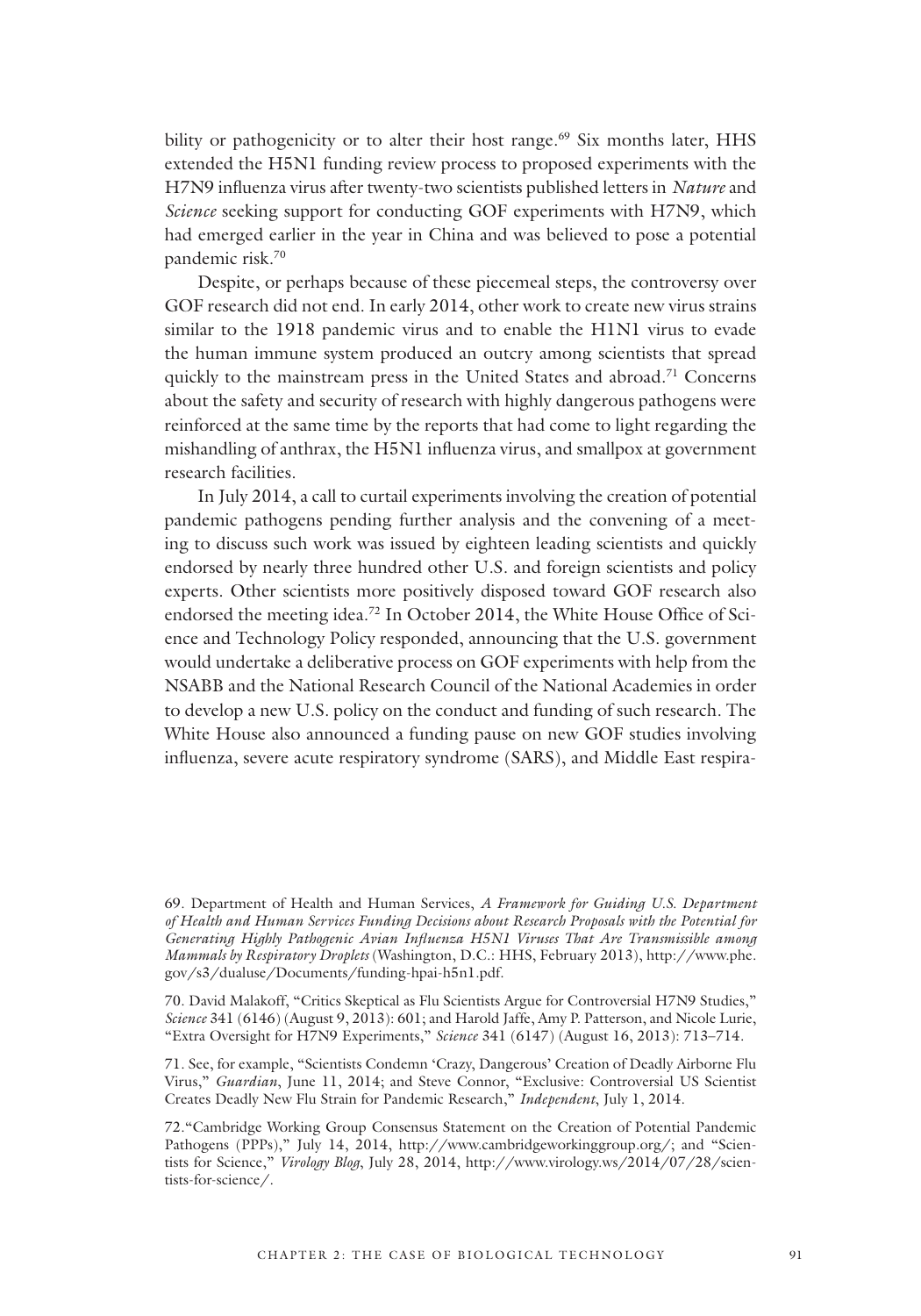tory syndrome (MERS) viruses and encouraged those already conducting such work to pause voluntarily until a new policy was in place.73 (The White House subsequently lifted the pause on five MERS and two influenza studies.<sup>74</sup>)

Over the next eighteen months, the NSABB held five meetings and commissioned both a risk-benefit assessment study and an analysis of the ethical issues surrounding GOF research.<sup>75</sup> The former, a \$1 million, one-thousandpage contractor effort, was highly criticized by opponents of GOF research on technical and analytical grounds, including the study's failure to calculate the probability of an enhanced pathogen escaping the laboratory, a key variable in the calculation of pandemic risk*.* The study was also criticized for bias, in that 80 percent of the scientists interviewed about the benefits of GOF research were either scientists who conducted such research or representatives of agencies who funded it.<sup>76</sup> The ethical study, by comparison, provided a comprehensive, balanced discussion of the various ethical and decision-making frameworks of potential relevance to evaluating GOF proposals. Of particular importance was the study's suggestion that a federal advisory body like the NSABB might play a role in reviewing GOF research.77

The NSABB also prepared a draft working paper outlining its initial thoughts on a conceptual approach for reviewing proposed GOF studies. As in its earlier work on dual-use research, the NSABB recommended focusing GOF oversight on research that posed the greatest risk, or what it called GOF studies of concern. The working paper also recommended that oversight for these studies should be incorporated into existing policy frameworks (for example, the NIH Guidelines and the oversight policies for DURC), although it

<sup>73.</sup> Department of Health and Human Services, *U.S. Government Gain-of-Function Deliberative Process and Research Funding Pause on Selected Gain-of-Function Research Involving Influenza, MERS and SARS Viruses: Frequently Asked Questions* (Washington, D.C.: HHS, November 2014), http://www.phe.gov/s3/dualuse/Documents/gof-qanda.pdf.

<sup>74.</sup> Nell Greenfieldboyce, "NIH Allows Restart of MERS Research That Had Been Questioned," *Shots: Health News from NPR*, December 18, 2014, at http://www.npr.org/sections/healthshots/2014/12/18/371686933/nih-allows-restart-of-mers-research-that-was-deemed-toorisky.

<sup>75.</sup> Joseph Kanabrocki, "NSABB Working Group Report: Preliminary Findings and Draft Recommendations," PowerPoint presentation for National Science Advisory Board for Biosecurity meeting January 7–8, 2016, http://osp.od.nih.gov/sites/default/files/NSABB%20Working%20Group%20-%20Preliminary%20Findings%20and%20Draft%20Recommendations.pdf.

<sup>76.</sup> Gryphon Scientific, "Risk and Benefit Analysis of Gain of Function Research," Draft Final Report, December 2015, http://osp.od.nih.gov/sites/default/files/Risk%20and%20Benefit%20Analysis%20of%20Gain%20of%20Function%20Research%20-%20Draft%20Final%20 Report.pdf. For public comments on the report, see http://dels.nas.edu/resources/static-assets/bls/agenda/Compiled%20Public%20Comments%20to%20NAS%20and%20NSABB%20 -%20ALL%20COMMENTS.pdf.

<sup>77.</sup> Michael J. Selgelid, "Gain of Function Research: Ethical Analysis," White Paper, n.d., http:// osp.od.nih.gov/sites/default/files/Gain-of-Function%20Research%20Ethical%20Analysis%20 White%20Paper%20by%20Michael%20Selgelid\_0.pdf.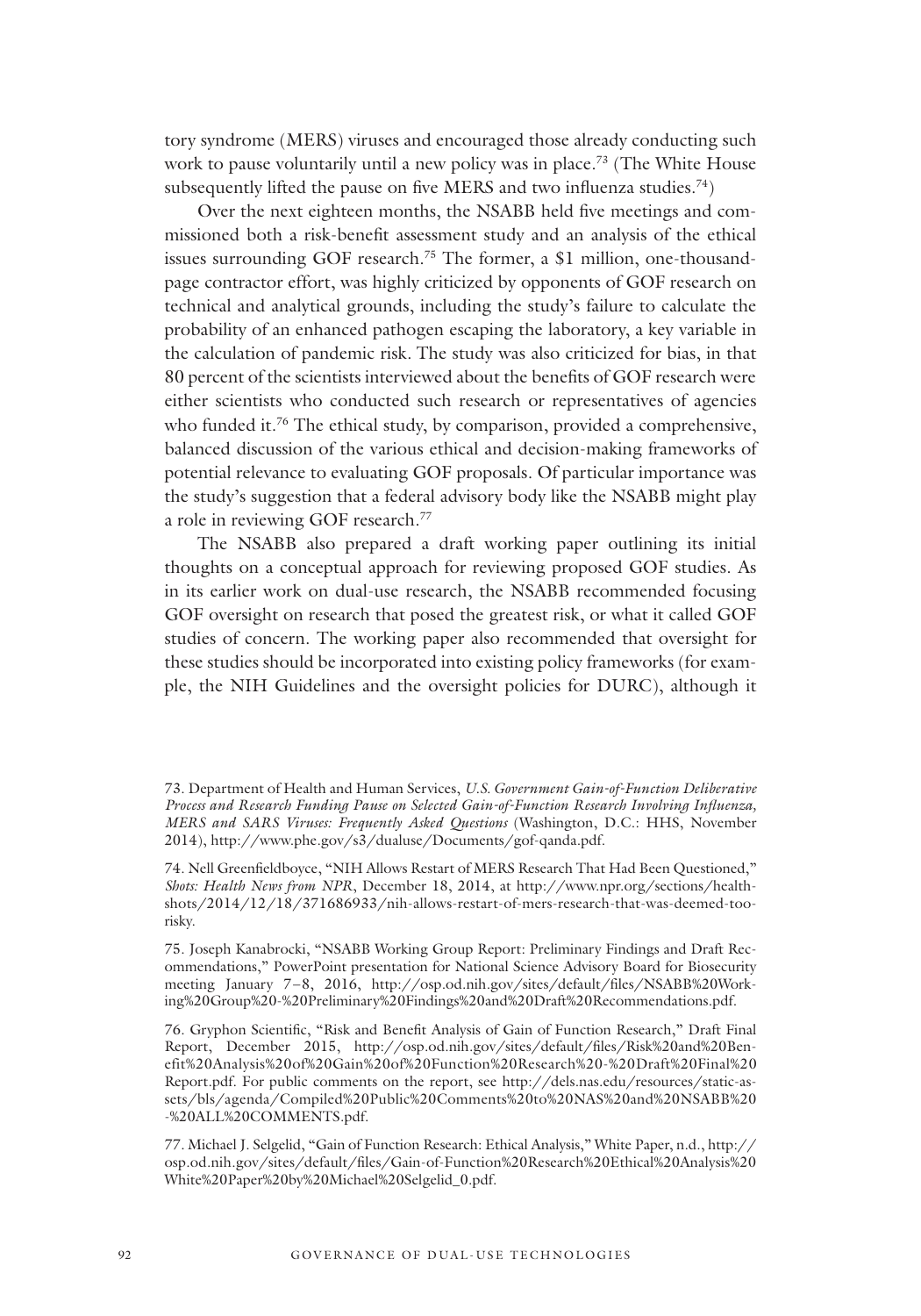recognized that additional oversight might be required in some cases.78 The National Research Council contributed to the NSABB's work by holding two symposiums to elicit input from the scientific community and the public. The first symposium focused on scientific and technical questions related to the conduct of risk-benefit assessments of GOF research. The second symposium examined possible oversight policies, including the recommendations in the draft NSABB working paper.79

In the coming months, the NSABB is expected to refine and elaborate its proposed recommendations and, ultimately, submit a final report to the federal government for consideration. But whether the policy that emerges from the U.S. deliberative process is effective will depend not only on the details of the oversight arrangements but also on the policy's scope: whether it applies only to U.S. government funded research, as currently planned, or is used to review all relevant research in the United States and, eventually, other countries.

In parallel with the 2014 announcement of the GOF deliberative process, the U.S. government also finally released in September 2014, nearly seven years after the NSABB oversight proposal, a new policy on the responsibilities of *research institutions* involved in dual-use research. Like the 2012 policy for U.S. government DURC, this new policy applies only to unclassified research involving one or more of fifteen specific select agents and toxins. But it also is somewhat broader than the 2012 policy in that it covers relevant research at any institution (e.g., government, academic, or private) that receives federal funding for life sciences research, even if the U.S. government is not funding the project in question. However, both research at institutions that do not receive federal funds for life sciences research and classified research (including for biodefense) remain outside the scope of U.S. DURC oversight requirements.

Under the new U.S. policy, the DURC review process begins only after a research project has secured funding. The primary investigator (PI) is expected to initiate the DURC review and to work with an institutional review entity (IRE), such as an IBC, to conduct a risk-benefit assessment and, if appropriate, to develop a draft risk mitigation plan. The IRE is responsible for making the final determination of whether the research is DURC, for ensuring that an appropriate risk mitigation plan is in place, and for reviewing both the plan and the research on an annual basis. The institution where the DURC is to be carried out is responsible for notifying the appropriate U.S. government agency of the DURC determination and for submitting the draft risk mitigation plan

<sup>78.</sup> National Science Advisory Board for Biosecurity, "Working Paper Prepared by the NSABB Working Group on Evaluating the Risks and Benefits of Gain-of-Function Studies to Formulate Policy Recommendations," Deliberative Draft, December 23, 2015, http://osp.od.nih.gov/ sites/default/files/NSABB%20WG%20Working%20Paper%20on%20Gain-of-Function%20Studies%2012-23-2015\_0.pdf.

<sup>79.</sup> For the report from the first symposium, see http://dels.nas.edu/Workshop-Summary/ Potential-Risks-Benefits-Gain/21666?bname=bls; for information on the second symposium, see http://dels.nas.edu/Upcoming-Event/Gain-Function-Research-Second/AUTO-9-61-70-Q.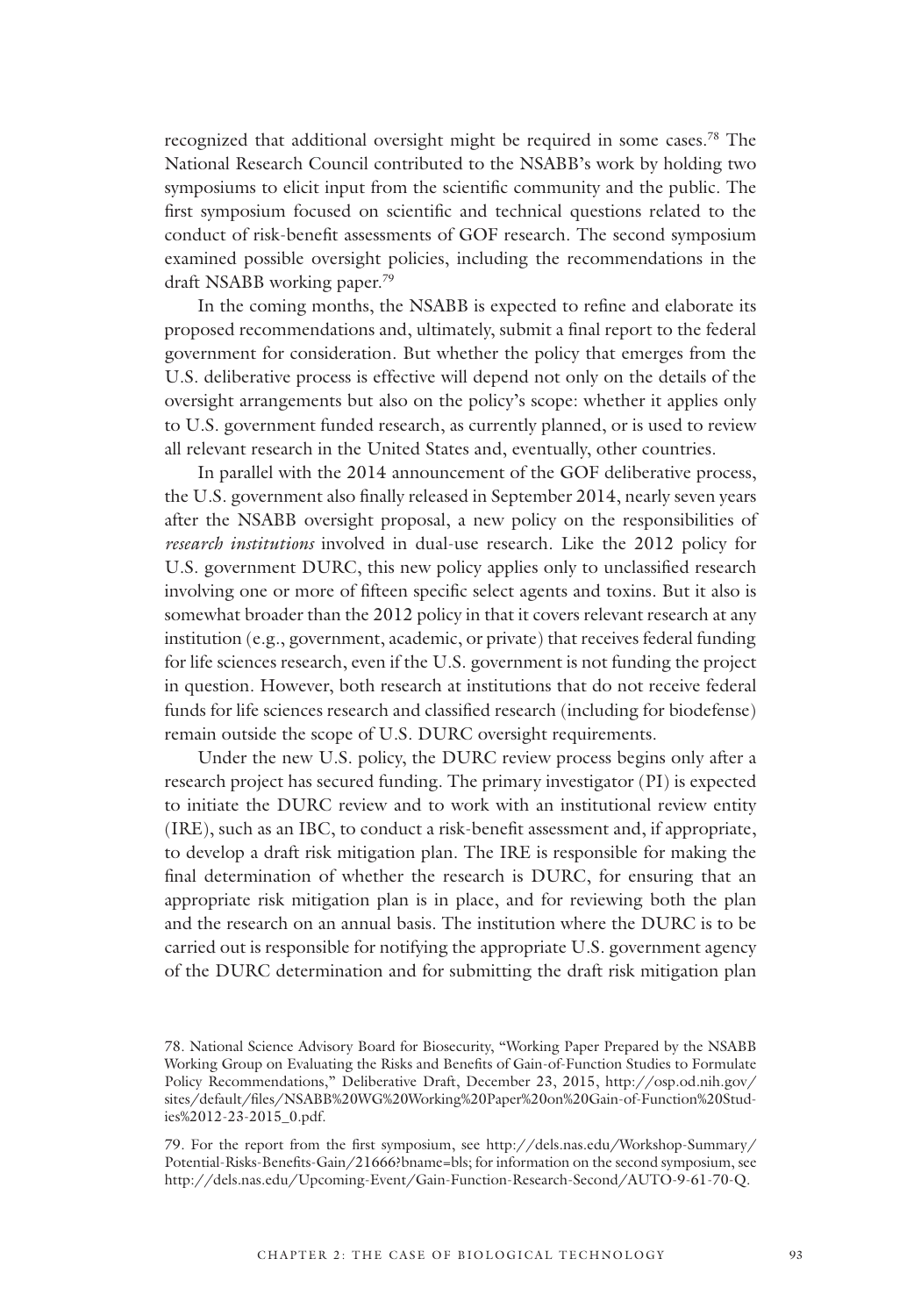for final approval. Although the policy is not legally based, failure to comply could lead to the loss of existing or future U.S. government research funds.<sup>80</sup>

#### *Current State of Governance in Other Countries*

As in the United States, other countries also have adopted measures aimed at preventing the spread of biological weapons capabilities or ensuring the safety and security of work involving dangerous biological materials (see Table 4). For example, EU members have enacted national legislation to implement the BWC's prohibitions against biological weapons development and acquisition. Since 1994, EU member states also have approved various regulations and directives designed to control exports of dual-use items, including those related to biological weapons. These regulations and directives are binding on every EU country. Under European Council regulation (EC) 3381/94, member states must require a license for exports outside the EU of biological materials, equipment and technical information. Consistent with AG controls, the regulation also includes a "no-undercut" policy as well as catch-all controls requiring the licensing of any nonlisted dual-use items that pose a proliferation risk. Biological agents adapted for use in war and equipment specifically designed for biological weapons purposes are controlled by EU members under the EU's list of common military goods, which is based on the munitions list of the Wassenaar Arrangement, the multilateral export control regime that succeeded the Cold War–era Coordinating Committee for Multilateral Export Controls, known as CoCOM.<sup>81</sup>

Because of concerns about the safety of genetic modification techniques generally and genetically modified foods specifically, EU member states also have enacted directives on the safe handling of genetically modified organisms (GMOs). For example, under European Council Directive 90/219/EEC, facilities must notify their relevant government authority before using GMOs for the first time. The notification must include a description of the proposed work, an assessment of the risks to human health and the environment, and other information depending on the characteristics of the organism and level of containment required. Activities requiring Level 3 containment or above may

<sup>80.</sup> *United States Government Policy for Institutional Oversight of Life Sciences Dual Use Research of Concern* (Washington, D.C., September 24, 2014), http://www.phe.gov/s3/dualuse/Documents/durc-policy.pdf.

<sup>81. (</sup>EC) 3381/94 established the general principles while Annex I of 94/942/CFSP contained the original control lists. These were later combined in (EC) 1334/2000. The most recent version of which is (EU) 388/2012. See "Report to Parliament and the Council on the Implementation of Council Regulation (EC) No 1334/2000 Setting Up a Community Regime for the Control of Exports of Dual-Use Items and Technology, October 2000 to May 2004," 20 September 2004, http://trade.ec.europa.eu/doclib/docs/2004/september/tradoc\_118993. pdf; and German Ethics Council, *Biosecurity—Freedom and Responsibility of Research* (Berlin: Deutscher Ethikrat, May 2014), http://www.ethikrat.org/files/opinion-biosecurity.pdf. For the EU munitions list, see "Common Military List of the European Union," *Official Journal of the European Union*, C 90 (March 27, 2013): 1–37, http://eur-lex.europa.eu/LexUriServ/ LexUriServ.do?uri=OJ:C:2013:090:0001:0037:EN:PDF.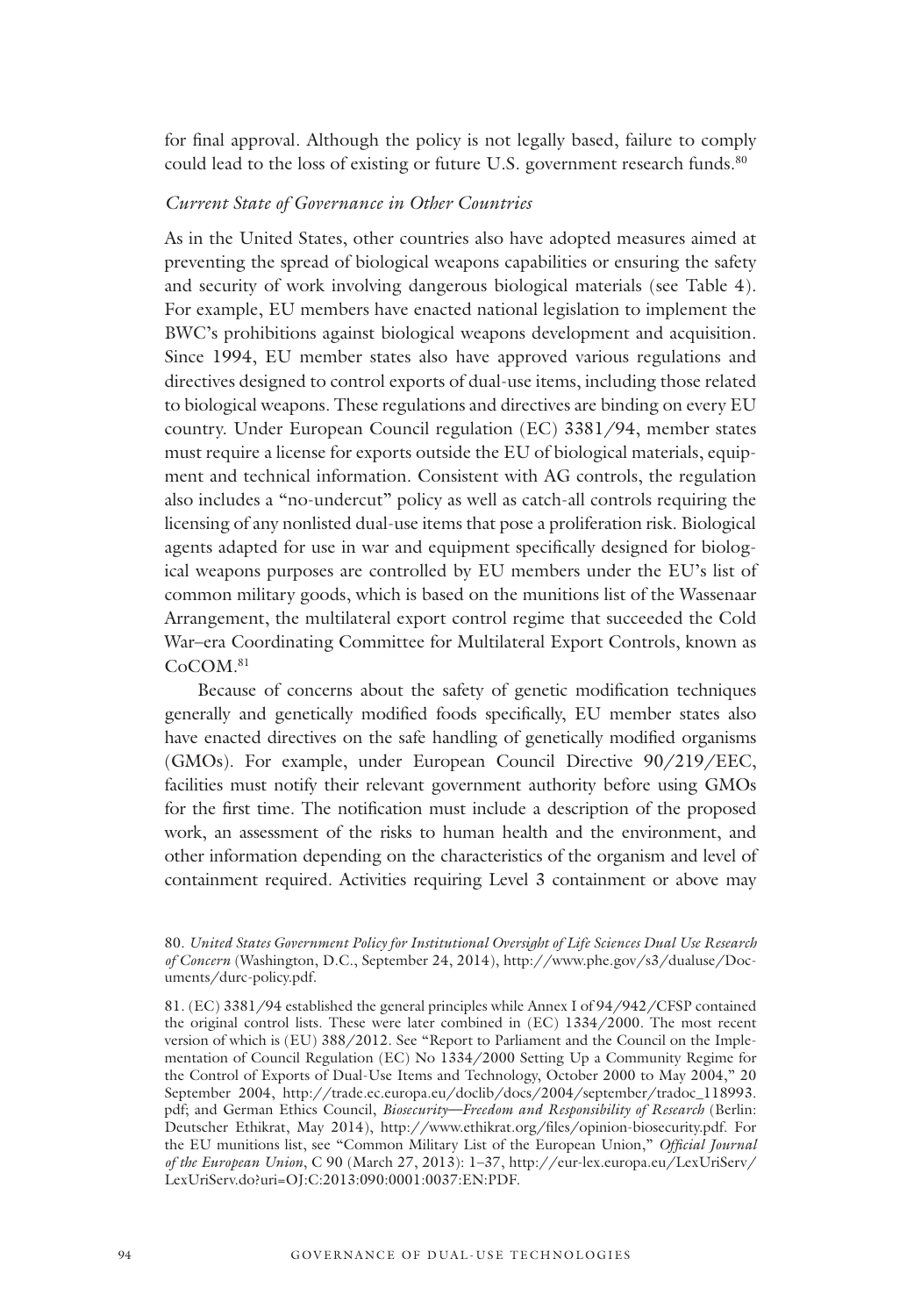Table 4: Biological Technology Governance In Other Countries Table 4: Biological Technology Governance In Other Countries

| Measure                                                                          | Date | Country           | Purpose                                                                                                                                            | Comments                                                                                                 |
|----------------------------------------------------------------------------------|------|-------------------|----------------------------------------------------------------------------------------------------------------------------------------------------|----------------------------------------------------------------------------------------------------------|
| 90/219 EEC                                                                       | 1990 | EU members        | Control contained use of GMOs; prenotify first use;<br>prior approval for Level 3 work or above                                                    | Legally binding; continues to be revised                                                                 |
| 90/220 EEC                                                                       | 1990 | EU members        | Control release of GMOs; prenotify release; prior<br>approval by EC                                                                                | Legally binding; penalties for violations; continues to<br>be revised                                    |
| 3381/94 EC                                                                       | 1994 | <b>EU</b> members | Control exports of biological agents, toxins, related<br>equipment to proliferant countries                                                        | Legally binding; follows Australia Group control lists;<br>continues to be revised                       |
| Anti-Terrorism, Crime and<br>Security Act                                        | 2001 | UK                | notification and security requirements; background<br>Control access to human pathogens and toxins:<br>checks                                      | Legally binding                                                                                          |
|                                                                                  | 2007 |                   |                                                                                                                                                    | Added plant pathogens                                                                                    |
| Code of Conduct for<br>Biosecurity                                               | 2007 | Netherlands       | Guidance for screening dual-use research & facility<br>access                                                                                      | ment request; subsequently determined not sufficient<br>Not legally binding; proposed by KNAW at govern- |
| Substances, Delivery Systems,<br>Act on Securing Biological<br>Related Materials | 2008 | Denmark           | systems and related materials; oversight of dual-use<br>Control access to biological substances, delivery<br>research                              | review process relegated to subsidiary documents<br>Legally binding; penalties for violations; dual-use  |
| Executive Order                                                                  | 2009 |                   | Requires licensing, vulnerability assessment, security<br>plan, access controls, and recordkeeping                                                 |                                                                                                          |
| Laboratory Biorisk Manage-<br>ment Standard                                      | 2008 | EU                | Guidance for handling biological materials in labs<br>and other facilities                                                                         | Politically binding; little information on national<br>implementation                                    |
| Biological Disease Agents Act<br>Regulation of Research into                     | 2008 | Israel            | Control access to biological agents by facility autho-<br>rization; oversight of dual-use research by institu-<br>tional committees                | Legally binding; national-level council assists<br>implementation                                        |
| Human Pathogens and<br>Toxin Act                                                 | 2009 | Canada            | and toxins by facility licensing, security clearances for<br>Strengthen controls on access to human pathogens<br>high-risk agents, and inspections | Legally binding                                                                                          |
| Chemical, Biological, Radio-<br>logical, Nuclear Action Plan                     | 2009 | EU members        | Prevent unauthorized access to materials of concern                                                                                                | Politically binding; no information on implementation                                                    |
|                                                                                  | 2011 |                   | Agree on common control lists                                                                                                                      |                                                                                                          |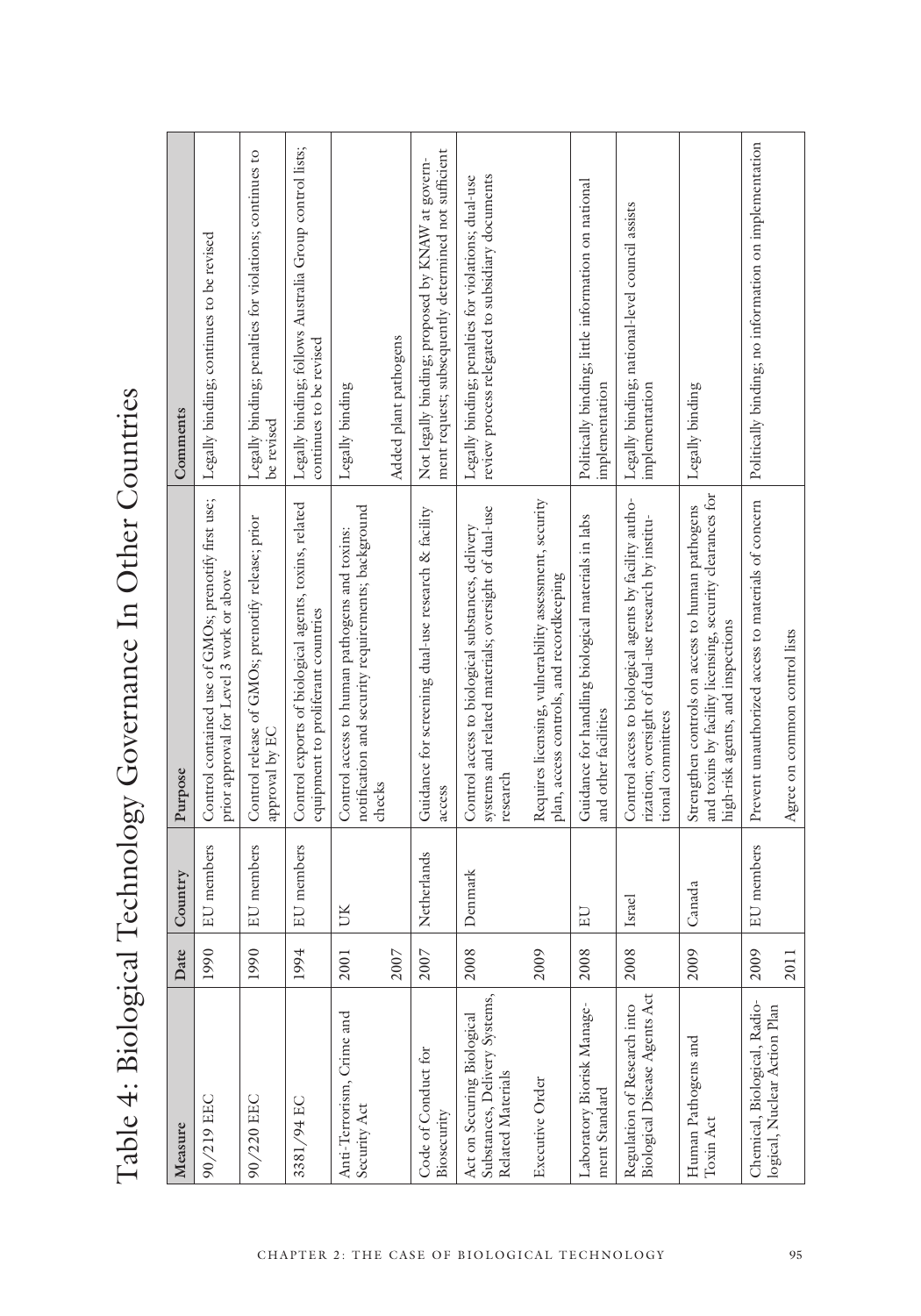not proceed without prior government approval.82 Under European Council Directive 90/220/EEC, before deliberately releasing a GMO into the environment, a manufacturer or importer must submit a notification to the government containing a full assessment of the risks to human health, animal health, and the environment of the proposed release, as well as detailed information on the GMO, the release plans and receiving environment, and monitoring and control arrangements. Final authority for approving the release resides with the European Commission.83 Violators may be subject to penalties within EU member states.

Members of the EU also have taken steps to prevent terrorists or other nonstate actors from acquiring or using biological agents, although few of these measures are legally binding. One exception is the Anti-Terrorism, Crime and Security Act of 2001 (ATCSA), which was adopted by the UK after September 11 and the anthrax letters to control access to biological agents that could be used against human beings, including genetic elements and genetically modified organisms associated with those agents. Under the ATCSA, facilities that possess or plan to possess these agents are required to notify the government and comply with any reasonable security enhancements imposed after an inspection of the site. They also are required to comply with official requests for information about security at their facility and about persons who have or are proposed to have access to controlled pathogens. Background checks may be conducted by the government, which may also deny individuals access to controlled pathogens or facilities where they are located. In 2007, following a foot-and-mouth disease outbreak in Surrey, the ATCSA was extended to include animal pathogens as well.<sup>84</sup>

83. "Council Directive of 23 April 1990 on the Deliberate Release into the Environment of Genetically Modified Organisms (90/220/EEC)," *Official Journal of the European Union*, L 117 (May 8, 1990): 15–27, http://www.biosafety.be/GB/Dir.Eur.GB/Del.Rel./90.220/TC.html. For the amended version, 2001/18/EC, see "Directive 2001/18/EC of the European Parliament and of the Council of 12 March 2001on the Deliberate Release into the Environment of Genetically Modified Organisms and Repealing Council Directive 90/220/EEC," *Official Journal of the European Union*, L 106 (April 17, 2001): 1–39, http://eur-lex.europa.eu/resource. html?uri=cellar:303dd4fa-07a8-4d20-86a8-0baaf0518d22.0004.02/DOC\_1&format=PDF.

84. Statutory Instrument 2001 (no. 4019), *Anti-terrorism, Crime and Security Act 2001*, http:// www.opbw.org/nat\_imp/leg\_reg/uk/ATCS.pdf. The 2007 revisions are described in "Pathogens and Toxins Guidance ATCSA 2001 Schedule 5 Order 2007 Notes (SI 2007/929)" (n.d.), http://www.cf.ac.uk/osheu/resources/Schedule%205%20pathogens%20and%20toxins%20 list%20and%20guidance.pdf.

<sup>82. &</sup>quot;Council Directive of 23 April 1990 on the Contained Use of Genetically Modified Micro-organisms (90/219/EEC)," *Official Journal of the European Union*, L 117 (May 8, 1990): 1–14, http://www.biosafety.be/GB/Dir.Eur.GB/Cont.Use/90.219/TC.html. For the amended version, 2009/41/EC, see "Directive 2009/41/EC of the European Parliament and of the Council of 6 May 2009 on the Contained Use of Genetically Modified Micro-organisms (Recast)," *Official Journal of the European Union*, L 125 (May 21, 2009): 75–97, http://www.biosafety. be/PDF/2009\_41\_EN.pdf?REQUEST=Seek-Deliver&COLLECTION=oj&SERVICE=eurlex- &LANGUAGE=en&DOCID=2001l073p0032. The EU's "Level 3" corresponds to biosafety level (BSL) 3 in the United States. The biosafety level refers to the level of physical containment required for work with biological materials in a laboratory facility. The levels are designated in ascending order from BSL-1 (the lowest) to BSL-4 (the highest), with each level building on the previous level's requirements for laboratory practices, safety equipment, and facility design.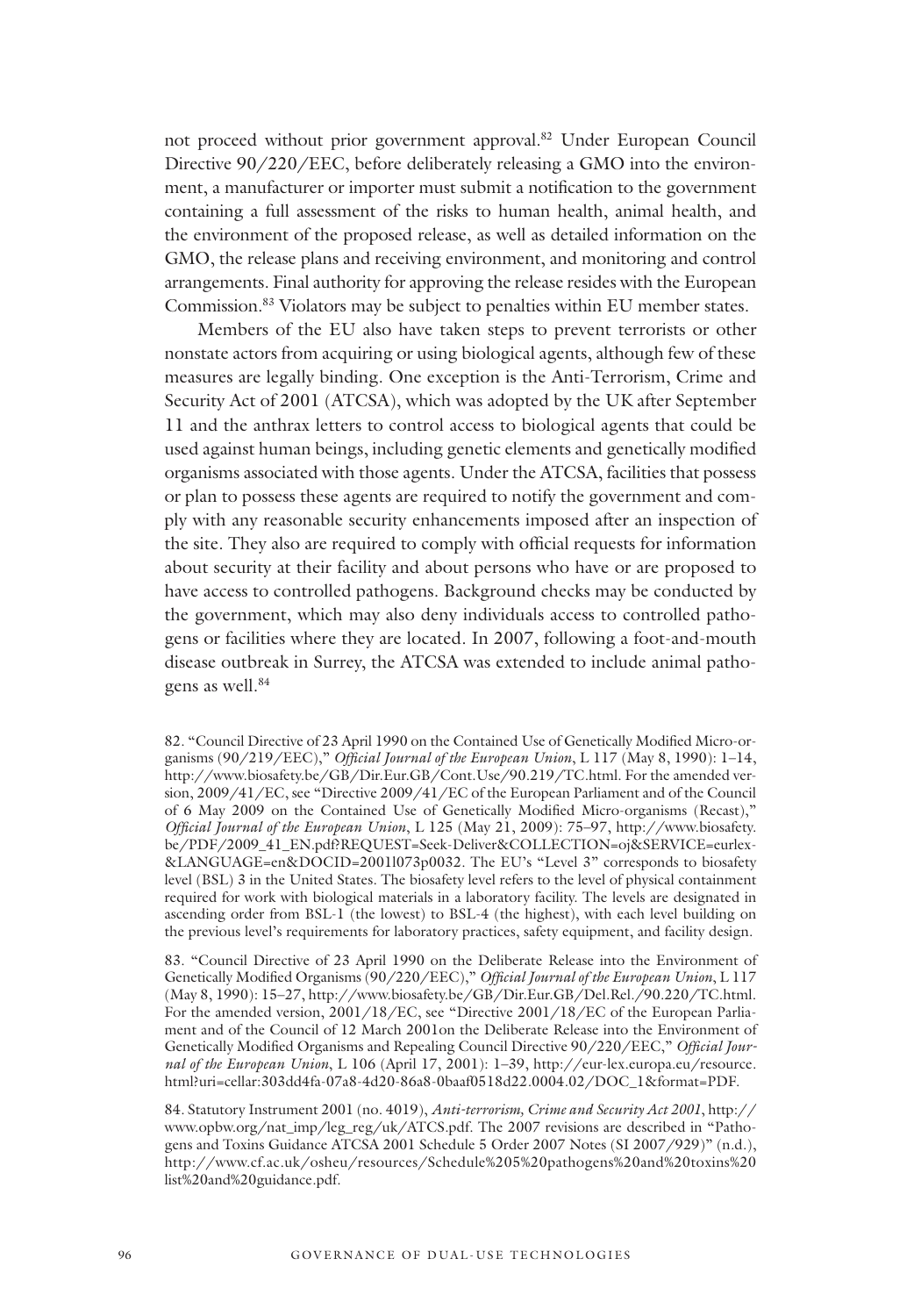In 2009, EU members adopted an action plan that, among other things, seeks to block unauthorized access to biological and other materials of concern. In 2011, members agreed on a common control list for each type of material, including a list of high-risk biological agents. EU members also agreed to implement the European Committee for Standardization's Laboratory Biorisk Management Standard, which provides guidance for handling biological materials in laboratories and other facilities based on WHO biosafety and biosecurity guidelines.85 EU member states have released relatively little information about their implementation of these measures, which are politically but not legally binding.

Outside of the EU, Canada has strengthened its domestic controls on access to biological materials, which originally applied only to human pathogens and toxins that were being imported into the country. In 2009, the Canadian Parliament adopted the Human Pathogens and Toxin Act, which revised Canadian law to include all risk group 2, 3, and 4 human pathogens and toxins, natural or synthetic, whether imported or acquired domestically.86 Under recent implementing regulations, no person may possess, produce, store, transfer, release, or dispose of high-risk pathogens or toxins without first obtaining a government license. Before a license is issued, facilities are required to designate a biosafety officer, and facilities conducting scientific research are required to submit information on their biosafety and biosecurity procedures. The regulations also require that any person entering a facility area handling so-called security sensitive biological agents (a subset of risk group 3 and 4 human pathogens) must have a security clearance or be accompanied by someone with a clearance. Compliance monitoring through inspections, as well as enforcement actions, are also authorized under the law and regulations.<sup>87</sup>

Progress in strengthening oversight of dual-use life sciences research has been more limited, with few countries outside the United States having adopted research oversight policies. One that has is Denmark, which in June 2008 passed an Act on Securing Specific Biological Substances, Delivery Systems and Related Materials. Under the Danish law, dual-use research that can be used directly for the development of biological weapons or for offensive purposes is considered a type of technology and thus a "related material." The law applies to all entities,

86. "Risk group" refers to the classification of a biological agent based on its ability to cause disease. The risk groups are designated in ascending order from risk group 1, for agents that pose no or low risk, to risk group 4, for agents that pose the greatest risk.

87. "Human Pathogens and Toxin Regulations," *Canada Gazette* 148 (25) (June 21, 2014), http://www.gazette.gc.ca/rp-pr/p1/2014/2014-06-21/html/reg2-eng.php.

<sup>85.</sup> Commission of the European Communities, "On Strengthening Chemical, Biological, Radiological and Nuclear Security in the European Union—an EU CBRN Action Plan," COM(2009) 273 final, June 24, 2009, http://www.bureaubiosecurity.nl/dsresource?type=pdf&disposition=inline&objectid=rivmp:243738&versionid=&subobjectname; European Commission, "Progress Report on the Implementation of the EU CBRN Action Plan, May 2012," n.d., http://ec.europa.eu/dgs/home-affairs/what-we-do/policies/crisis-and-terrorism/securing-dangerous-material/docs/eu\_cbrn\_action\_plan\_progress\_report\_en.pdf; and European Committee for Standardization, *Laboratory Biorisk Management Standard*, CWA 15793:2008 (Brussels: European Committee for Standardization, February 2008), http://www.absa.org/ pdf/CWA15793\_Feb2008.pdf.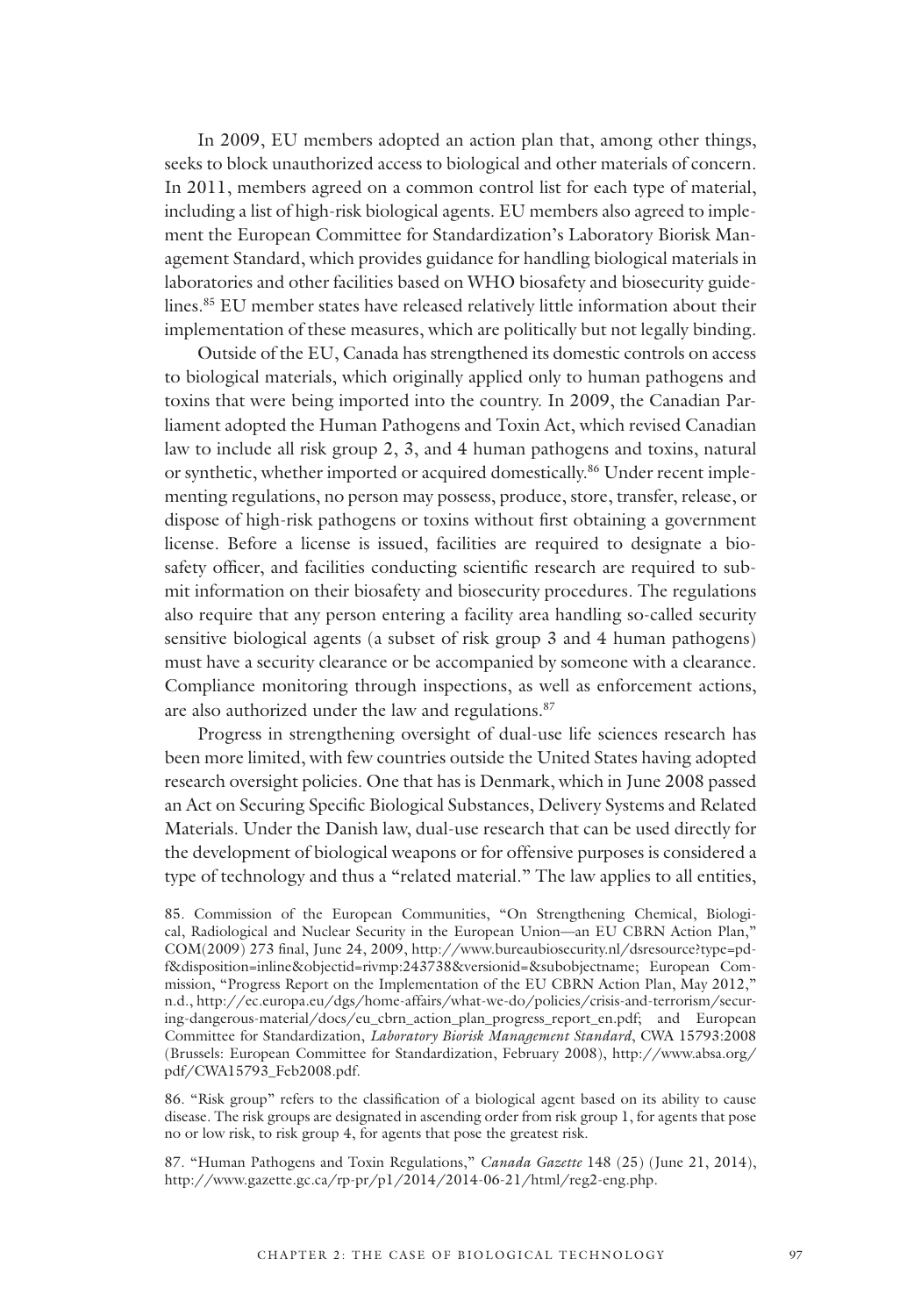public or private, military or civilian, that handle, use, or store controlled items and thus combines in a more robust way the U.S. laws on select agents and U.S. policies on DURC.<sup>88</sup>

To ensure prompt implementation of the Danish biosecurity law as well as the flexibility to respond to future technological developments, both the lists of controlled items and the basic requirements were included in a separate executive order, which was adopted in 2009. Under the executive order, any entity that possesses or plans to possess a controlled item must obtain a license from the Danish biosecurity agency, known as the Center for Biosecurity and Biopreparedness (CBB). Such entities must prepare a vulnerability assessment and security plan for their site and appoint a biosafety officer to keep records of all individuals given access to controlled biological materials. Once licensed, they must maintain an inventory of all controlled items and submit to inspections by Danish authorities. Violations may result in fines, imprisonment, or criminal penalties.89

Because the 2009 executive order could not address every implementation detail, other CBB documents provide additional guidance, including on the process for evaluating research proposals for dual-use concerns. Scientists are responsible for conducting the initial screening of their research to determine whether it has dual-use potential, using a CBB questionnaire. If one or more of eleven possible research outcomes applies, the scientist must contact CBB so the agency can decide how possible risks should be addressed and whether a license or other form of regulation, such as restrictions on participation in the research or on its publication, is required.<sup>90</sup>

In November 2008, Israel adopted similar biosecurity legislation in response to a report by the Steering Committee on Biotechnological Research in an Age of Terrorism (COBRAT), a special committee created by the Israeli Academy of Sciences and Humanities and the Israeli National Security Council. Although modeled on the U.S. Fink Committee, COBRAT went much further than its American counterpart, recommending mandatory research oversight in

<sup>88.</sup> For a detailed discussion of the Danish approach, see Centre for Biosecurity and Biopreparedness, *An Efficient and Practical Approach to Biosecurity* (Copenhagen: CBB, 2015), https:// www.biosikring.dk/fileadmin/user\_upload/PDF\_FILER/Biosecurity\_book/An\_efficient\_and\_ Practical\_approach\_to\_Biosecurity\_web1.pdf.

<sup>89.</sup> Danish Ministry of Health and Prevention, "Act on Securing Specific Biological Substances, Delivery Systems and Related Materials," ACT no. 474, June 17, 2008, https://www.biosikring. dk/fileadmin/user\_upload/PDF\_FILER/Biosikringsdokumenter/ACTNo474of17\_June2008. pdf; and Danish Ministry of Health and Prevention, "Executive Order on Securing Specific Biological Substances, Delivery Systems and Related Materials," EO no. 981, October 15, 2009, https://www.biosikring.dk/499/.

<sup>90.</sup> Centre for Biosecurity and Biopreparedness, *An Efficient and Practical Approach to Biosecurity*, 115–16, 239–43; and Centre for Biosecurity and Biopreparedness, "Questionnaire about Dual Use Research of Concern for Companies, Project Managers, Etc.," August 18, 2015, https://www.biosikring.dk/fileadmin/user\_upload/PDF\_FILER/UK\_forms\_and\_guides/ Questionnaire\_about\_dual-use\_research\_of\_concern.pdf.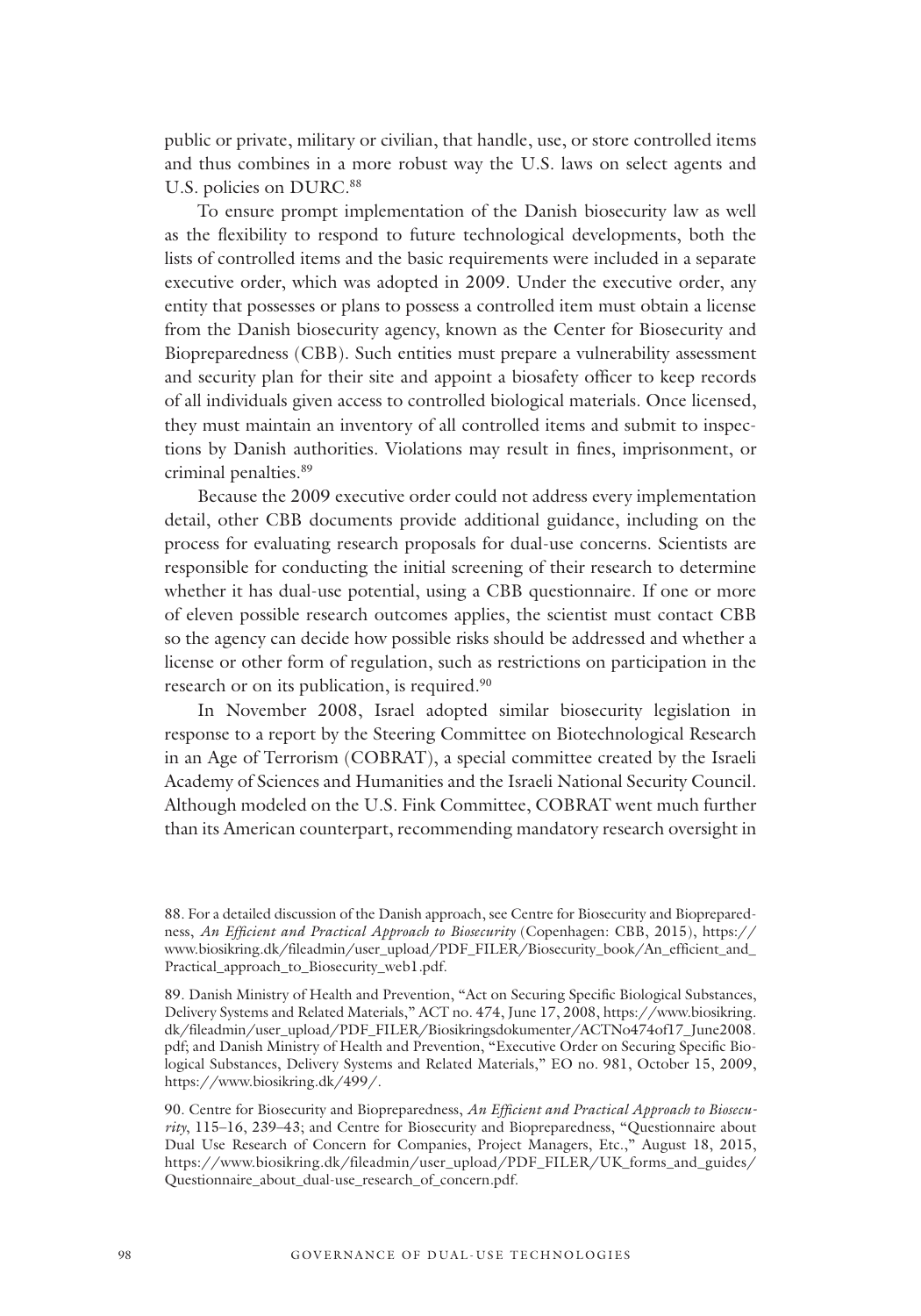all facilities, including government laboratories, as well as controls on dangerous biological agents.<sup>91</sup>

Under Israel's 2008 Regulation of Research into Biological Disease Agents Act, the Ministry of Health must authorize any institution or laboratory that possesses, conducts research on, or works with certain listed biological agents. Such institutions and laboratories are required to establish an institutional committee of scientists, security experts, and safety personnel to review research proposals for biosafety and biosecurity, including dual-use concerns. The law also provides for the creation of an interdisciplinary council to advise the Ministry of Health on the formulation and implementation of the necessary operating rules and regulations, including those governing the list of controlled agents, the proceedings of the institutional committees, and related issues.<sup>92</sup>

Recommendations also have been made in two other countries for research oversight policies, but as of early 2016 these have yet to be adopted. The first is the Netherlands, where in 2007 a biosecurity working group established by the Royal Netherlands Academy of Arts and Sciences (KNAW) proposed a code of conduct to prevent life sciences research from contributing to activities prohibited under the BWC or to any other misuse of biological agents or toxins. The KNAW *Code of Conduct for Biosecurity* outlines rules related to a number of issues, including screening for dual-use research as well as access to facilities involved in such work.<sup>93</sup> However, following the 2011 controversy over U.S. and Dutch research with the H5N1 virus, a separate KNAW biosecurity committee concluded that the code was not sufficient for addressing dual-use concerns and recommended the creation of an independent Biosecurity Advisory Committee for Research in the Life Sciences to advise researchers and institutions on relevant research proposals, including the conduct of the research and possible publications restrictions. The Dutch government has not responded to the biosecurity committee's report, although it has organized biosecurity workshops and published an online biosecurity questionnaire for use by those working with dangerous pathogens.<sup>94</sup>

The second country is Germany, where in 2014 the German Ethics Council released a report with two key research oversight recommendations. The first was to establish a national German code of conduct for responsible research to

<sup>91.</sup> Steering Committee on Issues in Biotechnological Research in an Age of Terrorism, *Biotechnology Research in an Age of Terrorism* (Jerusalem: Israel Academy of Sciences and Humanities and Israel National Security Council, 2008).

<sup>92.</sup> David Friedman, "Israel," in *Education and Ethics in the Life Sciences: Strengthening the Prohibition of Biological Weapons*, ed. Brian Rappert (Canberra: Australian National University Press, 2010), esp. 82–85, http://press.anu.edu.au?p=51221.

<sup>93.</sup> Royal Netherlands Academy of Arts and Sciences (KNAW), Biosecurity Working Group, *A Code of Conduct for Biosecurity* (Amsterdam: KNAW, 2008).

<sup>94.</sup> As described in German Ethics Council, *Biosecurity—Freedom and Responsibility of Research* (Berlin: German Ethics Council, 2014), http://www.ethikrat.org/files/opinion-biosecurity.pdf. Copies of the KNAW reports are available at https://www.knaw.nl/en/news/publications/ improving-biosecurity.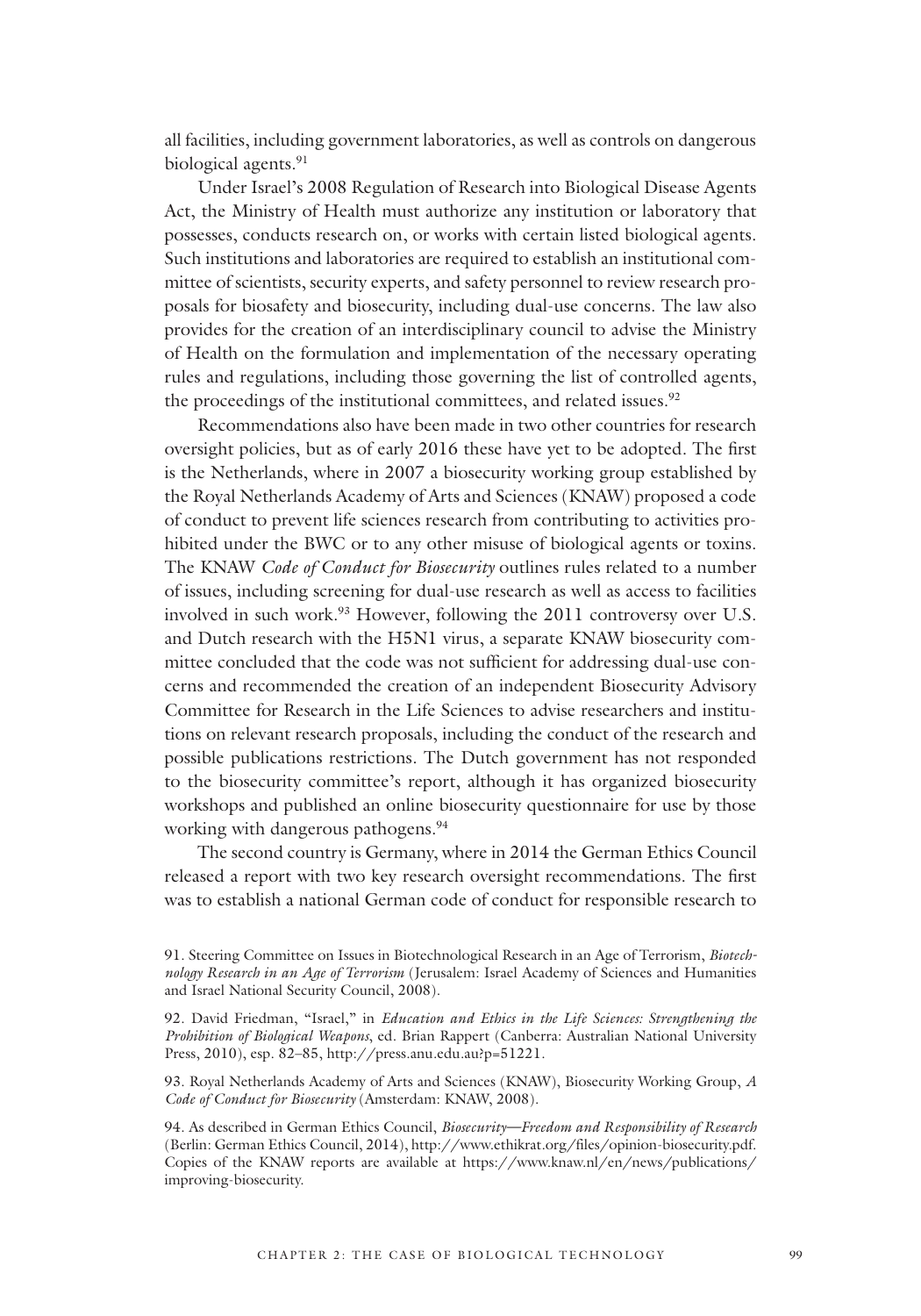sensitize researchers and others to the risk of misuse and to define what constitutes responsible conduct. The council emphasized that the code should apply to all public and private facilities doing relevant research and should obligate researchers, after suitable training, to screen and monitor their own research for DURC. The council also recommended the adoption of legislation providing a legal definition of dual-use research of concern, establishing a national-level dual-use research interdisciplinary commission with the authority to vote on research projects, and requiring researchers to consult with the commission prior to and during the conduct of their research. To give its recommendations greater force, the council proposed that German funding bodies fund proposals only from researchers who comply with the code of conduct and have received a positive vote by the dual-use research commission. The council also proposed that the German government take the lead in trying to secure adoption of a similar dual-use research policy within the EU and of the code and definition of dual-use research of concern on a global level.<sup>95</sup> The German government has not responded to the Ethics Council report.

#### *Other Measures for Managing Biological Technology*

While many proposals have been made over the last decade and a half for managing the risks from biological technology, two types warrant particular attention. The first, scientific codes, have received strong support from across the scientific community. The second, restrictions on the dissemination of sensitive dual-use research information, have elicited the opposite reaction, notwithstanding periodic debates over the need for a mechanism to that effect.

#### *Codes for Scientists*

Since the collapse of the BWC protocol negotiations, significant attention has focused on the utility of scientific codes in helping address dual-use concerns. Much of this discussion has focused on ethical codes, which describe personal and professional standards; or on codes of conduct, which provide guidelines on appropriate behavior. Little attention, however, has been given to codes of practice, which outline enforceable procedures and rules.<sup>96</sup>

At the suggestion of the United States, codes of conduct were a major topic of discussion in the BWC intersessional meetings in 2005. One important nongovernmental participant was the InterAcademy Panel (IAP), a global network of science academies from around the world. The IAP proposed five principles to guide the development of codes of conduct: (1) awareness of dual-use risks; (2) safe and secure laboratory practices; (3) education and information about

<sup>95.</sup> German Ethics Council, *Biosecurity—Freedom and Responsibility of Research*, http://www. ethikrat.org/files/opinion-biosecurity.pdf.

<sup>96.</sup> Brian Rappert, "Towards a Life Sciences Code: Countering the Threat from Biological Weapons," Strengthening the Biological Weapons Convention Briefing Paper no. 13 (2nd ser.), University of Bradford, Bradford, UK, September 2004, http://www.brad.ac.uk/acad/sbtwc/ briefing/BP\_13\_2ndseries.pdf.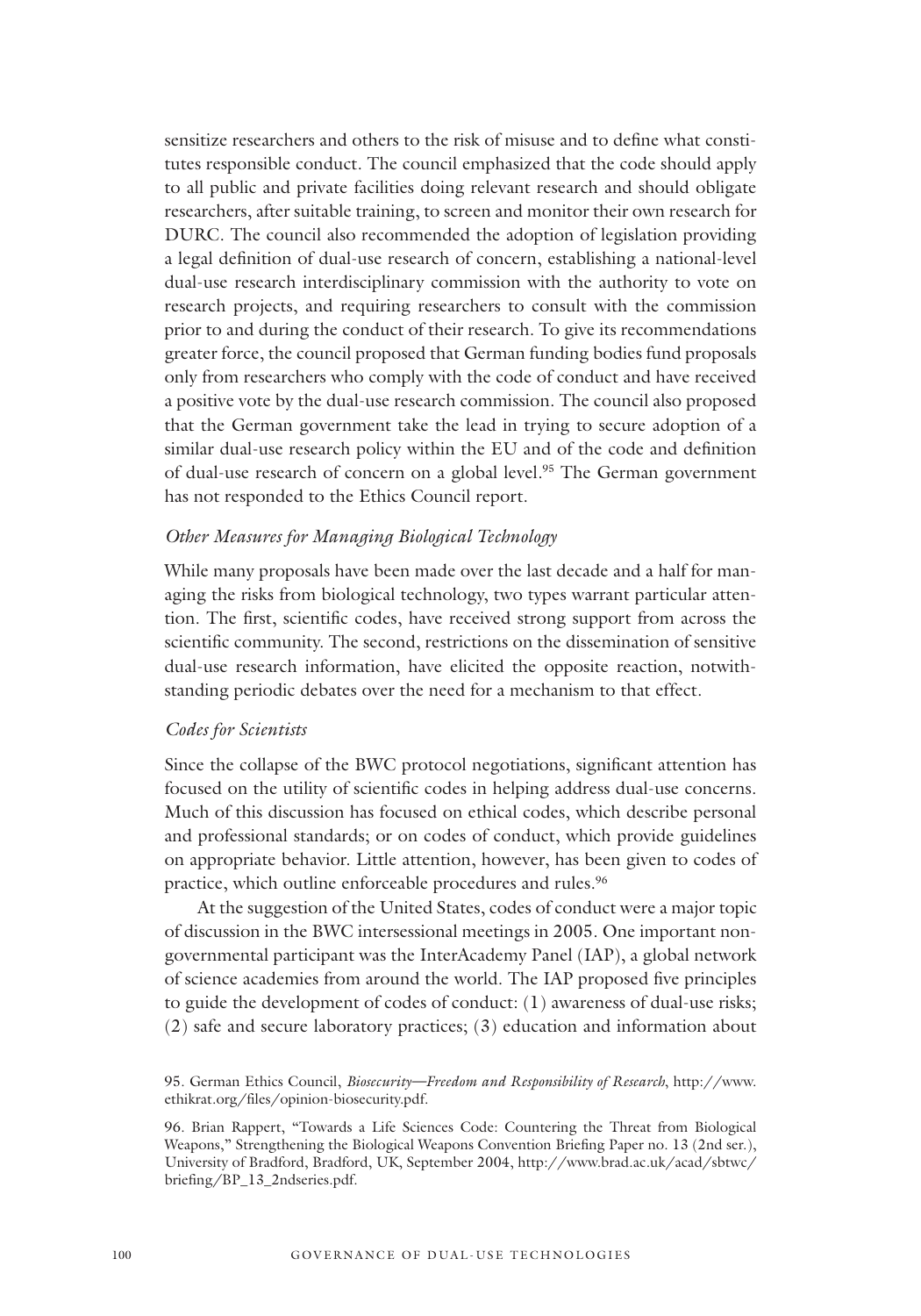dual-use laws, regulations, and policies; (4) the accountability of scientists to report violations of rules against using biology for destructive purposes; and (5) the promotion of these principles within oversight arrangements for dual-use research and publications. More than seventy member academies have endorsed the IAP approach.<sup>97</sup>

In the United Kingdom, the Royal Society has supported codes of conduct both as a means of raising consciousness among scientists about the potential for misuse of their work and as a focal point for training and education on relevant national and international obligations. The society also has argued for more-detailed codes of practice built on existing biosafety laws and regulations to help prevent the misuse of scientific research.<sup>98</sup> Codes of conduct also have been proposed by national science bodies in Germany and the Netherlands. In the United States, the NSABB outlined the possible elements of a code of conduct in an appendix to its 2007 dual-use oversight framework, identifying the most important individual, group, and institutional responsibilities at each stage of the research process. The NSABB later developed an education module on dual-use research for scientists and a toolkit to help scientists formulate and disseminate a code of conduct.<sup>99</sup>

Professional associations such as the International Union of Microbiological Societies and the American Society of Microbiology (ASM) also have adopted codes of conduct. These codes have several common features: a commitment to biosafety, support for the ethical conduct of research, and opposition to the misuse of microbiology, including for development of biological weapons.100 All of these codes, however, are general in nature.

The same is true of the only government code known to have been developed and promulgated for scientists and scientific institutions, the British code of ethics. This voluntary code, which was issued in 2007, contains a small num-

98. See, for example, Royal Society, *The Roles of Codes of Conduct in Preventing the Misuse of Scientific Research* (London: Royal Society, June 2005), https://royalsociety.org/~/media/ Royal\_Society\_Content/policy/publications/2005/9645.pdf.

99. National Science Advisory Board on Biosecurity, *Enhancing Responsible Science—Considerations for the Development and Dissemination of Codes of Conduct for Dual Use Research* (Washington, D.C.: NSABB, February 2012), http://osp.od.nih.gov/sites/default/files/resources/ COMBINED\_Codes\_PDFs.pdf.

100. Australian Society for Microbiology, "Ethics" (1979), http://www.theasm.org.au/ about-us/governance/; American Society for Microbiology, "Code of Ethics" (2005), http:// www.asm.org/index.php/governance/code-of-ethics; and International Union of Microbiological Societies, "Code of Ethics" (2008), http://www.iums.org/index.php/code-of-ethics.

<sup>97.</sup> The InterAcademy Panel, "IAP Statement on Biosecurity," November 7, 2005, http:// www.interacademies.net/10878/13912.aspx; and Jo L. Husbands, "Engaging the International Scientific Community in Issues of Dual-Use Research: The Experience of the NAS and the Inter-Academy Panel" (presentation at The Advancement of Science and the Dilemma of Dual Use: Why We Can't Afford to Fail, Warsaw, November 9–10, 2007).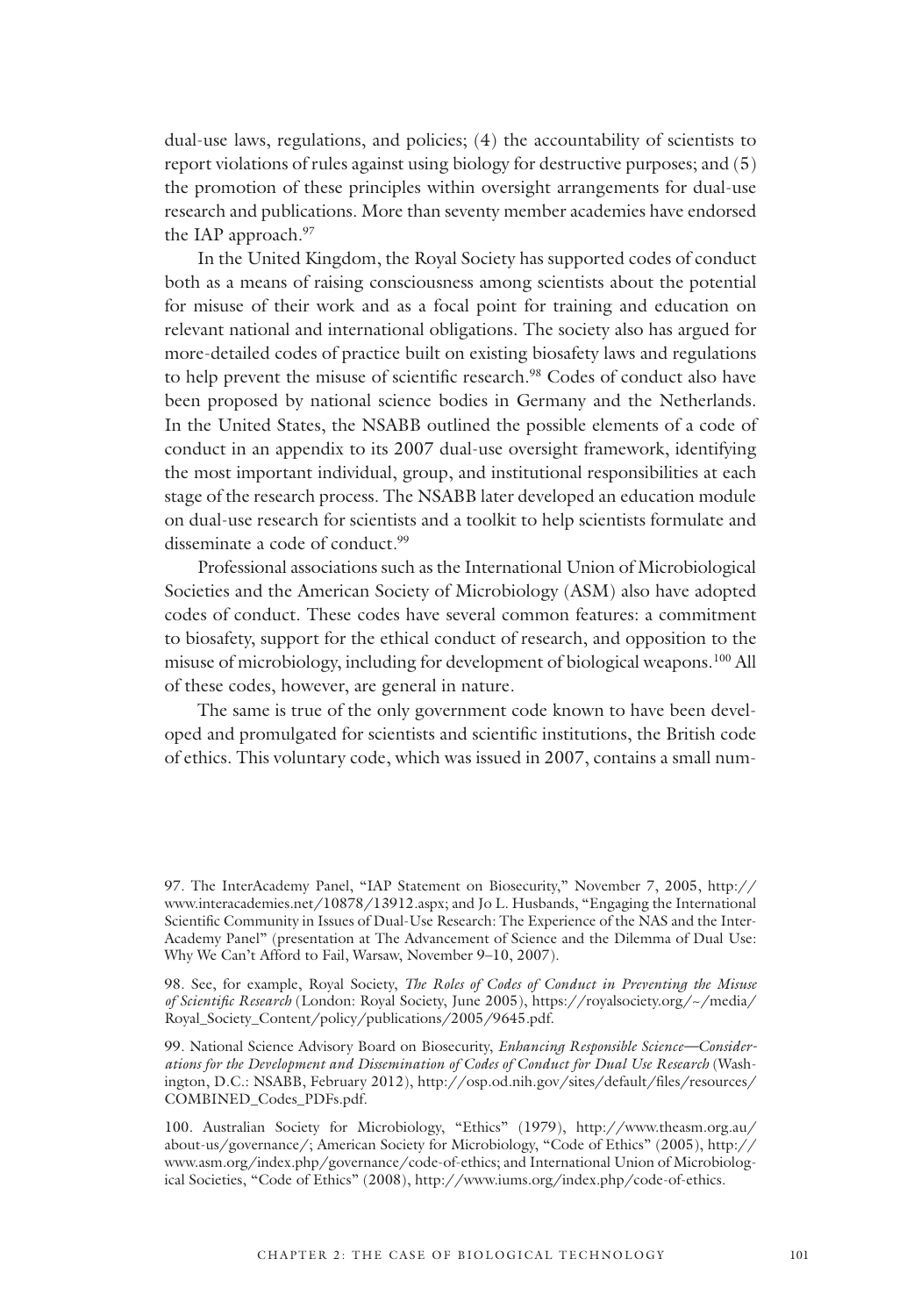ber of broad principles: rigor, honesty, and integrity; respect for life, the law, and the public good; and, responsible communication, listening, and informing.<sup>101</sup>

#### *Restrictions on the Dissemination of Information*

Since September 11 and the anthrax letters, both scientists and scientific journals have been concerned about the possibility of restrictions on the dissemination of scientific findings that could have security implications. U.S. scientific journals have tried to forestall government-imposed restrictions, offering instead to establish their own review processes for handling sensitive manuscripts. The first to do so were the scientific journals published by the ASM, which in August 2002 began to require peer reviewers to inform journal editors of any manuscript that contained information on methods or materials that might be misused or pose a threat to public health or safety. The manuscripts would then be reviewed by the editor in chief in consultation with the ASM publications board. A few months later, the *Proceedings of the National Academy of Sciences* quietly adopted a similar process for reviewing manuscripts involving select agents. This was followed in January 2003 by a statement from thirty journal editors and scientists calling for the development of processes for considering the security implications of proposed manuscripts and, where necessary, for modifying or refraining from publishing papers whose potential harm outweighed their potential benefits. None of these initiatives, however, included guidance for reviewers on how to identify information that constituted a potential threat.<sup>102</sup>

In 2005 the limits of the journal editors' approach was put to the test when research involving the 1918 H1N1 virus was submitted to *Science* for publication. The NSABB was asked for its opinion and recommended publishing the paper after adding information on the public health benefits of the research. However, Donald Kennedy, *Science*'s editor in chief, later made clear that unless the paper had been classified he would have proceeded with publication, irrespective of the NSABB's recommendation.<sup>103</sup> Michael Osterholm, an NSABB member at the time, subsequently regretted the NSABB decision, arguing that if the reconstructed H1N1 virus had escaped the lab it could have caused a 1918-like pandemic, contrary to the NSABB's original assessment.<sup>104</sup>

In 2011, the NSABB again was asked for publication advice, this time on the work involving the construction of modified H5N1 viruses capable of respiratory transmission in mammals. But instead of supporting full publication, the NSABB recommended redacting methodological and other experimental

103. Donald Kennedy, "Better Never than Late," *Science* 310 (5746) (October 14, 2005): 195.

104. Michael T. Osterholm to Amy Patterson, April 12, 2012, https://labs.fhcrc.org/cbf/ Papers/H5N1\_docs/Osterholm\_Letter\_April\_2012.pdf.

<sup>101.</sup> United Kingdom, Government Office for Science, *Rigour, Respect and Responsibility: A Universal Ethical Code for Scientists* (London: Government Office for Science, September 2007), http://virtualbiosecuritycenter.org/wp-content/uploads/2012/07/UK-ethical-code.pdf.

<sup>102.</sup> As discussed in Elisa Harris and John Steinbruner, "Scientific Openness and National Security after 9-11," *CBW Conventions Bulletin* (67) (March 2005): 1–6.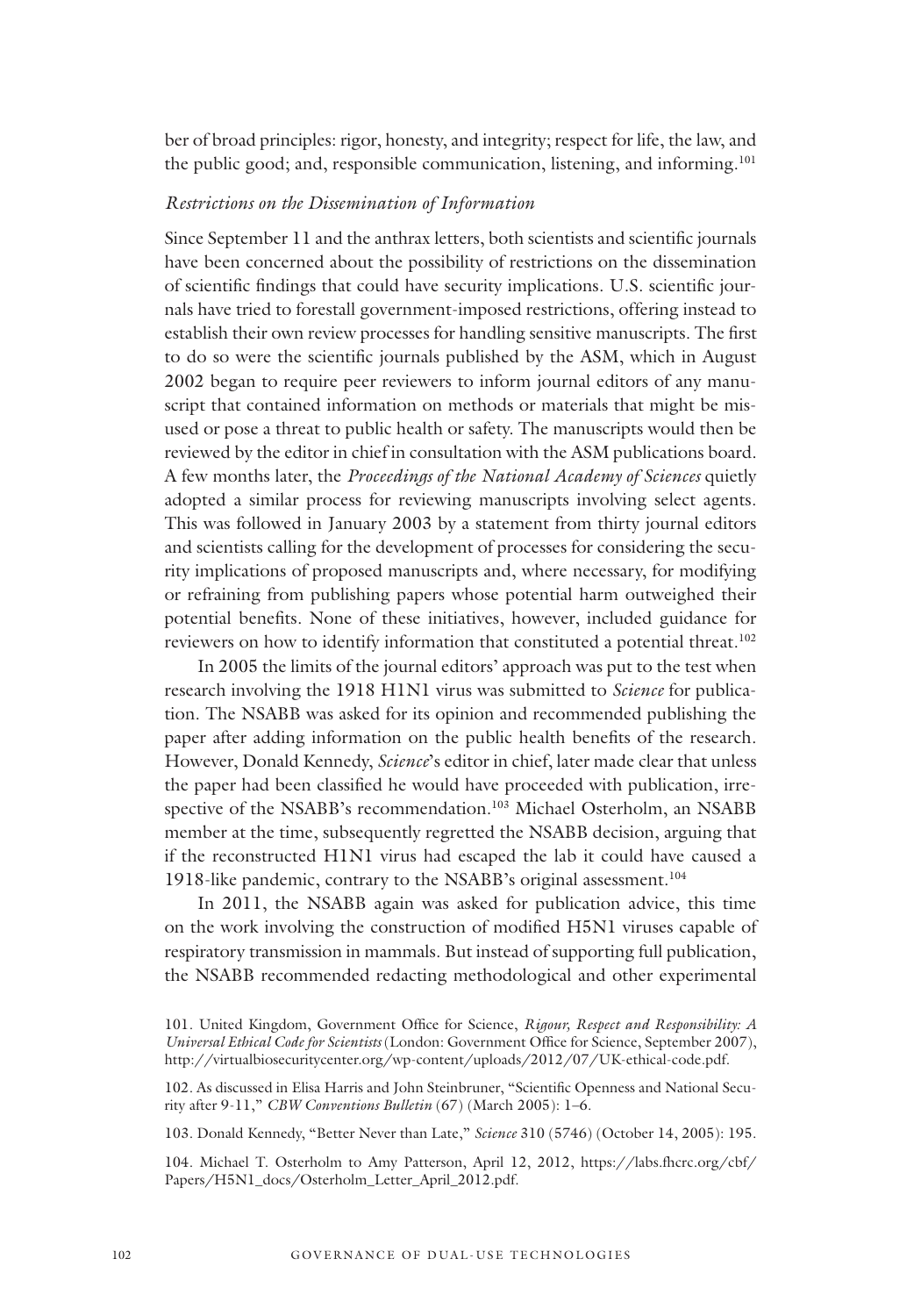details that could enable the modified viruses to be recreated and used to cause harm.<sup>105</sup> The NSABB also called for an international meeting of experts to discuss H5N1 research policy. Although WHO quickly organized the meeting, the participants were, as Osterholm later noted, from the "involved influenza research community, telling us what they should and shouldn't be allowed to do" based on their own self-interest.106 The WHO experts group concluded that trying to limit access to the complete manuscripts would pose insurmountable practical problems, though it acknowledged the potential value of developing a mechanism for controlling access to other dual-use research information in the future.

After the WHO meeting, the U.S. government asked the NSABB to reconsider the two H5N1 manuscripts, which had been edited at the request of NIH to clarify the public health benefits of the research and the laboratory safety measures taken with the virus. Given what was in effect a choice between publishing the full manuscripts or none at all, the NSABB voted unanimously in one case and 12–6 in the other for publication. Paul Keim, another former NSABB member, later commented that disinterested parties needed to be part of the process, as scientists could not be expected to assess the risks of their research on their own. Osterholm was more scathing, charging that the NSABB was continuing to "kick the can down the road" instead of figuring out how to manage DURC and its dissemination.<sup>107</sup>

Following the H5N1 controversy, NIH agreed to explore the feasibility of a mechanism for restricting access to sensitive dual-use information. This apparently was done as part of the review process that led to the U.S. government policies for oversight of DURC.108 But rather than a mechanism for controlling access, NIH instead developed guidance for communicating DURC responsibly, including points for institutions and researchers to consider in assessing the risks and benefits of communicating their work. The guidance included an option for restricting access to sensitive information, but was silent on how institutions and researchers should do this.<sup>109</sup>

105. For a discussion of the handling of these manuscripts, see *Biological Security: The Risk of Dual-Use Research: Hearing before the Committee on Homeland Security and Governmental Affairs, United States Senate, One Hundred Twelfth Congress, Second Session*, 112th Cong. (2012) (statement of Anthony S. Fauci, Director, National Institute of Allergy and Infectious Diseases, National Institutes of Health), http://www.hsgac.senate.gov/download/2012-04-26-fauci-testimony-biological-security.

106. Osterholm to Patterson.

107. Brendan Maher, "The Biosecurity Oversight," *Nature* 485 (7399) (May 24, 2012): 431– 434; and Osterholm to Patterson.

108. Kathryn Harris, Biosecurity and Biosafety Program, National Institutes of Health, personal correspondence, July 13, 2015.

109. National Institutes of Health, *Tools for the Identification, Assessment, Management, and Responsible Communication of Dual Use Research of Concern: A Companion Guide to the United States Government Policies for Oversight of Life Sciences Dual Use Research of Concern* (Washington, DC: National Institutes of Health, September 2014), 48–53, http://www.phe.gov/s3/ dualuse/Documents/durc-companion-guide.pdf.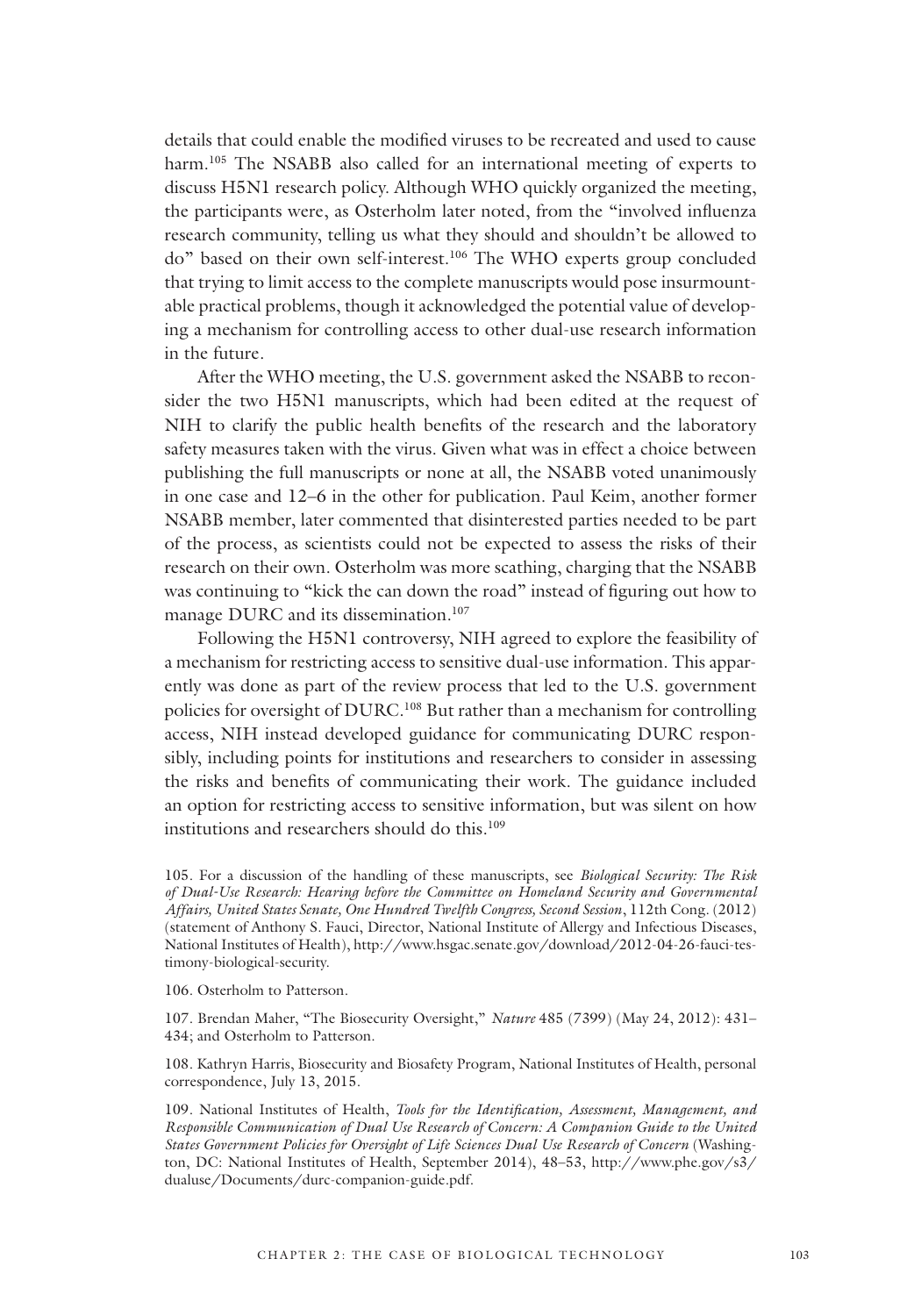ASM journal editors also have acknowledged the difficulties of identifying and handling dual-use research information. In 2013–2014 the journals used the new U.S. government DURC policy to review several HPAI gain of function manuscripts. They concluded that determining whether an experiment meets the U.S. government definition of DURC is a judgment call and thus problematic for journal editors and IBCs. Presumably the same is true, but to an even greater extent, for researchers. In an unprecedented step, the editors, two of whom had served on the NSABB, called in April 2014 for the creation of a federal advisory board similar to the RAC to provide a more organized approach to managing DURC and its dissemination.<sup>110</sup>

#### GOVERNANCE CHALLENGES

Governments have traditionally viewed the risks posed by advances in the life sciences as a biosafety matter involving legitimate scientists or as a proliferation problem focused on national biological weapons programs. The former is reflected in the variety of international and national measures governing the handling and use of biological agents, such as the WHO biosafety manual, the *NIH Guidelines*, and the EU's biosafety regulations and directives. The latter is reflected in the conclusion of the BWC and in the subsequent multilateral and national efforts to deny proliferators access to biological materials, equipment, and related information through initiatives such as the Australia Group, export controls, and threat reduction programs in the former Soviet Union.

However, the September 11 terrorist attacks and the anthrax letters profoundly altered perceptions of the biological threat. To a greater degree than ever before, advances in the life sciences were viewed as not only a force for public good but also as a potential source of harm, particularly if used by terrorists or other nonstate actors. In response, further governance efforts concentrated first on what could be achieved most quickly: preventing unauthorized access to the most dangerous biological agents and toxins. In the United States, this meant stronger laws (the 2001 PATRIOT Act and 2002 bioterrorism bill) criminalizing biological weapons development and possession and regulating individuals and facilities that possess or use select biological agents or toxins. Over time, it also meant trying to keep pace with advances in technology (by screening gene sequence orders and including synthetic nucleic molecules in the *NIH Guidelines*) and with the diffusion of technology (by expanding threat reduction programs beyond the former Soviet Union). Internationally, it resulted in similar measures aimed at controlling access to specified biological agents and toxins (e.g., the 2001 UK antiterrorism law) and at strengthening

<sup>110.</sup> Arturo Casadevall, Terence S. Dermody, Michael J. Imperiale, Rozanne M. Sandri-Goldin, and Thomas Shenk, "On the Need for a National Board to Assess Dual Use Research of Concern," *Journal of Virology* 88 (12) (2014): 6535–6537.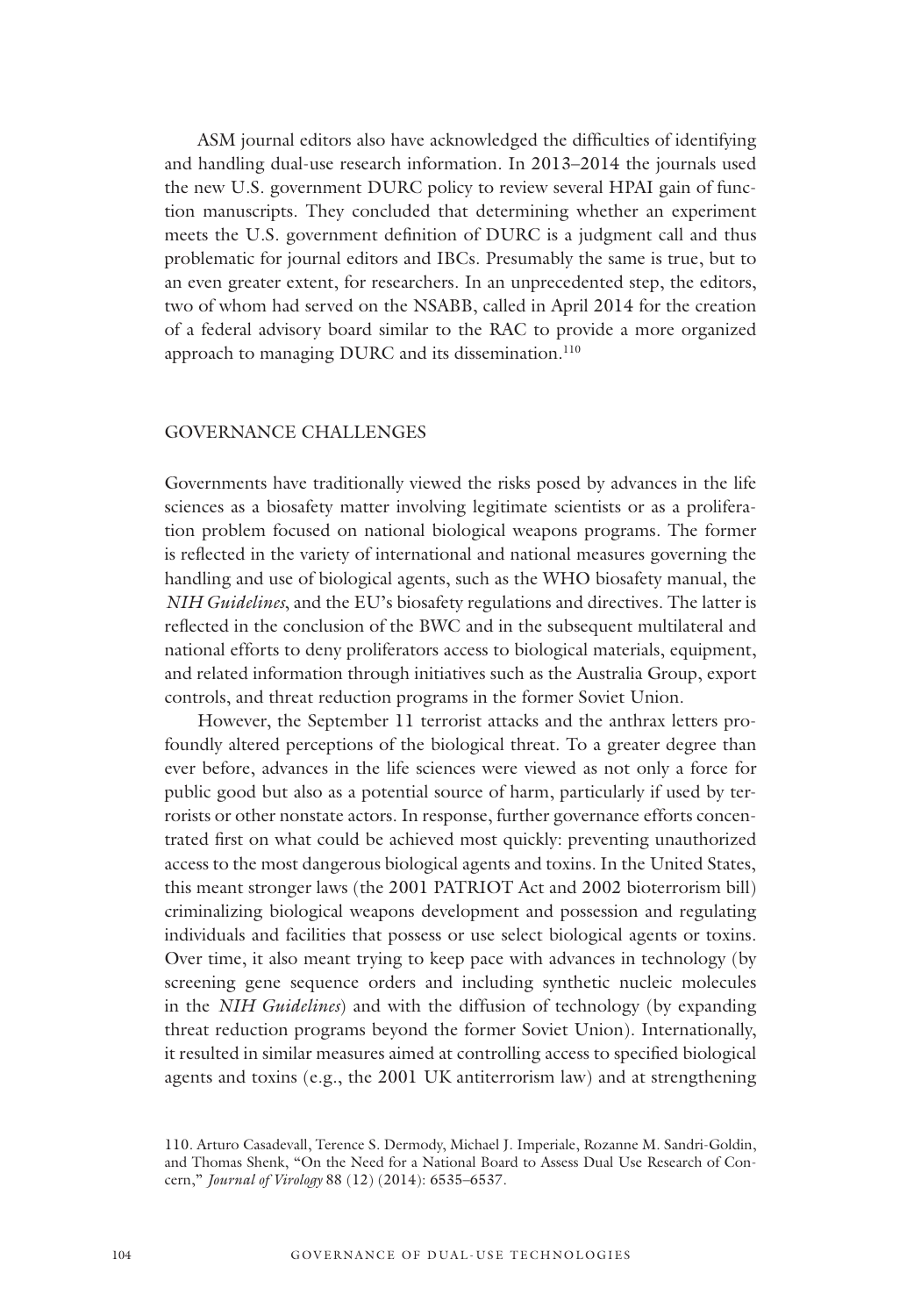the security of biological agents and toxins (e.g., UNSCR 1540, the OECD's biosecurity guidelines, and the INTERPOL bioterrorism prevention program).

On its own, each of the governance measures discussed in this chapter has a role to play in helping address one or more of the risks posed by dualuse biological materials, equipment, and related information. Together, they help create a web of prevention—against accidental harm to human beings or the environment from the research activities of legitimate scientists, as well as against deliberate harm to human beings, animals, or plants from the acquisition and use of biological agents or toxins by national governments, terrorists or other nonstate actors.

Few question the harm that could be caused by a dedicated national biological weapons program. A landmark 1993 U.S. Office of Technology Assessment proliferation study, for example, estimated that 1,000,000 to 3,000,000 deaths could result in a metropolitan area like Washington, D.C., if one hundred kilograms of anthrax spores were delivered as an aerosol from a single aircraft, under optimal dispersal and weather conditions, against an unprotected population.<sup>111</sup>

Of course deaths are not the only measure of harm. A proliferator's use of biological weapons could also have a severe economic impact, depending on the agent used, the delivery conditions, and the availability of post-attack prophylaxis. CDC scientists estimated in 1997 that the cost of an aerosol release of anthrax spores in the suburbs of a major city could be up to \$26.2 billion for every one hundred thousand people exposed. This estimate included only the casualty-related costs: lost future earnings, hospitalization, treatment, and so on. It did not include the decontamination or other costs associated with remediation after an attack or the broader costs to businesses and the economy from the disruption caused by the attack.<sup>112</sup>

No terrorist group or nonstate actor is known to have the technical and operational capabilities required to prepare and disseminate a large quantity of anthrax or other biological agent in an aerosol form. However, a more rudimentary terrorist capability, like that considered in a 2004 U.S. Homeland Security Council scenario, would still result in significant human and economic costs. Under this scenario, five cities were attacked sequentially by a truck disseminating an anthrax aerosol from a concealed, improvised spraying device. These attacks resulted in an estimated 328,848 exposures, 13,208 fatalities, and a further 13,342 casualties.<sup>113</sup>

<sup>111.</sup> U.S. Congress, Office of Technology Assessment, *Proliferation of Weapons of Mass Destruction: Assessing the Risks*, OTA-ISC-559 (Washington, D.C.: U.S. Government Printing Office, 1993), 52–54.

<sup>112.</sup> A. F. Kaufmann, M. I. Meltzer, and G. P. Schmid, "The Economic Impact of a Bioterrorist Attack: Are Prevention and Postattack Intervention Programs Justifiable?" *Emerging Infectious Diseases* 3 (2) (April–June 1997): 83–94, http://wwwnc.cdc.gov/eid/article/3/2/97-0201.

<sup>113.</sup> Homeland Security Council, "Scenario 2: Biological Attack—Aerosol Anthrax," in *Planning Scenarios: Executive Summaries*, 2–1–2 (Washington, DC: Homeland Security Council, July 2004), www.globalsecurity.org/security/library/report/2004/hsc-planning-scenarios-jul04. htm#toc.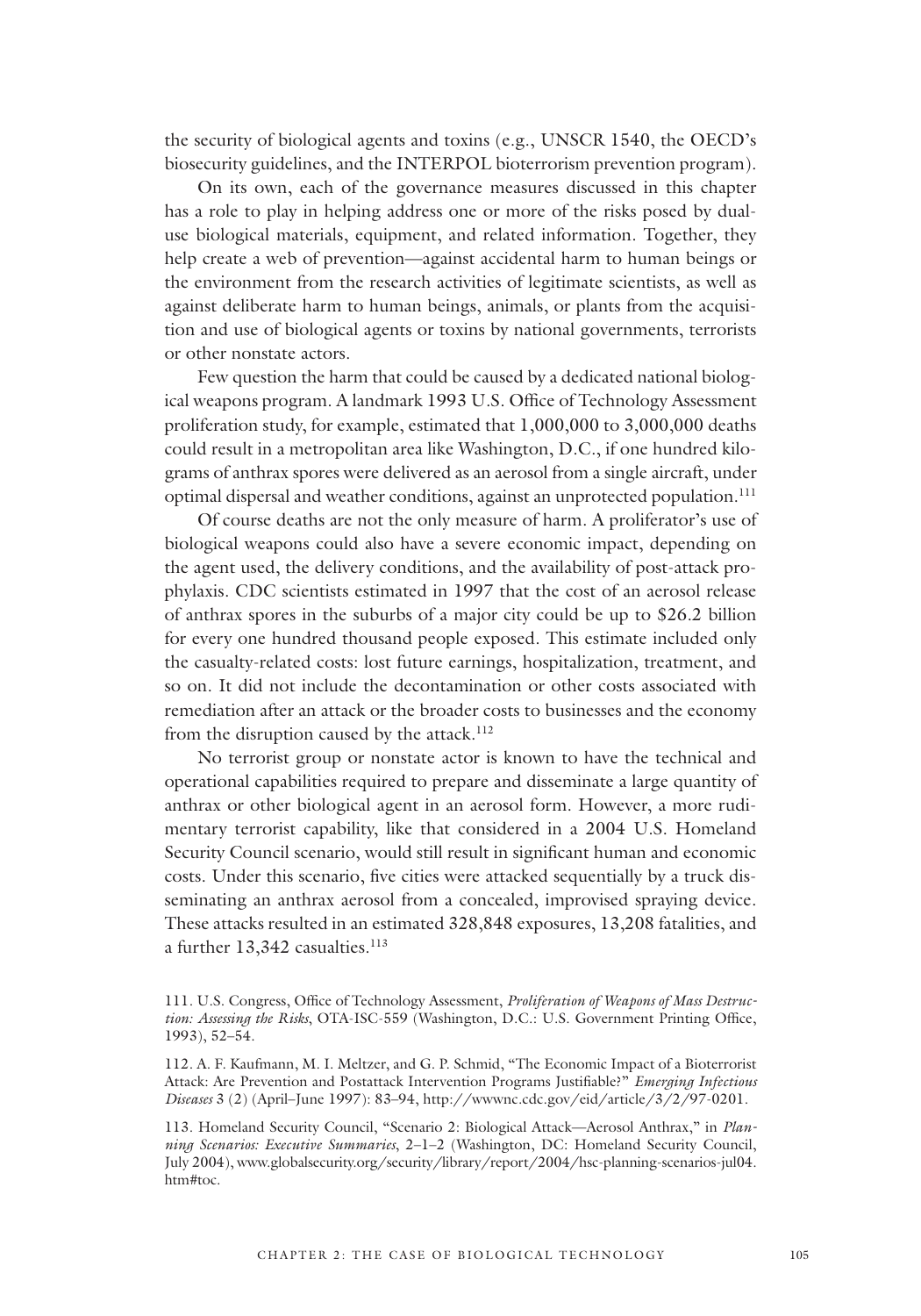Proliferators and terrorists are not the only potential sources of harm. Today, scientists have the capacity to resurrect extinct pathogens, as U.S. scientists did in the case of the 1918 HIN1 virus, which is estimated to have killed some 50 million people during the 1918 pandemic. Scientists can also modify existing pathogens to make them more dangerous, as Dutch scientists did when they made the highly lethal H5N1 avian influenza virus capable of respiratory transmission in mammals. And they can use synthetic biology to create novel pathogens, either by reengineering existing pathogens or by assembling nonliving biological components in novel ways. The accidental release of such pathogens could lead to devastating losses, human and financial.

This last source of potential harm is now overtaking biological weapons proliferation and bioterrorism as a primary concern. The latest U.S. government report on arms control treaty compliance, released in June 2015, raises questions about biological research and development activities in Russia and Iran and about whether North Korea and Syria still consider the use of biological weapons as a military option. But no country is charged with maintaining a biological weapons program.<sup>114</sup> Similarly, eight years after the Commission on the Prevention of Weapons of Mass Destruction Proliferation and Terrorism predicted that a terrorist incident with biological weapons would likely occur by the end of 2013, concerns about bioterrorism gradually are being replaced by broader concepts of biorisk and health security, which bring together all biological threats, whether deliberate, accidental, or natural in origin.<sup>115</sup>

What may now be the most serious source of potential harm is also subject to the weakest governance efforts. Despite more than a decade of meetings, discussions, and reports, little progress has been made toward achieving effective national measures or common international policies for overseeing the most consequential areas of dual-use life sciences research. Proposals have been made by the Fink Committee, the NSABB, and others in the United States, as well as by science and ethics bodies in the United Kingdom, the Netherlands, and Germany to include all relevant research in the oversight process and to work to harmonize these policies internationally. But thus far, serious challenges have prevented these proposals from being adopted.

The first and perhaps most important challenge is from scientists themselves. Surveys from 2004 to 2007 found that U.S. scientists believe the select agent requirements pose a burden, affecting their ability to collaborate domestically and internationally and increasing the time and financial costs of conduct-

<sup>114.</sup> Department of State, "2015 Report on Adherence to and Compliance with Arms Control, Nonproliferation, and Disarmament Agreements and Commitments," June 5, 2015, http:// www.state.gov/t/avc/rls/rpt/2015/243224.htm#BWC2.

<sup>115.</sup> In addition to predicting a biological weapons terrorist attack, the commission also emphasized that, given the technical expertise required to carry out a large-scale biological attack, the United States should "be less concerned that terrorists will become biologists and far more concerned that biologists will become terrorists." Commission on the Prevention of Weapons of Mass Destruction Proliferation and Terrorism, *World at Risk* (New York: Vintage Books, 2008), xv, 11; and Al Mauroni, "Gauging the Risk from Bioterrorism," *War on the Rocks*, June 2014, http://warontherocks.com/2014/01/gauging-the-risk-from-bioterrorism/.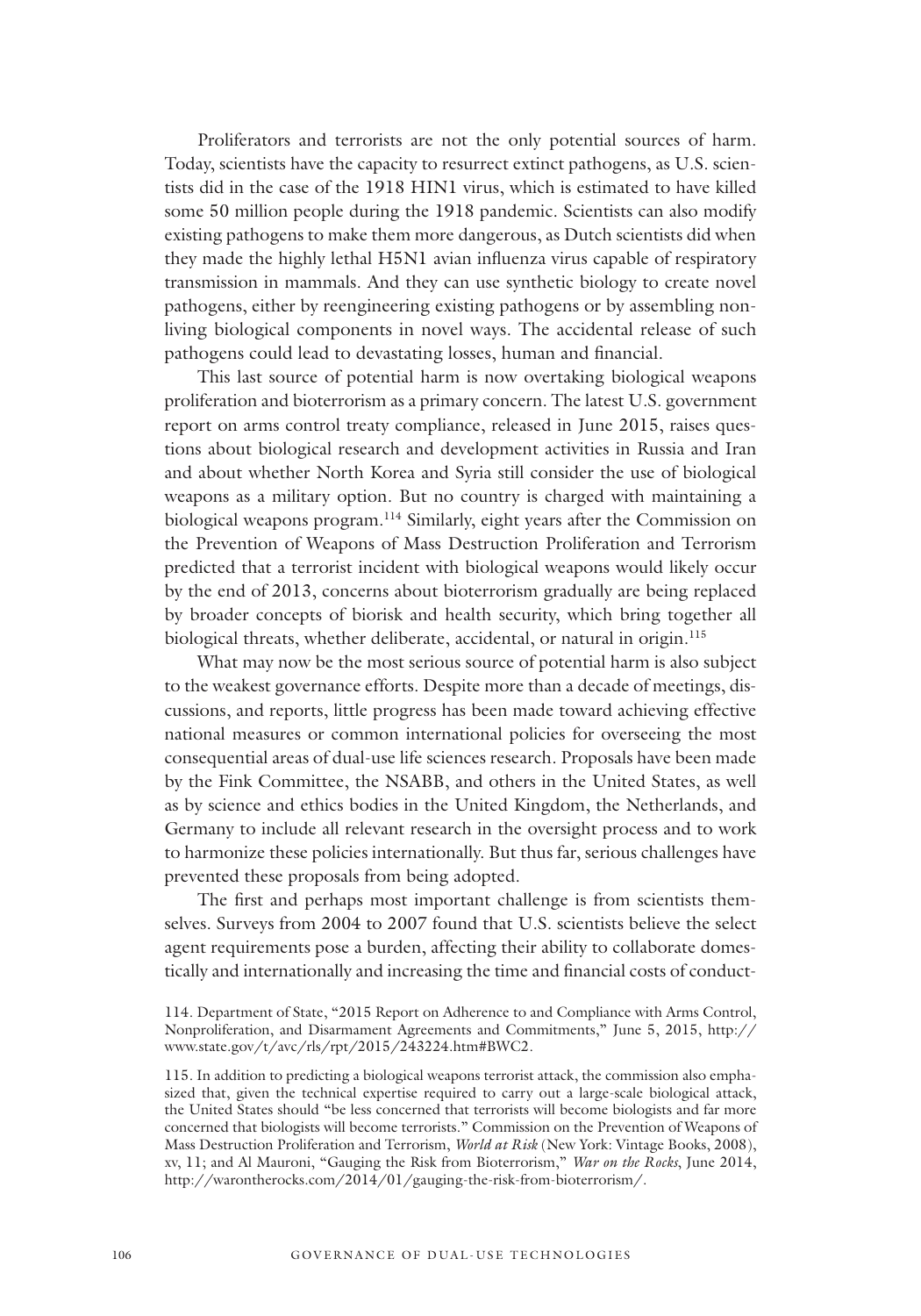ing research.116 Fears that scientists would abandon much-needed life sciences research, including work with select agents, led many scientists to endorse self-governance of life sciences research as an antidote to government regulation. In the United States, this bias toward self-governance was a dominant feature of the NSABB's initial recommendations for oversight of dual-use research. As Paul Keim later observed in response to criticism over the NSABB's handling of the H5N1 manuscripts, "We're accused of being the bad guys. But most of what we've done is to push back against harsher regulations."<sup>117</sup> Self-governance has also been at the heart of the limited policies that the U.S. government finally began to put in place in 2012, more than five years after the NSABB released its DURC oversight recommendations. Internationally, the challenge from scientists can be seen in the priority given by WHO and other science bodies to raising awareness among life scientists through training and education in biosafety and biosecurity as well as through voluntary codes of conduct. Scientists, the argument went, were in the best position to assess the risk of their own work, and creating a culture of responsibility would facilitate this process.

Many of the predicted negative effects on select agent research in the United States that helped encourage the push for self-governance of dual-use research do not seem to have been borne out. In a study published in 2010, investigators reported an overall stimulus to the field after 2002, based on an archival review of the number of *Bacillus anthracis* and Ebola virus "papers published per year, number of researchers authoring papers, and influx rate of new authors." Even after controlling for the increased funding available for select agent research after 2001, the study found an increased propensity for U.S. authors to begin select agent research. Domestic collaborations on select agent research also increased, as did international partnerships with certain foreign research institutions. The most significant negative effect was a loss of efficiency: the number of research papers published per million dollars of select agent funding declined two- to five-fold.<sup>118</sup>

In the United States, effective governance of biotechnology research has also been challenged by the sharp increase in biodefense spending since September 11. Much of this funding has been for research on medical countermeasures to protect against deliberate biological attacks. At the NIH, for example, funding for civilian biodefense, which excludes military biodefense spending, increased from a modest \$53 million in fiscal year (FY) 2001 to \$6.72 billion

<sup>116.</sup> As discussed in M. Beatrice Dias, Leonardo Reyes-Gonzalez, Francisco M. Velosoa, and Elizabeth A. Casman, "Effects of the USA PATRIOT Act and the 2002 Bioterrorism Preparedness Act on Select Agent Research in the United States," *Proceedings of the National Academy of Sciences* 107 (21): 9556–9561.

<sup>117.</sup> Heidi Ledford, "Call to Censor Flu Studies Draws Fire," *Nature* 481 (7379) (January 5, 2012): 9–10.

<sup>118.</sup> Beatrice Dias et al., "Effects of the USA PATRIOT Act."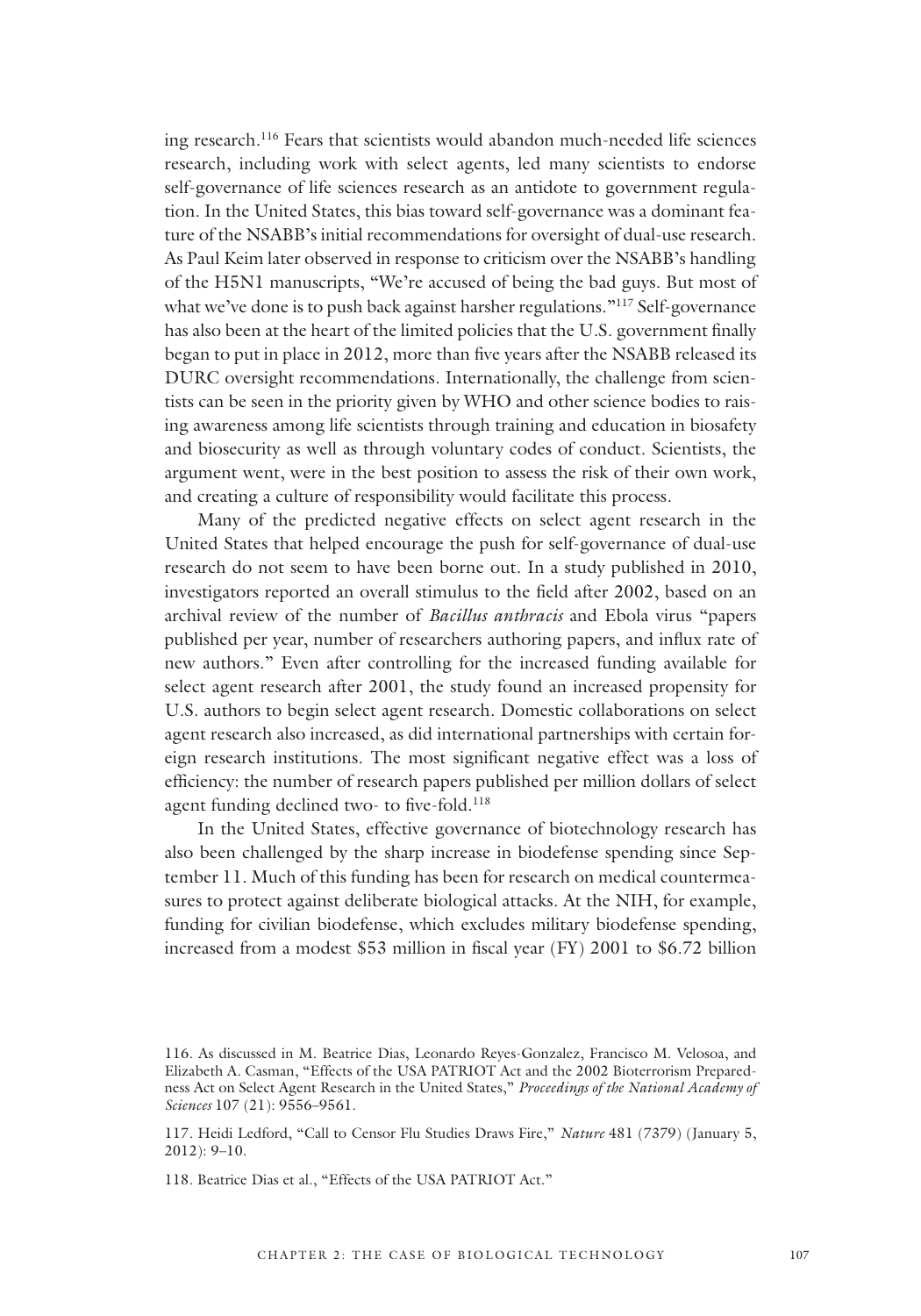(budgeted) for FY 2016.119 In the first few years of this expansion, from 2001 to January 2005, the number of NIH-funded research grants on anthrax, plague, and other potential biological warfare agents jumped to almost five hundred from thirty-three between 1996 and 2000.<sup>120</sup> NIH also created a broad network of facilities to support its biodefense work, including eleven Regional Centers of Excellence (RCEs) for biodefense and emerging infectious diseases research; two national and twelve regional biocontainment laboratories for research requiring high levels of containment; and, most recently, fourteen Centers of Excellence for Translational Research (CETR) on medical countermeasures or related technology, which have replaced the RCEs. These laboratories were part of a broader expansion of U.S. high-containment laboratories from slightly more than four hundred in 2004 to an estimated fifteen hundred today.<sup>121</sup> Across the U.S. government, funding for civilian biodefense exceeded \$90 billion from FY 2001 to FY 2016.<sup>122</sup>

Although the Fink Committee singled out biodefense research as raising particular dual-use concerns, neither the oversight approach it recommended nor that proposed by the NSABB clearly apply to military biodefense work, given the decision by both to link dual-use oversight only to academic or other institutions formally subject to the *NIH Guidelines*. One of the RCEs established by NIH to conduct biodefense research, the Southeast RCE (SERCEB), initiated its own dual-use review process in 2004 for proposals it intended to fund. SERCEB identified two important issues in the course of its dual-use reviews: (1) that few investigators were aware of the dual-use problem; and (2) that technical expertise was critical to dual-use risk assessment. For these reasons, SERCEB cautioned against making researchers solely responsible for

120. *Biodefense: Next Steps: Hearing before the Subcommittee on Bioterrorism and Public Health Preparedness of the Committee on Health, Education, Labor, and Pensions, United States Senate, One Hundred Ninth Congress, First Session*, 109th Cong. (2005) (prepared statement of Anthony S. Fauci, Director, National Institute of Allergy and Infections Diseases, National Institutes of Health), https://www.gpo.gov/fdsys/pkg/CHRG-109shrg98930/pdf/CHRG-109shrg98930.pdf.

121. As the Government Accountability Office has repeatedly pointed out, the exact dimensions of this laboratory expansion are not known, as only facilities that possess or transfer select agents must register with a government agency. Government Accountability Office, *High Containment Laboratories: Assessment of the Nation's Need Is Missing*, GAO-13-466R (Washington, D.C.: GAO, February 25, 2013), http://www.gao.gov/assets/660/652308.pdf.

122. Sell and Watson, "Federal Agency Biodefense Funding, FY2013–FY2014"; and Boddie, Sell, and Watson, "Federal Funding for Health Security in FY 2016." The \$90 billion figure includes \$78.82 billion reported in Sell et al. for FY 2001 through FY 2014; \$3.05 billion reported in Boddie Sell, and Watson for FY 2015 and FY 2016; and \$10.11 billion reported in Boddie Sell, and Watson for FY 2015 and FY 2016 "multiple hazard and preparedness" line items previously included as civilian biodefense funding by the authors.

<sup>119.</sup> Tara Kirk Sell and Matthew Watson, "Federal Agency Biodefense Funding, FY2013– FY2014," *Biosecurity and Bioterrorism* 11 (3) (September 2013): 196–216; and Crystal Boddie, Tara Kirk Sell, and Matthew Watson, "Federal Funding for Health Security in FY2016," *Health Security* 13 (3) (2015): 186–206. The figure of \$6.72 billion for FY 2016 includes \$1.37 billion for civilian biodefense and \$5.35 billion for multiple hazard and preparedness line items previously included as civilian biodefense funding by Boddie, Sell, and Watson.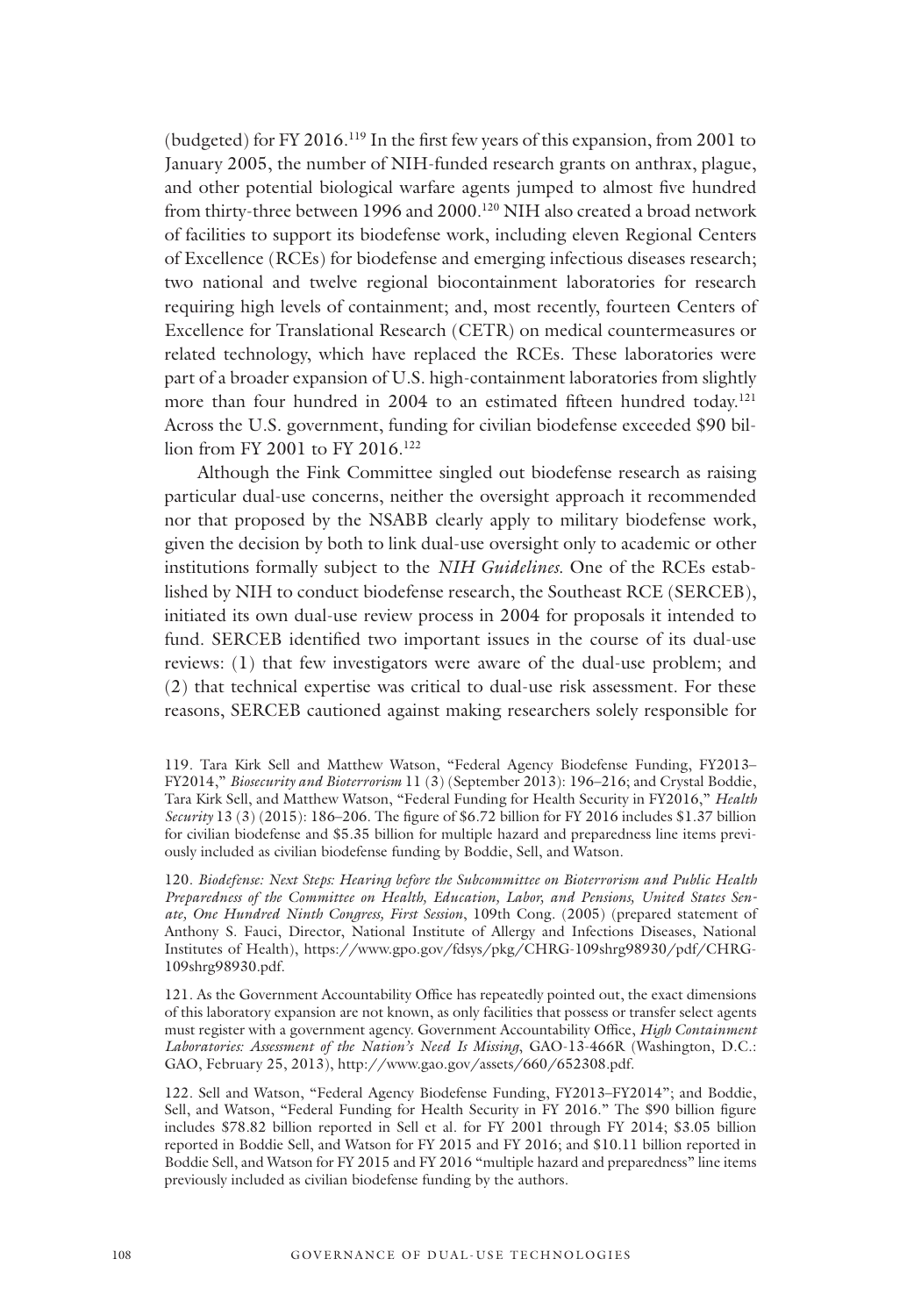identifying whether their own research posed dual-use risks, noting that dualuse awareness is highly subjective.<sup>123</sup>

Classified biodefense work was explicitly exempted not only from the scope of the NSABB's work but, ultimately, from the dual-use oversight policies promulgated by the U.S. government in 2012 and 2014. According to the DOD, classified projects are not reviewed for dual-use concerns because the information and products from those projects are controlled through the classification process.124 This reflects a profound misunderstanding of the purpose of dual-use review, which is to identify and mitigate risks not only from research results but from the research process itself. Whether DHS includes classified research projects in its dual-use review process is not known.

Finally, differing national perceptions of the risk from biotechnology research and of the importance of the issue in national policy have been a challenge to effective national and international governance efforts. For developing countries, the possible misuse of dual-use biological materials, equipment, or information is an abstract problem compared to the millions of people who die each year from naturally occurring diseases such as tuberculosis, malaria, and hepatitis. For these countries, the global diffusion of dual-use technology is critical not only to their ability to fight indigenous disease threats but to their economic and technological development more broadly. Concerns about the potential impact of biotechnology research are seen as a preoccupation of Western countries and, in some cases, as a veiled excuse for technology denial.

While developing countries generally do not share the West's dual-use concerns, even developed countries have been slow to embrace effective governance of all aspects of the dual-use problem. Long-standing biosafety measures coupled with efforts aimed at preventing national biological weapons programs were supplemented after September 11, 2001, with other initiatives designed to deny terrorists access to dangerous pathogens and toxins or equipment that could enable their production. National oversight of biotechnology and other research being conducted as part of the evolving revolution in the life sciences has been much more limited, emerging in only a few countries. Efforts to develop common international policies and procedures for overseeing the most consequential areas of dual-use research have been even less successful. This has been the case despite the fact that virtually every report by a scientific body on the dual-use biotechnology research issue over the past decade has underscored the international dimension of the problem and the corresponding need for an international response. From the Fink Committee to the British Royal Society to the WHO, the importance of harmonized international standards for managing dual-use research of concern has been repeatedly highlighted.

\*\*\*

<sup>123.</sup> E. Megan Davidson, Richard Frothingham, and Robert Cook-Deegan, "Practical Experiences in Dual-Use Review," *Science* 316 (5830) (June 8, 2007): 1432–1433.

<sup>124.</sup> Walter B. Chase III, CTR OSD OUSD ATL, personal communication, June 19, 2015.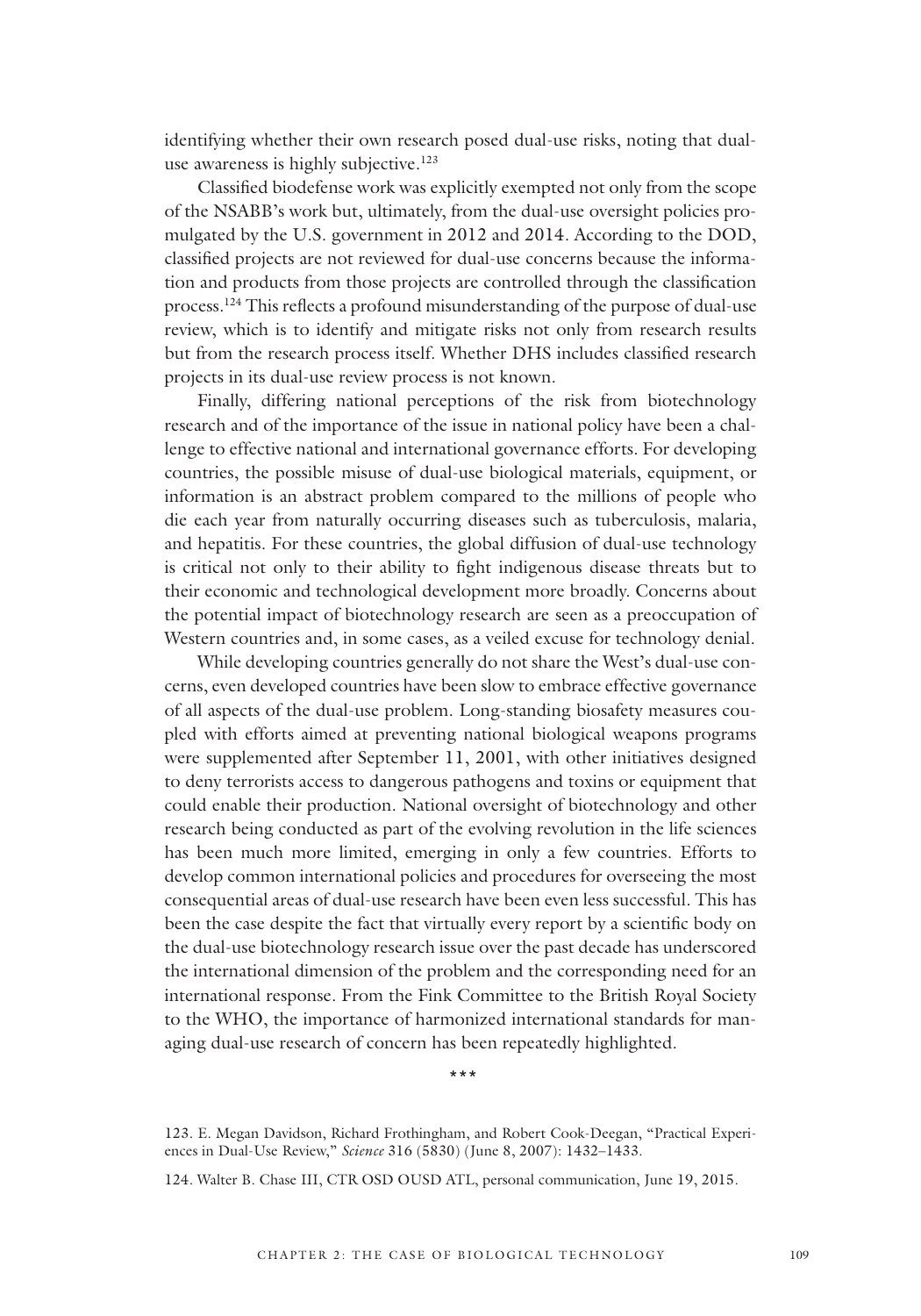Many important steps have been taken over the past half-century to try to respond to the complex and multifaceted risks posed by dual-use biological materials, equipment, and related information. Although direct links cannot be drawn between specific measures and outcomes, most observers are likely to agree that, taken together, these measures have contributed to progress in preventing the acquisition of biological weapons, controlling access to biological weapons–related capabilities, and promoting the safe handling of dangerous biological materials. Most of these measures emerged in response to specific controversies or concerns. Opposition to the use of herbicides and riot control agents in Vietnam contributed to the conclusion of the BWC. Fears of recombinant DNA technology led to the *NIH Guidelines* and to EU directives controlling GMOs. Western assistance to Iraq's chemical and biological weapons programs resulted in the creation of the AG and the adoption of national controls on biological weapons–related capabilities. And post–Cold War worries about the proliferation of material and expertise from the former Soviet weapons program stimulated the CTR.

The September 11 terrorist attacks and subsequent anthrax letters were directly responsible for a wide array of other national and international measures. These include the U.S. select agent regulations and biological weapons criminalization provisions, the UK antiterrorism act, Danish and Israeli laws controlling dangerous pathogens and high-consequence research, and the Canadian law regulating human pathogens. Internationally, these measures include UNSCR 1540, the G8 Global Partnership, the Proliferation Security Initiative, the INTERPOL bioterrorism prevention program, and the WHO and OECD biosecurity guidelines.

Even the limited measures that have been adopted in the United States to manage the risks from dual-use research emerged only after other controversies. The NSABB provided its recommendations on dual-use oversight in June 2007 but not until March 2012 did the U.S. government publish its first policy on the issue—and only then after controversy had erupted over the U.S. and Dutch H5N1 projects, which had been funded by NIH without considering dual-use concerns. The U.S. government's September 2014 institutional DURC policy was released in the midst of an unprecedented debate within the scientific community over GOF research and after a summer of revelations regarding U.S. laboratory incidents involving dangerous pathogens.

Given the wide range of challenges to effective oversight, it is difficult to imagine that policy-makers in the United States or other countries will support a robust approach to oversight of DURC in the absence of an event that makes effective oversight a more salient political issue. But perhaps that is too pessimistic. It is possible that the "deliberative process" now underway in the United States to develop a policy on the conduct and funding of GOF research will result in stronger oversight measures, at least for this particular type of research. In the near term, the most direct and expeditious way of achieving this is by adding GOF studies of concern to the restricted experiments section of the select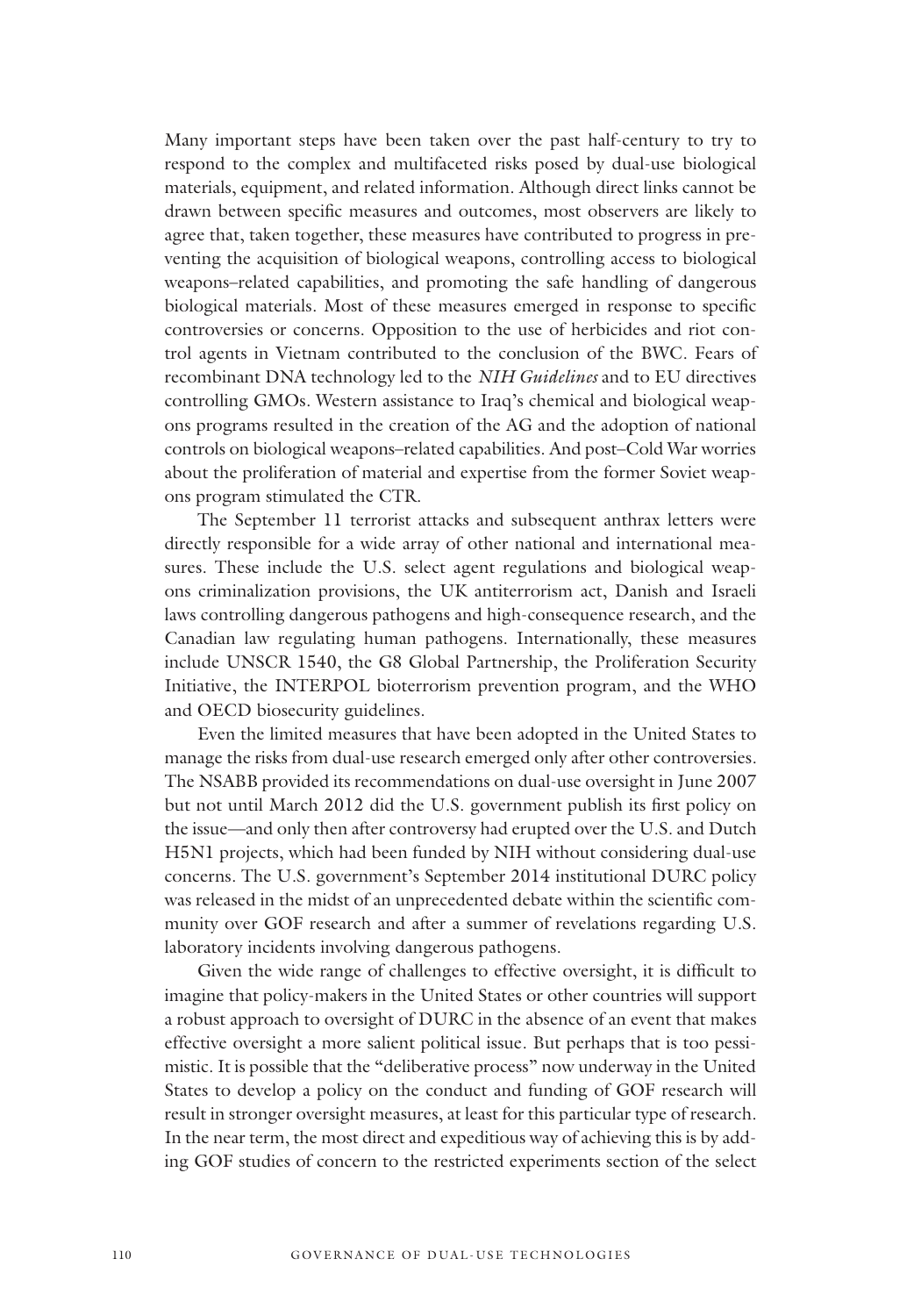agent regulations, which not only outline clear oversight requirements but are legally based. The possibility that other types of experiments might require more stringent scrutiny and need to be added to the restricted experiments was in fact explicitly acknowledged by both HHS and USDA in their regulations.<sup>125</sup>

Ultimately, however, more robust oversight arrangements need to be adopted for other types of DURC as well. To encourage compliance and adequate funding for implementation, the oversight requirement should be mandatory. To make it more effective, it should apply to all relevant research, whether academic, industry, or government, including classified biodefense or other projects. And to help researchers determine whether their proposed work is subject to oversight, the affected categories of research should be clearly defined. The Danish approach to dual-use research is one example of how this could be done: outlining the basic obligation, including the scope of application, in legislation but using executive actions (such as executive orders and policy guidance), which provide more flexibility for responding to technological developments, to enumerate the implementation details.

The oversight arrangements also should be coordinated by an independent federal entity, as the biosecurity working group established by President George W. Bush recommended in 2009. To build confidence, it should consult with but not be based within any of the government agencies that are responsible for funding or conducting dual-use research. It should oversee and assess the progress and impact of the oversight requirements and, as the GOF ethical study suggested, provide an additional level of review of proposed research projects that raise the most serious concerns.

Finally, consistent with the globally distributed nature of life sciences research, the U.S. government should seek to establish common DURC rules and procedures internationally. This means going beyond mere discussions of biosecurity and biosafety in various international fora, as has been done for many years, and developing a concrete strategy for pursuing international harmonization of laws, regulations, and policies for the most consequential types of life sciences research. As the Fink Committee pointed out, this is essential if the risks from dual-use research are to be managed effectively. It also is essential to avoid U.S. scientists being put at a competitive disadvantage in relation to life sciences researchers in other countries.

<sup>125.</sup> This idea comes from Richard Ebright. See https://fas.org/blogs/secrecy/2015/10/ restricted-experiments/.